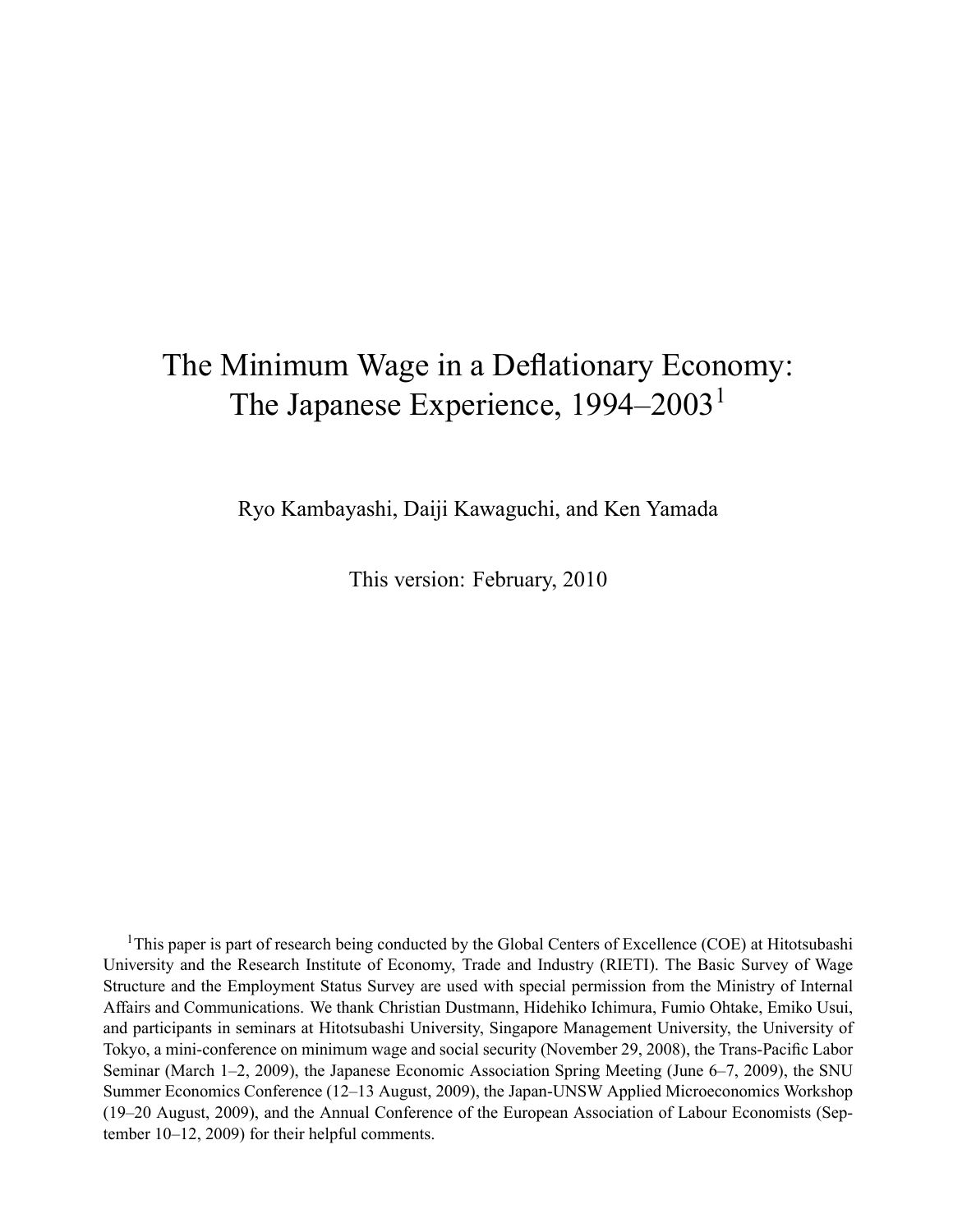#### Abstract

The median wage in Japan has fallen nominally since 1999 due to a severe recession, while the statutory minimum wage has steadily increased over the same period. We used large micro-data sets from two government surveys to investigate how the minimum wage has affected wage distribution under the unusual circumstances of deflation. The compression of the lower tail of female wage distribution was largely explained by the increased real value of the minimum wage. The steady increases in the effective minimum wage reduced employment among low-skilled middle-aged female workers, but the mechanical effect associated with disemployment on wage compression was minimal.

Keywords: Minimum Wage, Wage Distribution, Wage Inequality, Employment, Deflation

JEL Classification Code: J23 (Labor Demand), J31 (Wage Level and Structure; Wage Differentials), J38 (Wage Related Public Policy)

Ryo Kambayashi Daiji Kawaguchi Ken Yamada Institute of Economic Research Faculty of Economics School of Economics 2-1 Naka, Kunitachi 2-1 Naka, Kunitachi 90 Stamford Road Tokyo 186-8603, Japan Tokyo 186-8601, Japan Singapore 178903 kambayas@ier.hit-u.ac.jp kawaguch@econ.hit-u.ac.jp kenyamada@smu.edu.sg Tel: +81-42-580-8364 Tel: +81-42-580-8851 Tel: +65-6828-1914 Fax: +81-42-580-8364 Fax: +81-42-580-8882 Fax: +65-6828-0833

Hitotsubashi University Hitotsubashi University Singapore Management University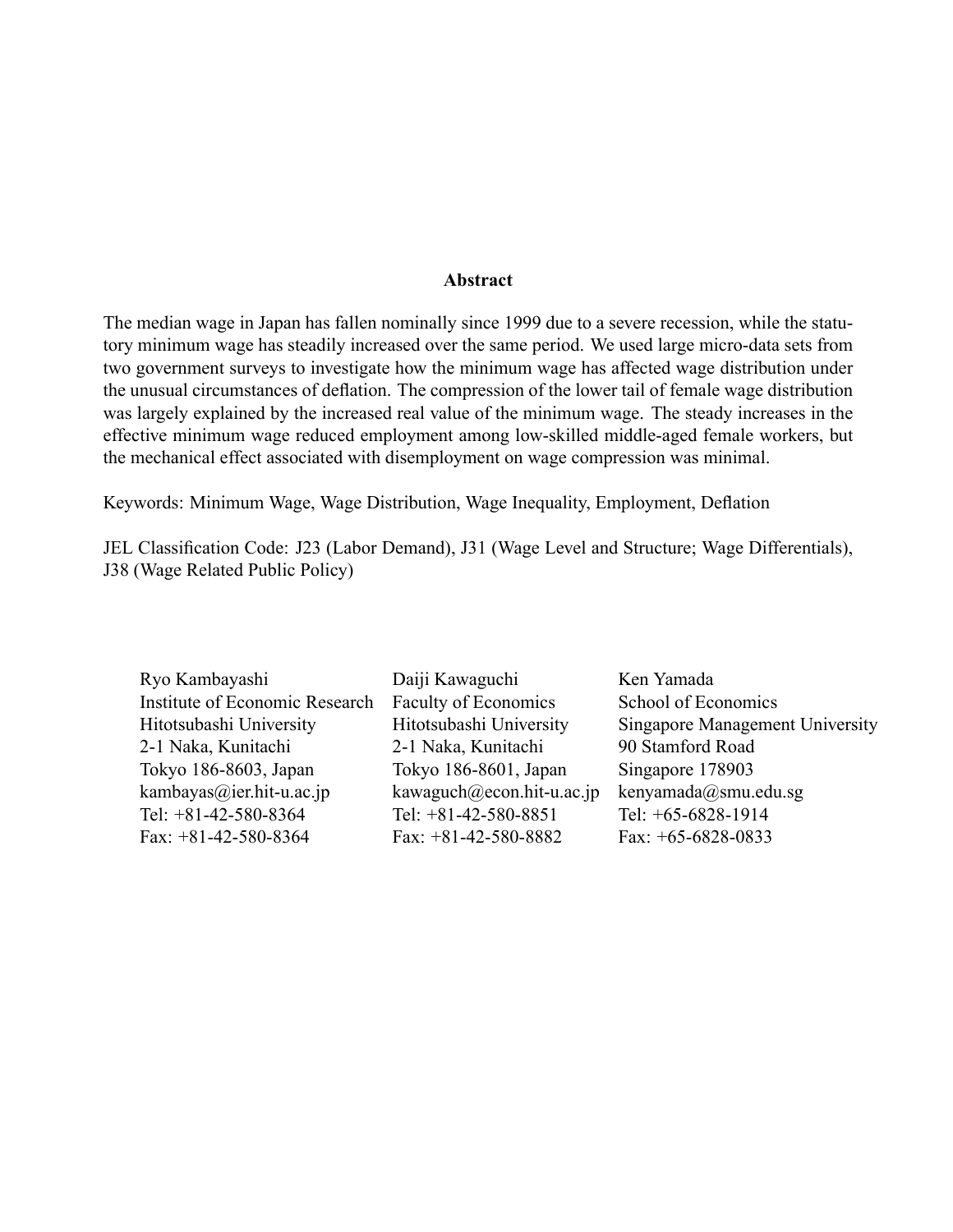## 1 Introduction

The real value of minimum wage increased by 50% between 1975 and 1995 in Japan (OECD, 1998, Chart 2.1). The statutory minimum wage has been revised every year and consistently increased in nominal terms in Japan. Due to a severe recession, the median wage has fallen nominally since 1999 (Figure 1). Nonetheless, the nominal minimum wage has steadily increased by inertia in late 1990s and early 2000s. Precisely, the real minimum wage increased by about 0.16 log points between 1994 and 2003, despite the economic downturn. Changes in the nominal minimum wage tend to lag behind general price inflation or deflation. During price and wage deflation, the real increment was higher than the nominal increment. The real value of minimum wage shifts toward the lower end of the wage distribution during a period of inflation, whereas the 'bite' of the minimum wage is greater during a period of deflation.

Wage distribution has evolved differently among advanced industrialized countries, although these countries have shared the similar experience of rapid technological progress and increased exposure to international trade and outsourcing. In particular, the Japanese wage distribution has remained stable relative to Anglo-Saxon countries. The 90/50 and 10/50 log wage differentials do not demonstrate upward trends for male workers (Figure 2), which is at odds with a recent polarization in the U.K. and U.S. labor markets, in which employment in high-skilled and low-skilled jobs has expanded at the expense of medium-skilled jobs (Goos and Manning, 2007; Autor, Katz, Kearney, 2008). In contrast, the 10/50 and 90/50 log wage differentials have diverged for female workers. This trend implies dispersion at the upper tail and compression at the lower tail of the female wage distribution.

The goal of this paper is to assess the importance of the minimum wage among labor market institutions as a determinant of the evolution of the wage distribution. We hypothesized that an increase in the real value of the minimum wage contributed to the compression of the wage distribution among low-skilled workers. There is mixed evidence on the importance of the minimum wage as a determinant of the shape of the lower tail of the wage distribution in several countries. In the United States, DiNardo, Fortin, and Lemieux (1996) demonstrated that erosion of the real minimum-wage level during the 1980s contributed to the wage dispersion. Lee (1999) found that erosion of the real value of the minimum wage caused by general price inflation almost completely explained the wage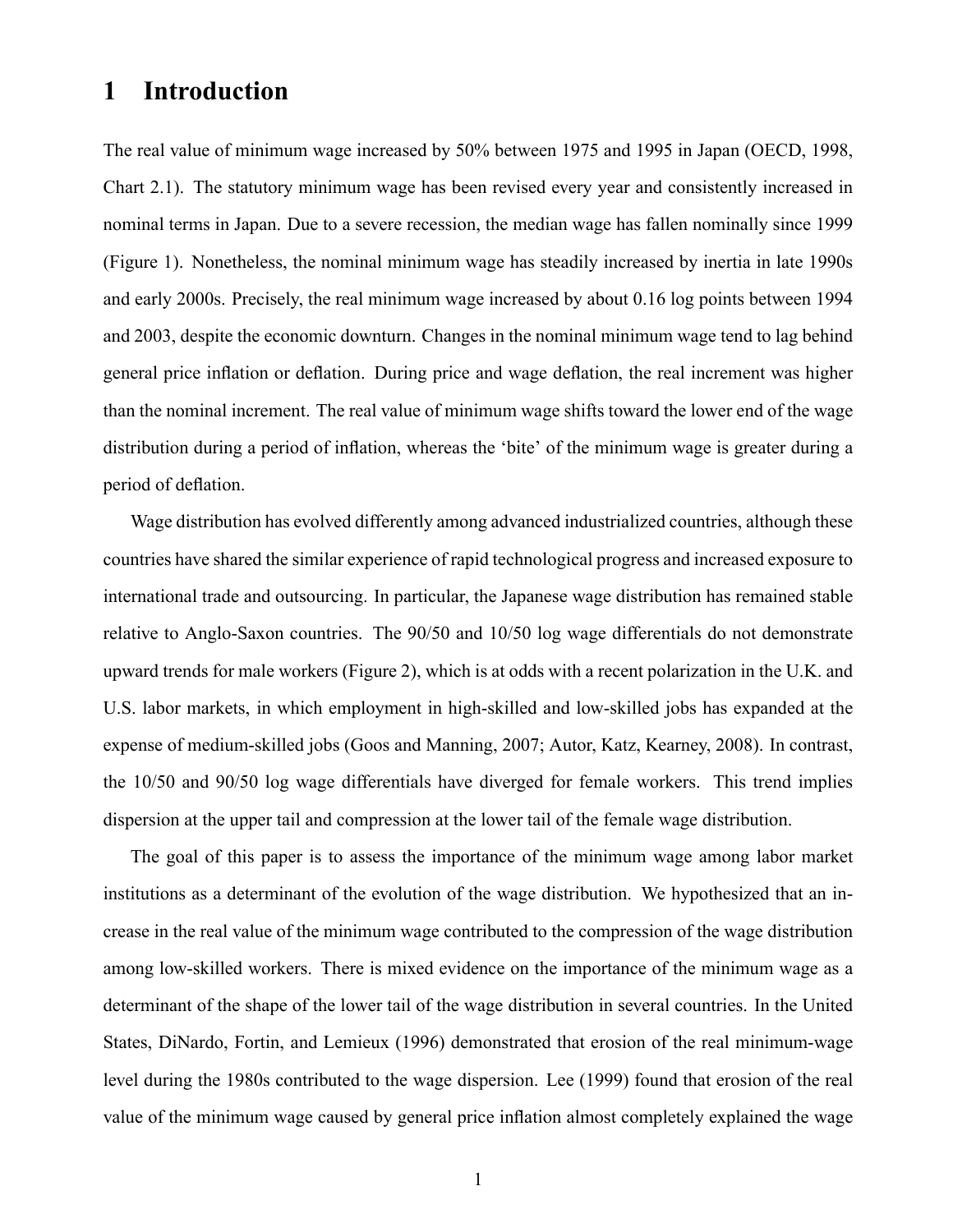dispersion over the corresponding period. Autor, Manning, and Smith (2008) partially confirmed that the minimum wage plays a certain role in compressing the lower tail of the wage distribution after correcting for upward bias in Lee's (1999) results using an instrumental variable approach. Studies conducted in the United Kingdom have reported that the introduction of the British national minimum wage in 1999 did not contribute a great deal to wage compression because the minimum wage was low relative to the average wage and the fraction of workers affected by the minimum wage was very small (Dickens and Manning, 2004a, 2004b). Dustmann, Ludsteck, and Schönberg (2008) attributed the recent increase in the gap between the 15th and 50th percentile wages in Germany to a decline in the union coverage rate. German minimum wages are set by the collective labor agreement between labor unions and firms, while no statutory minimum wage exists in Germany. Under such an institutional setting, deunionization leads to erosion of minimum wages. Some relevant evidence has also been found in Japan. Abe and Tanaka (2007) pointed out that the prefectural minimum wage contributed to a reduction in the wage gap between full-time and part-time workers in rural areas. Abe and Tamada (2007) found that an increase in the minimum wage was associated with an increase in the wage level among part-time workers. However, these studies examined only the effect on the level of the mean wage. Hori and Sakaguchi (2005) illustrated the wage distribution in 2003 by prefecture and industry separately for full-time and part-time workers but did not conduct a formal regression analysis for the relationship between minimum wage and wage distribution.<sup>1</sup>

This study examined the evolution of Japanese wage distribution under conditions of wage deflation. We used Lee's (1999) approach to quantify the contribution of the increased real minimum-wage level on wage compression among low-skilled workers between 1994 and 2003. Specifically, we examined how the minimum wage affected the shape of wage distribution by running a regression of the 10/50 log wage differential on the effective minimum wage. The hourly wage was calculated from the unusually precise data collected in the Basic Survey of Wage Structure (BSWS). Estimated regression coefficients were used to create the counterfactual wage distribution if the minimum wage stayed low in real terms during the 1990s and early 2000s.

Our identification strategy was basically to exploit regional variation in the effective minimum

<sup>&</sup>lt;sup>1</sup>A spike around the minimum-wage level is somewhat obscure in their illustration for a couple of reasons. First, the sample was split into small subgroups. Second, the bin width chosen was so narrow that the distribution was always bumpy.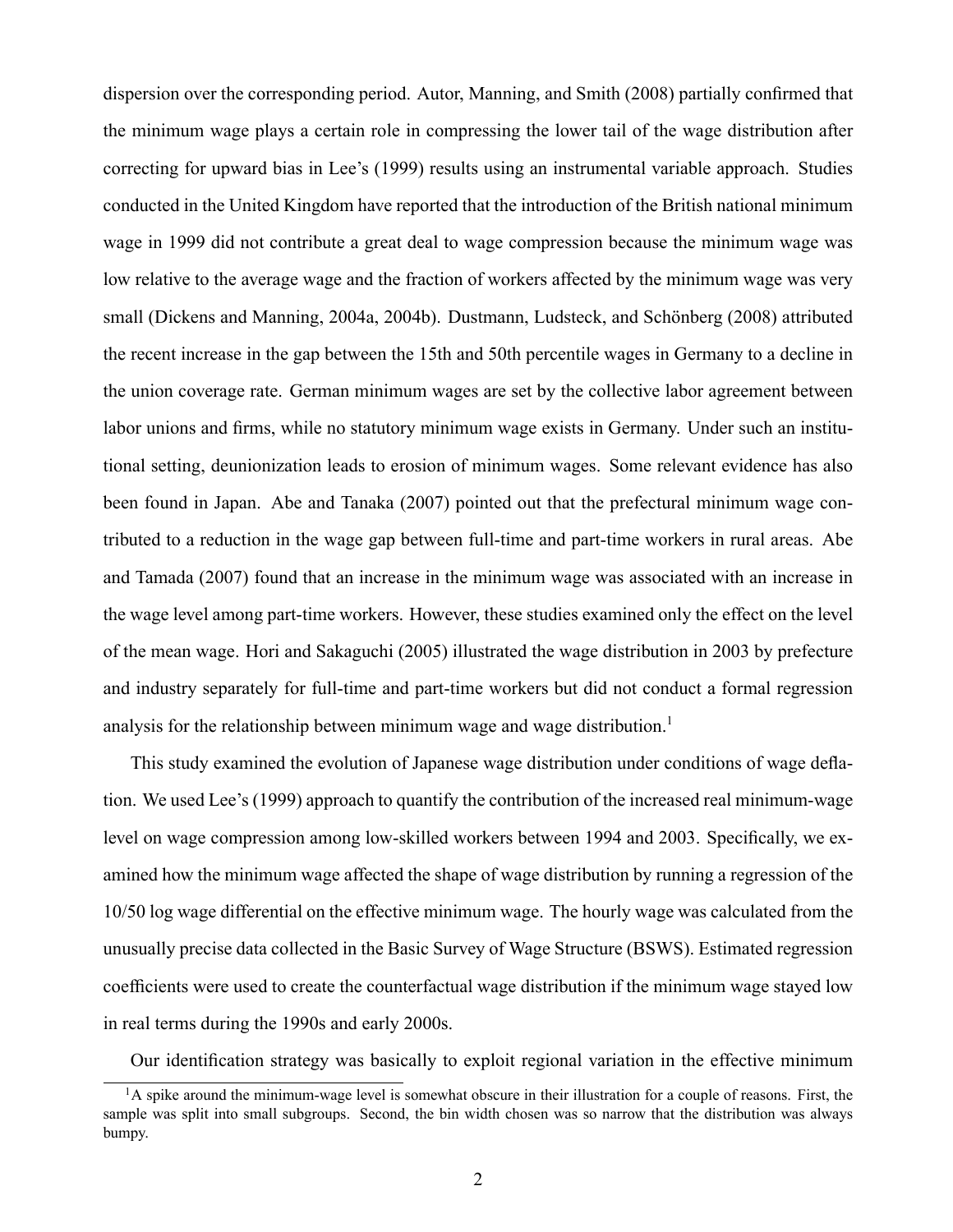wage over time, which is known as a difference-in-differences (or fixed-effects) approach. The 'effective' minimum wage can be measured by the difference between the log minimum wage and the log median wage. Because the statutory minimum wage and the nature of wage distribution evolve differently across prefectures, the minimum wage effect on the wage distribution can be isolated from unobserved prefectural heterogeneity and a common macroeconomic fluctuation. Our empirical model included prefecture-specific linear time trends as well as prefecture and time effects to allow for possible changes in the dispersion of the latent wage distribution. Instrumental variable methods were used to assess robustness against measurement errors and policy endogeneity. The kernel reweighting approach proposed by DiNardo, Fortin, and Lemieux (1996) was also employed to allow for changes in workforce composition.

A change in the minimum wage can affect the shape of the wage distribution via three channels: censoring, truncation, and spillover, as described by Lee (1999). Lee's approach is limited because it cannot differentiate among the three effects. Autor, Manning, and Smith (2008) decomposed the total effect into censoring and spillover effects under the assumptions of lognormal latent wage distribution and no disemployment effect. However, in light of evidence documented by Neumark and Wascher (2008), the assumption that the minimum wage will have no effect on employment may not be correct. Moreover, truncation could mechanically change the shape of the wage distribution.

We developed a method to investigate to what extent truncation can explain the evolution of the wage distribution. Our method is a reweighting approach to recover the counterfactual distribution in the absence of disemployment and can be viewed as a variant of inverse probability method (Little and Rubin, 2002). To calculate a reweighting function, we analyzed how a binding minimum wage can affect employment. This proposed method does not require a distributional assumption about latent wage distribution and allows for a possible mechanical compression of the wage distribution associated with disemployment. Although the spillover effect is not isolated from the censoring effect, it is evident from the comparison between actual and counterfactual wage changes in a range of percentiles during the sample period. This study is the first to incorporate the employment effect of minimum wage into the analysis of wage compression.

Our analysis revealed that an increase in the minimum wage relative to wage distribution signif-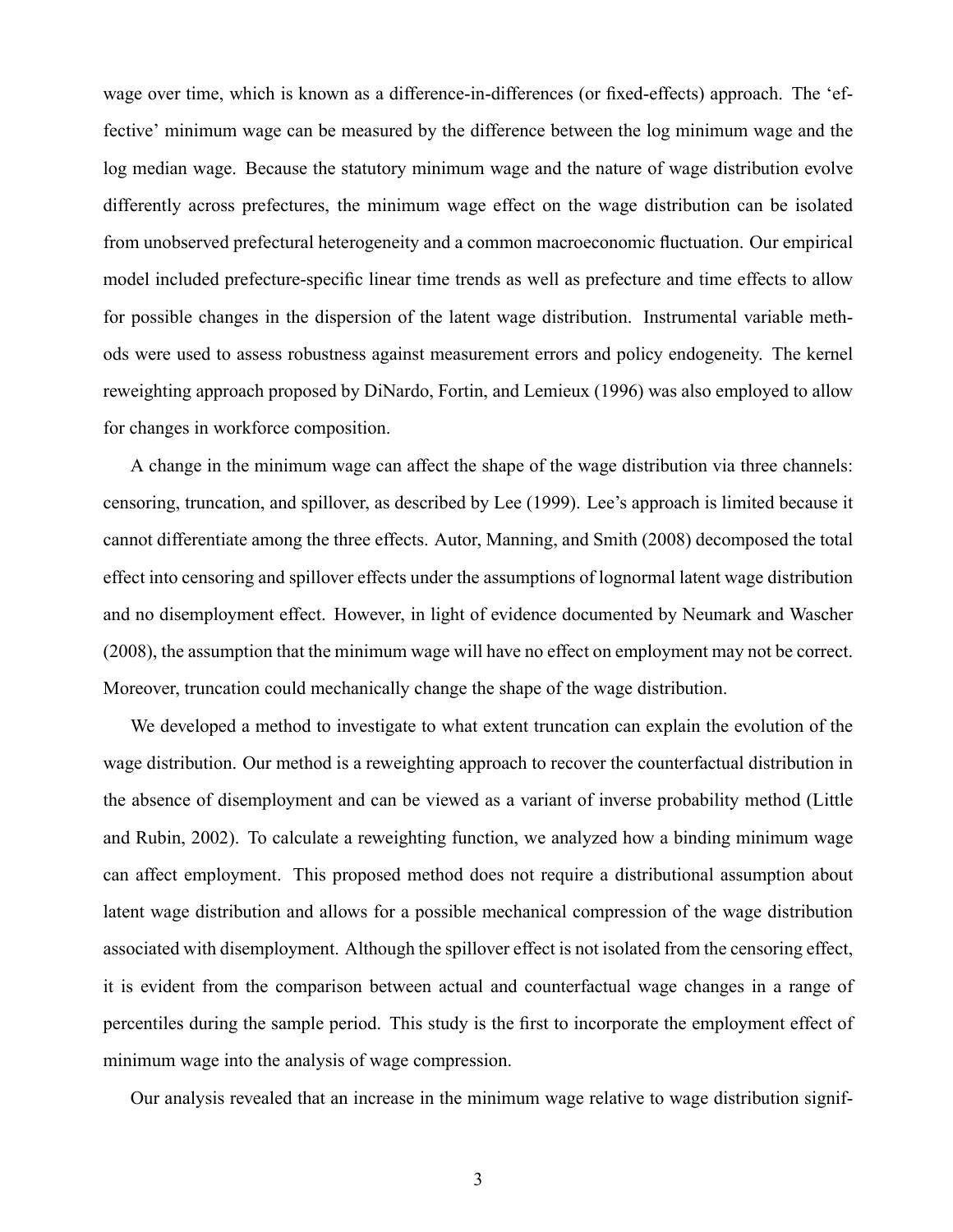icantly contributed to the compression of the wage distribution among low-skilled female workers. The 10/50 log wage differential stayed constant at around 0.51 between 1994 and 2003 for female workers but would have diverged by about 0.05 log points without an increase in the real value of the minimum wage. These findings are consistent with the hypothesis that an increased real minimum wage contributes to wage compression among low-skilled workers. Moreover, the compression of the lower tail of the wage distribution was not attributable to the mechanical effect associated with disemployment, although a moderate adverse effect of minimum wage on employment was observed among middle-aged female workers. Furthermore, an increase in the real minimum-wage level contributed to a reduction in the pay gap between full-time and part-time workers by about 0.05 log points.

The remainder of this paper is organized as follows. Section 2 introduces the minimum-wage system in Japan. Section 3 describes the data used in our analysis. Section 4 examines how the minimum wage affected the lower tail of the wage distribution separately for male and female workers. We quantified the effect by comparing the actual wage distribution to the counterfactual wage distribution without an increase in the effective minimum wage. Section 5 reexamines the relationship between minimum wage and wage compression using a counterfactual sample in the absence of disemployment. The last section presents our conclusions.

## 2 Statutory Minimum Wage in Japan

The minimum wage in Japan is based on the Minimum Wages Law, which was enacted in 1959 and substantially revised in 1967. The current law defines two types of minimum wages: (1) a regional minimum wage based on collective agreement and (2) prefectural and industrial minimum wages based on the research and deliberations of minimum-wage councils. The first system assumes that the minimum wage agreed upon by craft-wide or industry-wide bargaining will be extended to nonunionized workers within the same sector. However, such bargaining does not really exist under the Japanese enterprise union system; in practice, all minimum wages in Japan are currently of the second type.<sup>2</sup> The second system comprises the prefectural minimum wage covering all workers and the industrial minimum wage covering workers aged 18 to 65 in specific industries in specific

<sup>&</sup>lt;sup>2</sup>Moreover, the first type was abolished in 2008.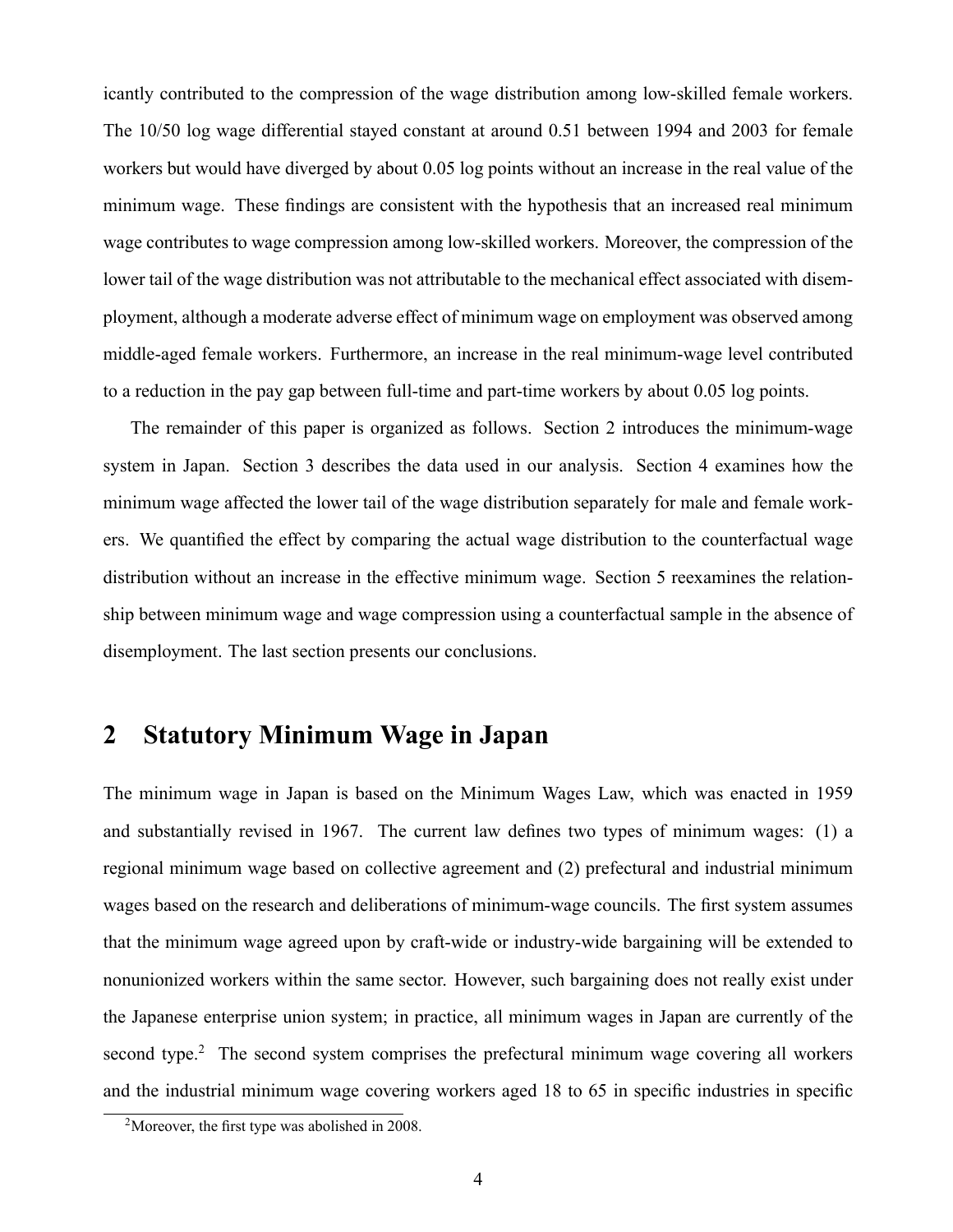prefectures. This study focuses on the role of the prefectural minimum wage because the industrial minimum wage covers a small fraction of workers.<sup>3</sup>

Under the current system, prefectural minimum wages are revised every year in two steps. First, the central council classifies all Japanese prefectures into four ranks by actual wage levels and the standard cost of living and decides the minimum-wage increase (meyasu) for each rank. Second, the chief of the prefectural labor bureau determines the level of the prefectural minimum wage based on the regional minimum-wage councils' deliberations.

The central minimum-wage council is not an ad-hoc but standing institution under the administration of the Ministry of Welfare and Labor. The council consists of representatives of public interest (academics and a retired bureaucrat), employers, and employees. The statutory minimum wage has not been coordinated with any other policy such as a measure to promote small and medium enterprise. The *meyasu* system was introduced in 1978 to moderate regional disparity in the minimum wage. The council hardly ever alters their classification of the 47 prefectures into four ranks.

The regional minimum-wage councils' deliberations are largely influenced by decisions regarding the amounts of any minimum-wage increases, which are set annually by the central minimum-wage council. In effect, the current level of the prefectural minimum wage is thus approximately the 1977 level of the prefectural minimum wage plus the accumulated total of *meyasu* since 1978. However, the revised value of prefectural minimum wage is not exactly the same as that indicated by the central minimum-wage council. Thus, prefectural minimum wages could potentially be correlated with local economic conditions. We formally addressed concerns about policy endogeneity by using the 'indicated' (*meyasu*) minimum wage as an instrument. The 'indicated' minimum wage is calculated by the minimum wage in the previous year plus meyasu.

The political climate creates a bias towards the equalization of minimum-wage levels across prefectures. In 2003, the hourly minimum wage was 708 yen in Tokyo and 605 yen in Aomori. Tokyo was classified as Rank A (with the highest minimum wage), while Aomori was classified as Rank D (with the lowest minimum wage). Wage distributions are much more heterogeneous across pre-

<sup>&</sup>lt;sup>3</sup>The report by Saitei Chingin no Arikata Kenkyukai (minimum wage study group) of the Ministry of Health, Labor and Welfare issued a recommendation for the revision of industrial minimum wage, including a possibility of its abolishment in 2005. In the fiscal year 2000, 4.5 million workers were covered by industry minimum wage while 52 million workers were covered by regional minimum wage according to the press release of the ministry of labor and welfare on January 25 in 2001.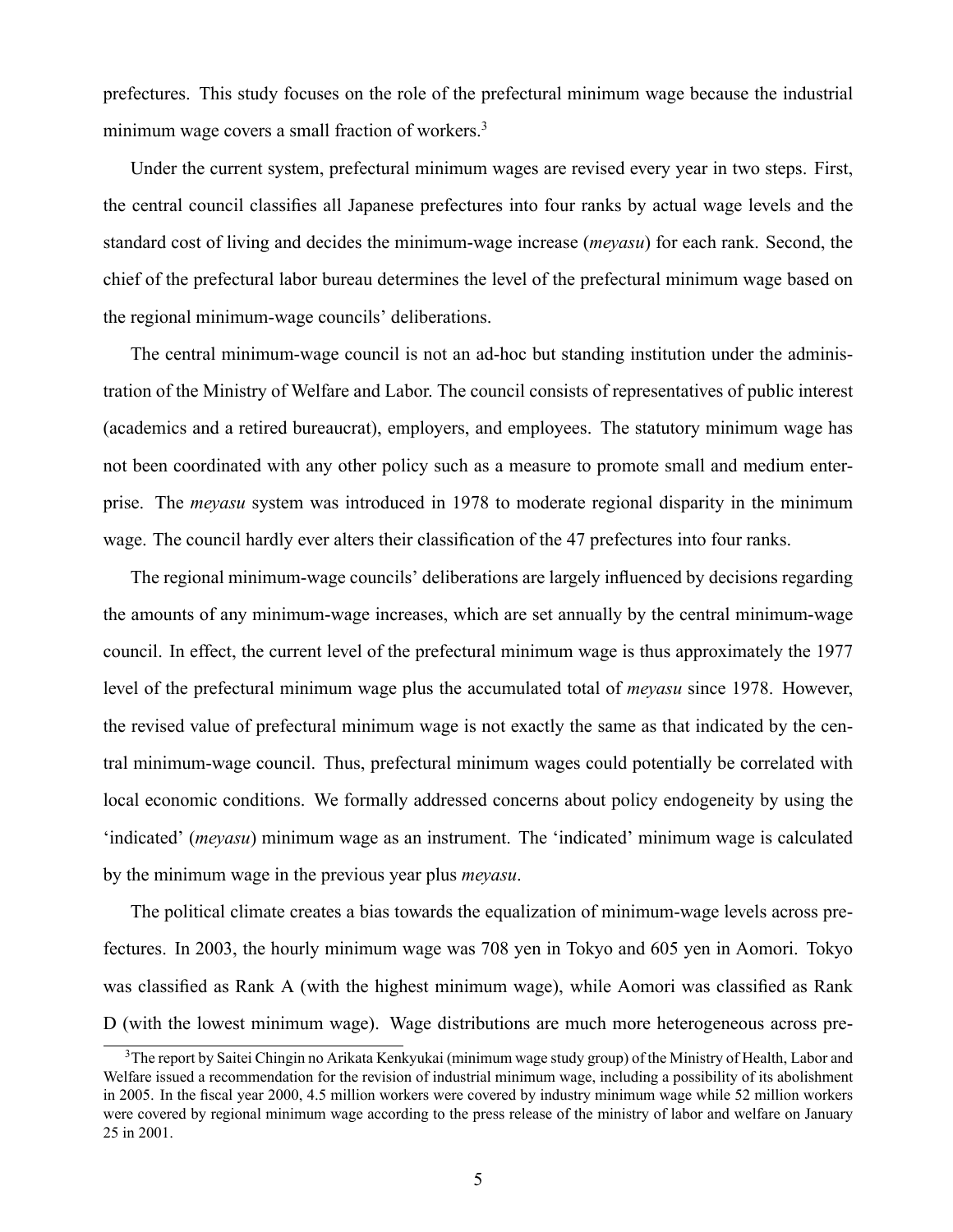fectures than minimum wages. The political process of the minimum-wage determination described above tends to be biased towards inertia. In effect, prefectural minimum wages have not been changed in response to economic shocks to local labor markets. Consequently, the minimum-wage bite became severe in rural areas during a recession.

Figure 3 plots the minimum wage denominated by the median wage in 1994 and 2003 by prefecture. Tokyo is located in the bottom-left corner because the real value of its minimum wage was low for both years. This may be part of reasons that the central council consistently suggested an increase in the minimum wage. In contrast, Aomori, Akita, Miyazaki, and Okinawa are located in the top-right corner because they had relatively high minimum wages compared to the median wage for both years. All prefectures experienced an increase in levels of the real minimum-wage during this 10-year period, as evidenced by the fact that all the prefectures lie above the 45-degree line. The vertical distance from the 45-degree line indicates that increases in minimum wages differed across prefectures in real terms. The variations in effective minimum wage across prefectures over time are precisely measured in this study using a large micro-data set. We exploited them to identify how the minimum wage affected the wage distribution and employment.

The minimum wage is legally enforceable in the following manner. The prefectural labor bureau is in charge of enforcement. When an employer's noncompliance is detected, the labor bureau may institute a fine of up to 20,000 yen (about 200 U.S. dollars). Employers who violate the minimumwage law must also compensate employees for the difference between the minimum wage and the actual wage. Moreover, the minimum wage seems to be enforced largely through public pressure on employers. In particular, the reputations of larger companies would be damaged if the public were aware that they paid workers less than the minimum wage.

### 3 Data

This analysis used 1994–2003 micro data from the Basic Survey of Wage Structure (BSWS), which is compiled annually by the Japanese government. The survey covers private establishments with 5 or more regular employees and public establishments with 10 or more regular employees in almost all regions and industries in Japan, with the exception of agriculture. Approximately 1.5 million workers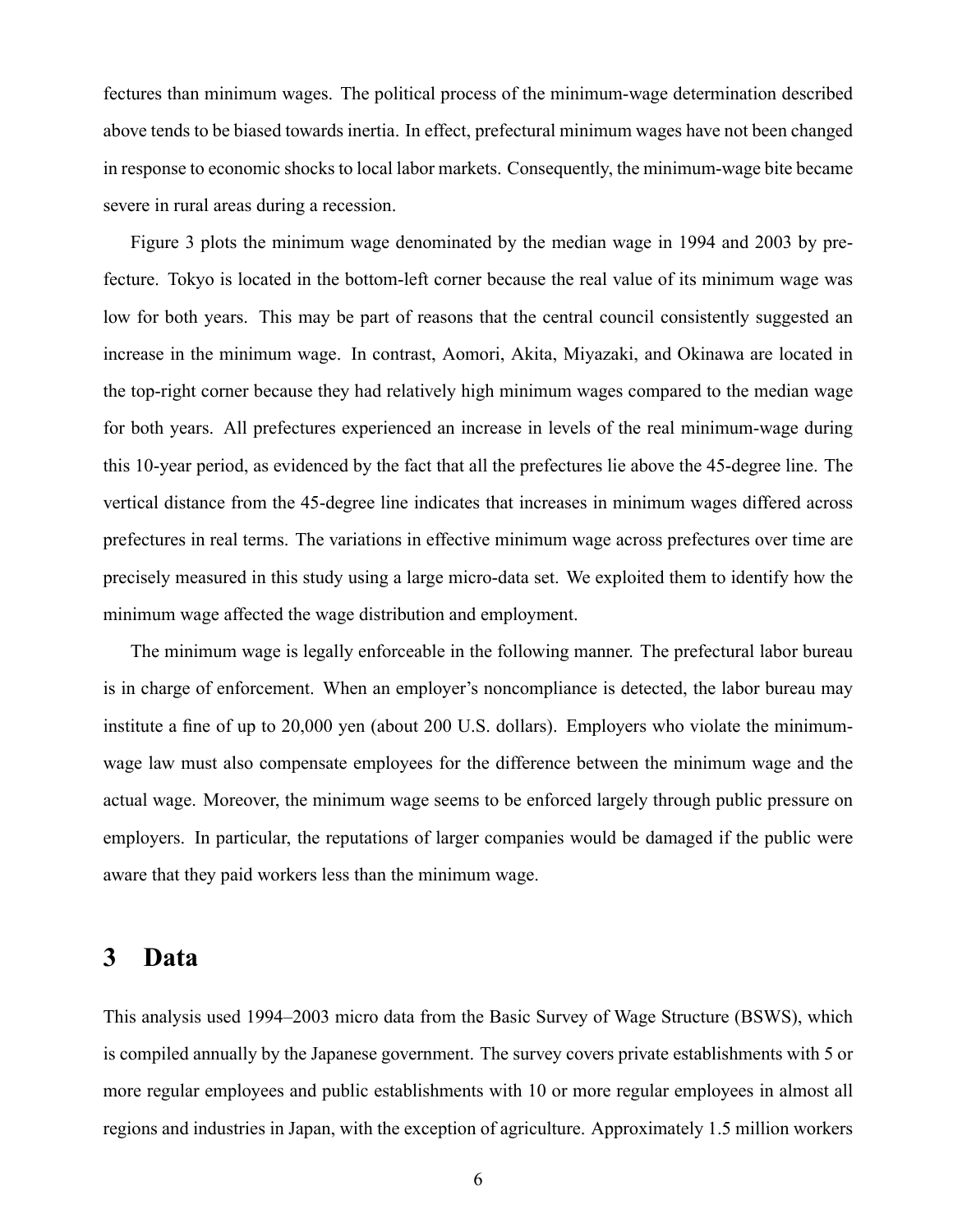have been surveyed every year from 60,000–70,000 establishments. Establishments are randomly sampled in proportion to prefecture and industry size and the number of employees according to the Establishment and Enterprise Census, which lists all establishments in Japan. For the survey, randomly selected establishments are asked to extract employee information from payroll records.<sup>4</sup> and establishments and individual files are then merged using an establishment identification number.

The cross-sectional unit in the analysis is an individual worker whose relevant information is available from the establishment. Both full-time and part-time workers are included in the sample when they are directly hired by employers and accordingly appear on the establishment's payroll record. The available information includes each worker's wages, age, sex, educational attainment only for full-time workers, full-time/part-time status, type of work or job, and working days/hours, as well as the firm's attributes, such as the number of regular workers (joyo rodo sha),<sup>5</sup> the number of new graduates hired, firm size, industry, and location. Data about wages include individuals' contracted hours of work and overtime hours between June 1 and June 30, contracted pay, overtime pay, and allowances (e.g., for family and transportation) over the corresponding period. Japanese minimum wage laws apply to the straight wage rate excluding allowances. We defined hourly wage as (wages for contracted hours  $-$  commutation allowance  $-$  perfect attendance allowance  $-$  family allowance)/contracted hours of work, which is consistent with the minimum-wage law.<sup>67</sup>

Our analysis on how the minimum wage affects employment also included data from a household survey that covers non-employed as well as employed individuals. We used the Employment Status Survey (ESS) for the years 1997 and 2002. The ESS is distributed every 5 years to approximately 440,000 households in sampled units that cover the complete population.<sup>8</sup> The survey collects infor-

<sup>&</sup>lt;sup>4</sup>A person in charge of personnel at each establishment is asked to randomly choose a number of workers from the pool of employees using specific instructions for random sampling, including the sampling probability, which is dependent on the industry and establishment size. The sample does not include board members whose wage is set at a general meeting of shareholders.

 $5$ Workers who meet one of the following three criteria are classified as regular workers: 1. On contracts that do not clearly specify a contractual time period; 2. On contracts that last more than one month; or 3. On contracts that last less than one month, but on which the workers worked 18 or more days in the last two months. This classification includes part-time workers if one of the above criteria is satisfied.

<sup>6</sup>A change in the minimum wage conceivably may affect the level of allowances. However, the results obtained in our analysis are unchanged even when hourly wage is defined as wages (including allowances) for contracted hours divided by contracted hours of work.

<sup>7</sup>The custom of tipping is not practiced in Japan.

<sup>&</sup>lt;sup>8</sup>The sample does not include foreign diplomats, foreign military personnel and their dependents, persons dwelling in Self Defense Force camps or ships, and persons serving sentences in correctional institutions.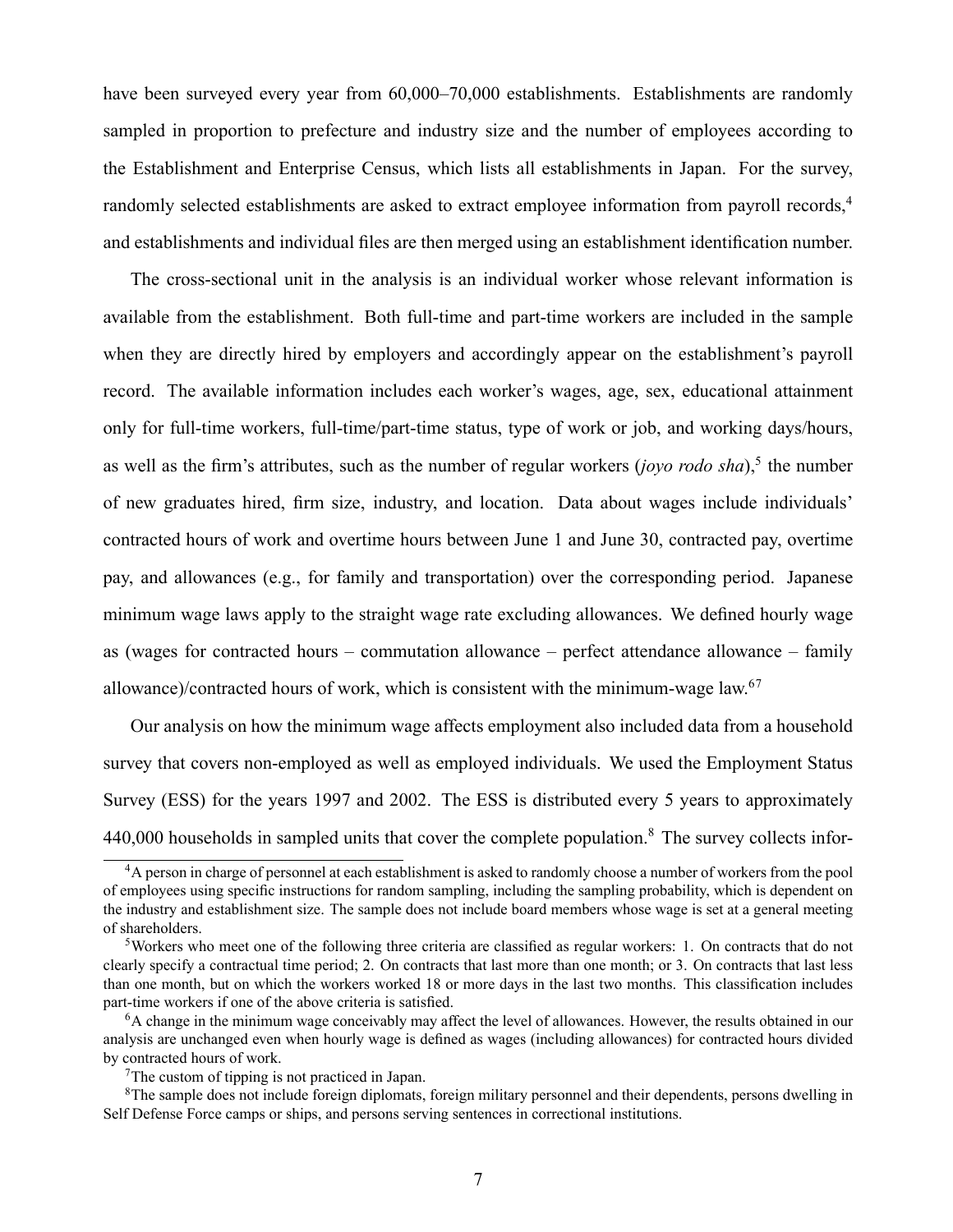mation about the number of household members and labor force status for household members aged 15 and older as of October 1 of each survey year. Our study drew on micro data about employment status, educational attainment, age, sex, and residential area. Overall, the sample included approximately 1 million individuals, with a half-million males and a half-million females for each year that the survey was conducted. The sample was restricted to data with valid age, educational background, and employment status.

### 4 The Role of the Minimum Wage

#### 4.1 The Evolution of the Wage Distribution

Increases in the minimum wage can affect the wage distribution through three channels. First, the wage distribution may be censored by the minimum wage. In this case, the wage distribution spikes around the minimum wage. Second, an increased minimum wage may result in the truncation of the wage distribution associated with disemployment. The disappearance of the bottom end of the wage distribution can mechanically change the distance between the 10th and 50th percentiles of the wage distribution. Finally, a rise in the minimum wage may exert a spillover effect on workers who earn more than the minimum wage. In a competitive labor market, substitution between workers with different skill levels can affect the wages paid to workers who are not directly affected by the minimum wage (Teulings, 2000, 2003). In a monopsonic labor market, spillovers can occur when the labor supply curve facing an employer is shifted by increases in the expected wage for unemployed workers (Manning, 2003).

Figures 4A and 4B illustrate the log wage distribution in low-wage and high-wage prefectures in 1994 and 2003 for male and female workers with hourly wages between 400 and 3,500 Japanese yen. The horizontal axis is the level of hourly wage. Aomori and Tokyo are examples of low-wage and high-wage prefectures, respectively. The wage distribution moved dramatically toward the lower end in Aomori from 1994 to 2003. A moderate spike emerged around the minimum-wage level in the male wage distribution, while the female wage distribution was skewed and flattened at the minimumwage level. Surprisingly, the wage density is the highest at the minimum wage for female workers. In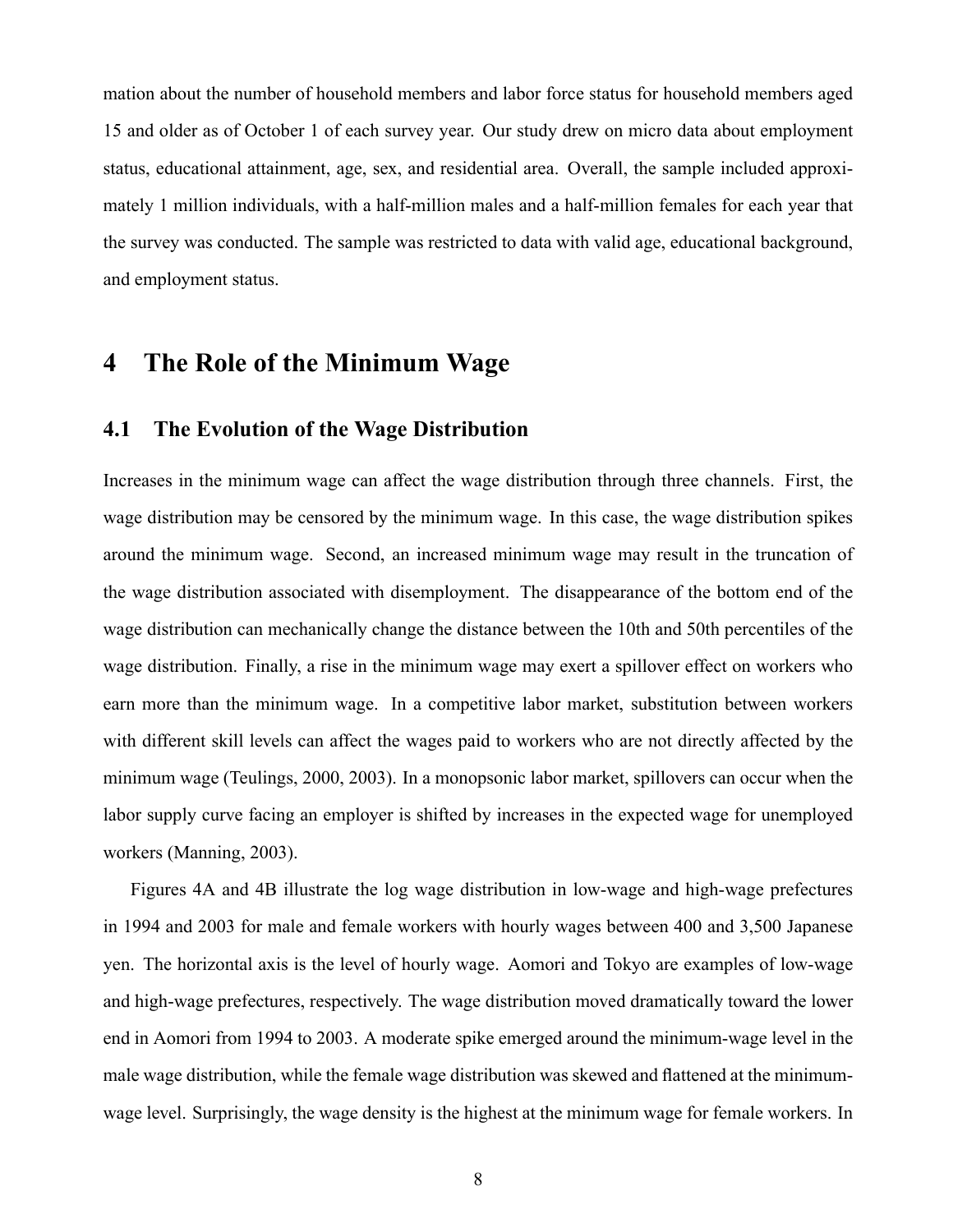fact, more than 5 percent of female workers earned the minimum wage or less in 2003. As indicated by the density of hourly wages below 1,000 Japanese yen, the proportion of male low-wage workers also increased in Tokyo, although not to the same extent as in Aomori. However, the minimum wage did not seem to bind workers in Tokyo over the sample period.

Figure 5 illustrates the relationship between minimum wage and wage compression. The figure plots the 10th percentile wage relative to the median wage along with the log of the minimum wage relative to the median wage by sex. The slope of the fitted line is positive both in panels A and B and greater in panel A for male workers than panel B for female workers. The plotted points are located at a higher position in panel B than in panel A because the distance between the 10th and 50th percentiles of the wage distribution is shorter for female workers than male workers. The plotted points are slightly mixed up in panel A, but are separated by year into the upper right and lower left in Panel B. The increase in the real value of the minimum wage appears to be an important cause of the compression of the female 10/50 log wage differential.

#### 4.2 Effect on the Wage Distribution

We conducted a regression analysis to investigate the cause for this wage compression. Based on Lee's (1999) approach, we examined to what extent the minimum-wage bite can explain the compression between the 10th and 50th percentiles of the wage distribution separately for male and female workers. Our main interest is in accounting for the reduction in the lower-tail inequality for female workers. Our estimation applied a model of the form

$$
\widetilde{w}_{it}^p = \beta_{1p} \widetilde{mw}_{it} + \beta_{2p} \widetilde{mw}_{it}^2 + d_t \gamma + d_i \delta + t_i \zeta + u_{it},\tag{1}
$$

where  $\tilde{w}_{it}^p = \ln(w_{it}^p/w_{it}^{50})$  and  $\ln \widetilde{mw}_{it} = \ln(mw_{it}/w_{it}^{50})$ . The variable  $w^p$  is the pth percentile of the wage distribution, mw is the minimum wage,  $d_t$  is a vector of year dummies,  $d_i$  is a vector of prefecture dummies,  $t_i$  is a vector of prefecture-specific linear time trends, i is the index for prefecture, and  $t$  is the index for year. The minimum-wage bite is measured by the log of the minimum wage relative to the median wage. Parameter  $\beta_{1p}$  represents the percentage change in the pth percentile

 $9$ See Lee (1999) and Autor, Manning, and Smith (2008) for an explanation of its derivation and justification.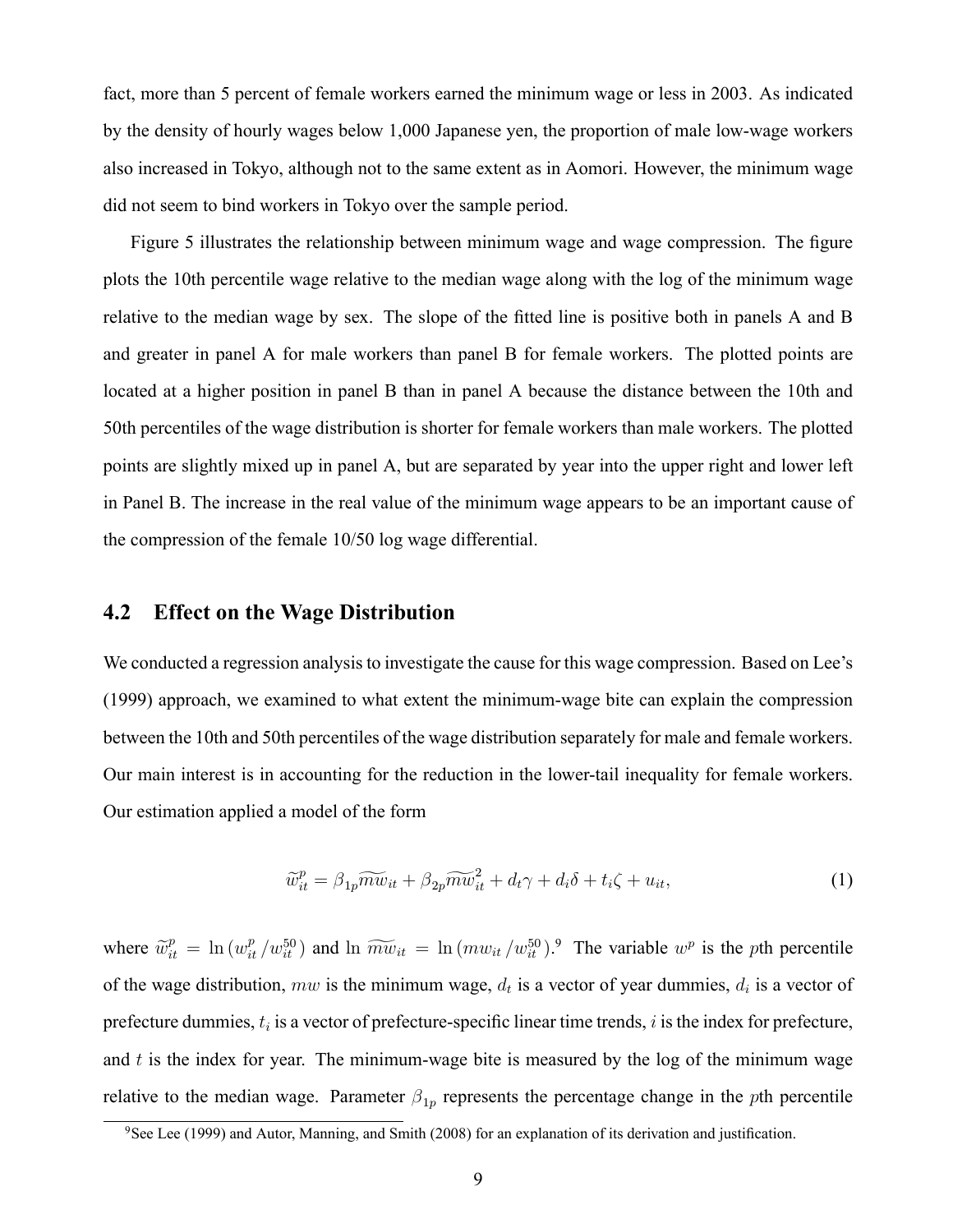wage relative to the median wage caused by a one percent increase in the effective minimum wage in the linear specification. A quadratic term of the effective minimum wage is included as additional regressors to capture a nonlinear relationship between the minimum wage and wage compression, as illustrated by Lee (1999). Year effects represent the evolution of the wage distribution over time, the real minimum-wage level being constant. Prefectural fixed effects (FEs) were added to allow for unobserved heterogeneity in the dispersion of the latent wage distribution across prefectures.

Estimated results were produced using ordinary least-squares (OLS) and two-stage least squares (2SLS), and standard errors were clustered at the prefecture level. Table 1 lists the results for female workers. We began with an OLS regression of the 10/50 log wage differential on year dummies. The estimated year effects represent the unconditional evolution of the wage distribution over time. Column 1 shows the increasing trend of the 10th percentile wage relative to the median wage. Next, we added the effective minimum wage as an additional regressor. Column 2 indicates that the coefficient for the effective minimum wage is positive and significant.  $R^2$  rose from 0.07 to 0.56 after the effective minimum wage was added. These results imply that the minimum-wage bite contributed to the reduction in the distance between the 10th and 50th percentiles of the wage distribution. Moreover, the estimated year effects were virtually zero or sometimes negative, conditional on the effective minimum wage. These results suggest that wage compression can be entirely explained by increases in the effective minimum wage over the sample period.

However, the OLS may suffer from an upward bias associated with sampling errors. Because the median wage appears in both sides as a denominator, the wage differential is automatically positively correlated with the effective minimum wage when the median wage is measured with errors. Moreover, a bias can also arise from the policy endogeneity. The direction of the bias is upward (downward) if the minimum-wage increase tends to be permitted by the local authority which has a small (large) lower-tail inequality. To work around the potential bias, we used an instrumental variable approach. The instruments for the effective minimum wage were the minimum wage and the median of the log wage within a prefecture over the sample period. However, the minimum wage used here is not the actual but the 'indicated' *(meyasu)* minimum wage. Therefore, unlike the analysis of Autor, Manning, and Smith (2008), our model allows for policy endogeneity. As shown in column 3, the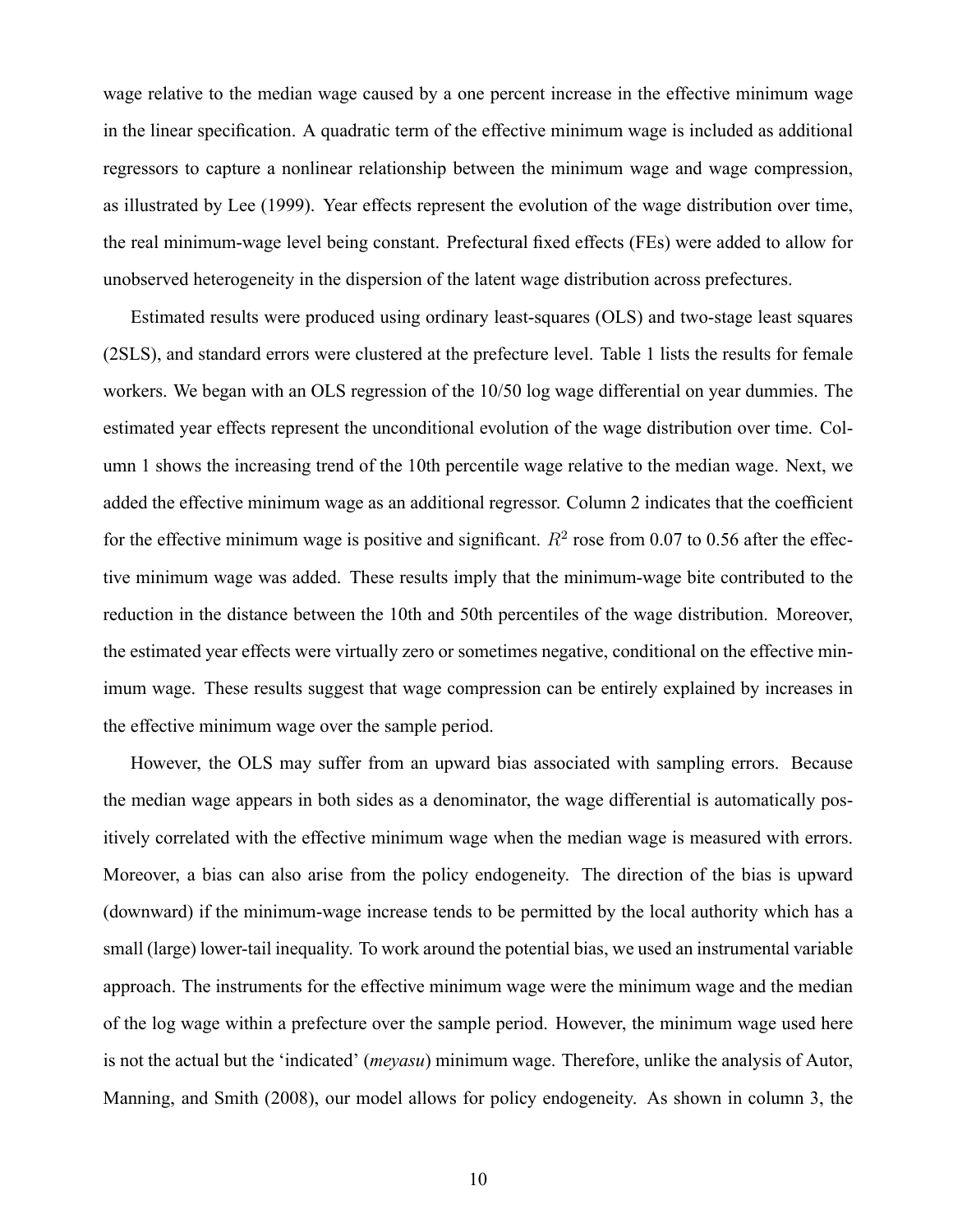2SLS estimates were almost identical to the OLS estimates. Given the large sample size of the BSWS and the Japanese minimum-wage setting, an identical result between the OLS and 2SLS seems quite natural. Hence, the potential bias due to sampling errors or policy endogeneity was negligible in our analysis.

Another concern is a spurious correlation arising from unobserved heterogeneity in the dispersion of the latent wage distribution across prefectures. In other words, a key assumption required to identify the minimum wage effect is no correlation between the effective minimum wage and the dispersion of the latent wage distribution across prefectures. In the absence of a minimum wage, the 10/50 log wage differential should be negative and lower in a prefecture with a higher level of wage dispersion. If the effective minimum wage is positively correlated with the dispersion of latent wage distribution, the effect of the minimum wage on the 10/50 log wage differential will be biased downward. In contrast, the effect on the 90/50 log wage differential will be biased upward because the sign of the correlation with the wage dispersion is reversed.

A fixed-effects approach is suitable to solve such a problem. The 2SLS results suggest that measurement errors are negligible. Thus, the potential bias should not be exacerbated by the within transformation. Column 4 shows that the minimum wage had a greater effect on wage compression when we controlled for prefecture effects. This result can be interpreted as correcting for the omitted-variable bias. Prefecture-specific linear trends are added to allow for possible changes in the dispersion of the latent wage distribution. Column 5 shows a slightly larger minimum wage effect. Furthermore, column 6 exhibits a non-linear relationship between minimum wage and wage compression.

One way to assess the validity of our analysis is to examine the effect on the upper-tail inequality. Columns  $7-12$  report the results of the 90/50 log wage differential. Column 7 shows that the 90/50 log wage differential was almost stable during the sample period. Column 8 reveals a positive and significant effect of minimum wage on the  $90/50$  log wage differential but  $R<sup>2</sup>$  increased only 6 percentage points. In this sense, the effective minimum wage does not significantly explain the 90/50 wage differential. The OLS estimates were identical to 2SLS estimates and similar to the fixedeffects estimates. Importantly, the effect of the minimum wage plummeted and became statistically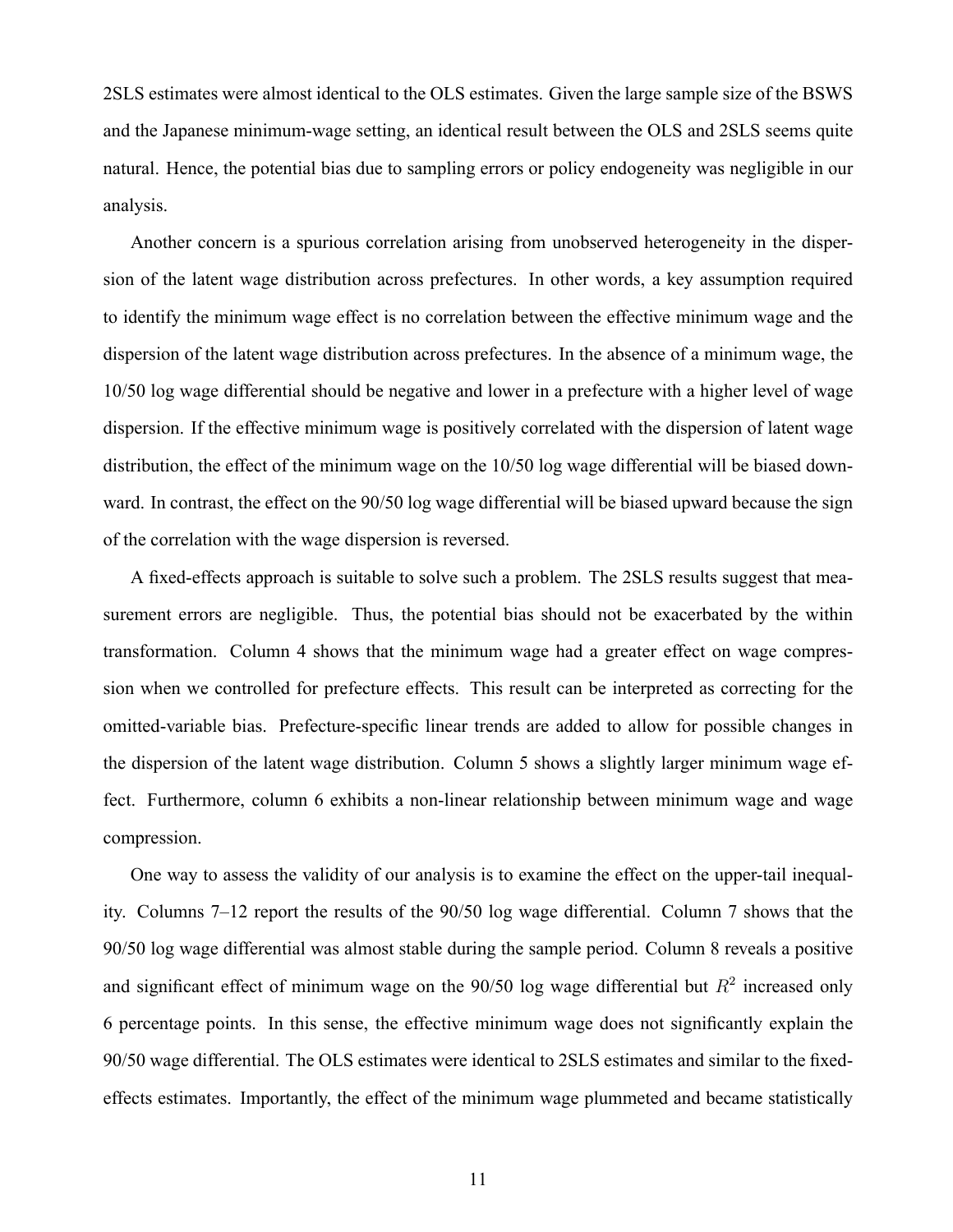non-significant after we controlled for prefecture trends. Column 12 shows that a higher-order term is not significant, either. Overall, the minimum wage played a significant role in compressing the lower tail of the wage distribution but did not account for the change in the upper tail of the wage distribution for female workers.

For the sake of completeness, Tables A1 lists the results for male workers. Column 1 shows that the 10/50 log wage differential was almost stable between 1994 and 2000 and started to erode slightly thereafter. Column 2 shows that the coefficient for the effective minimum wage was positive and significant and that  $R^2$  rose from 0.06 to 0.38. The coefficients for year dummies shrank when the effective minimum wage was held constant. Thus, the 10/50 log wage differential would have diverged if the real minimum-wage level were unchanged. The 2SLS estimates were identical to OLS estimates. The effective minimum wage had an even stronger effect after controlling for prefectural fixed effects and prefecture-specific linear trends. Nonetheless, the minimum wage played a less significant role in pushing up the lower tail of the wage distribution for male workers in terms of estimated coefficients and  $R^2$ .

Columns  $7-12$  report the results of the  $90/50$  log wage differential, which declined slightly during the sample period. Contrary to our expectation, the effective minimum wage had a positive and significant effect on the 90/50 log wage differential.  $R^2$  rose from 0.04 to 0.40. Again, the 2SLS estimates were identical to the OLS estimates. The minimum wage effect became smaller but still remained after controlling for prefecture effects and its interaction terms with a linear time trend. However, that an increase in the minimum wage would push up the 90th percentile wage is not very realistic. The results may indicate that the effective minimum wage was higher in prefectures where the male latent distribution is more dispersed. Thus, our estimate for the effect of the minimum wage on the lower-tail inequality for male workers may be biased downward. The rest of our analysis focuses on the female wage distribution.

#### 4.3 Minimum Wage Effects or Composition Effects?

In Japan, the labor force has been aging, and job tenure has increased for female workers in the period between 1994 and 2003. In fact, these attributes are the key determinants of wages in the Japanese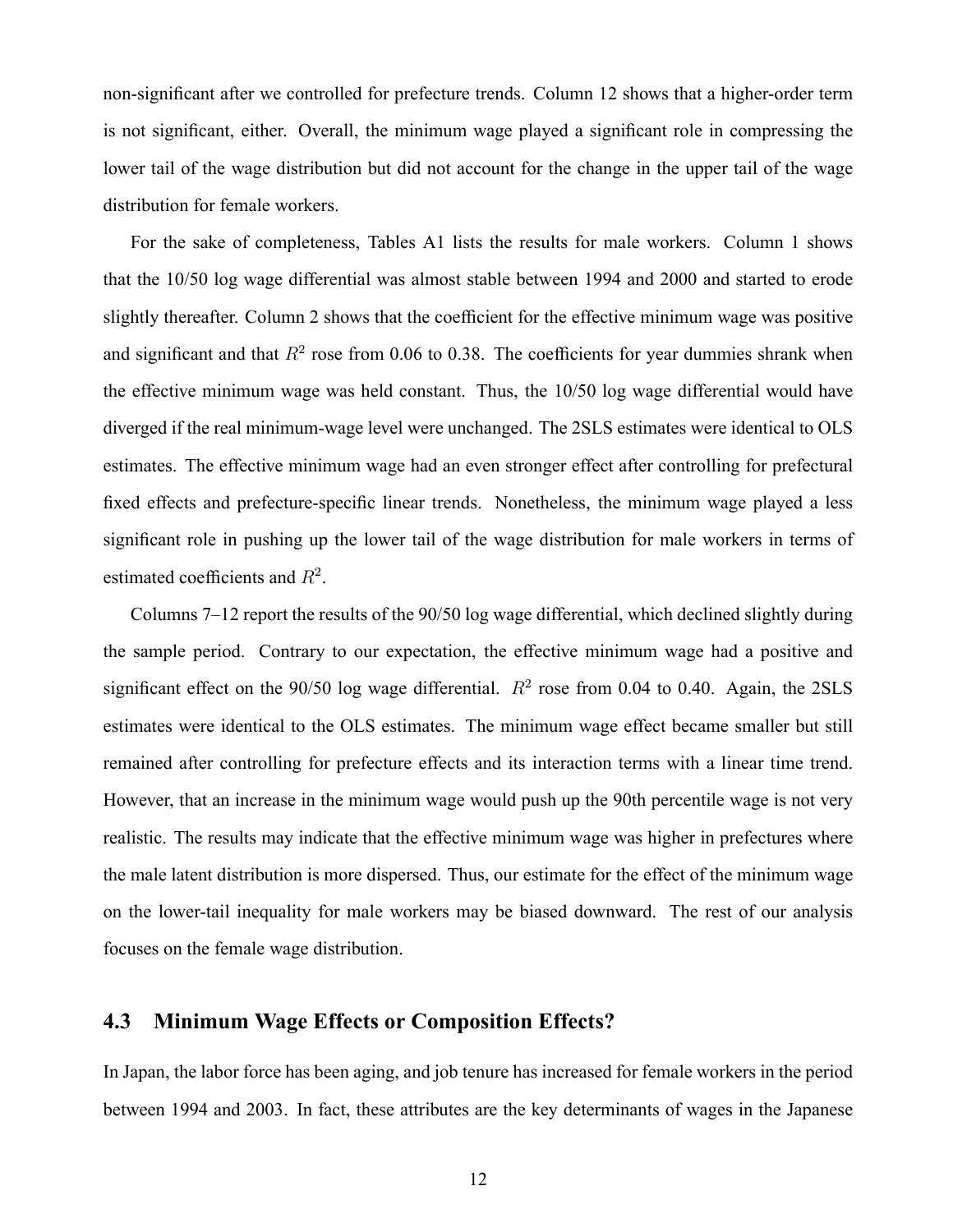labor market. The shifts in workforce composition may have mechanically raised or lowered wage inequality. To isolate the minimum wage effect from the composition effect, we employed the kernel reweighting approach proposed by DiNardo, Fortin, and Lemieux (1996, hereafter DFL).

The observed density of log hourly wages in year  $t$  is expressed as

$$
f(w|T = t) = \int g(w|x, T = t) h(x|T = t) dx,
$$
\n(2)

where  $g(w|x, T = t)$  is the density of wages for workers' observed attributes x in year t and called a price function, and  $h(x|T = t)$  is the density of attributes x in year tand called a composite function. As shown by DFL, the counterfactual density in year  $t$  if the observed attributes being fixed at 1994 levels can be written as

$$
f_{1994} (w|T=t) = \int g(w|x,T=t) h(x|T=1994) dx \qquad (3)
$$

$$
= \int g\left(w|x,T=t\right)\psi_t\left(x\right)h\left(x|T=t\right)dx. \tag{4}
$$

where  $\psi_t(x) = h(x | T = 1994) / h(x | T = t)$ . Thus, calculating the counterfactual density requires reweighting a price function  $q(w|x, T = t)$  by the ratio of the two composite functions  $h(x|T = 1994)$ and  $h(x|T = t)$ . However, it is hard to estimate the composite function because x is high-dimensional. By applying Bayes's rule, the reweighting function can be written as

$$
\psi_t(x) = \frac{\Pr(T = 1994 | x)}{\Pr(T = t | x)} \cdot \frac{\Pr(T = t)}{\Pr(T = 1994)}.
$$
\n(5)

The reweighting function can be estimated using a logit model applied to the pooled data from year 1994 and t. The attributes x include a full set of dummy variables for age and job tenure.<sup>10</sup>

After reweighting the data in a way that holds the distribution of skills constant over time, we reexamined Lee's (1999) model of wage compression. Panel A in Table 2 displays the results in the selected columns of Table 1, while panel B in Table 2 shows the results using the counterfactual wage data. The minimum wage effect became greater for the female lower-tail (10/50) inequality and lesser

<sup>&</sup>lt;sup>10</sup>Educational information is not available for part-time workers in BSWS.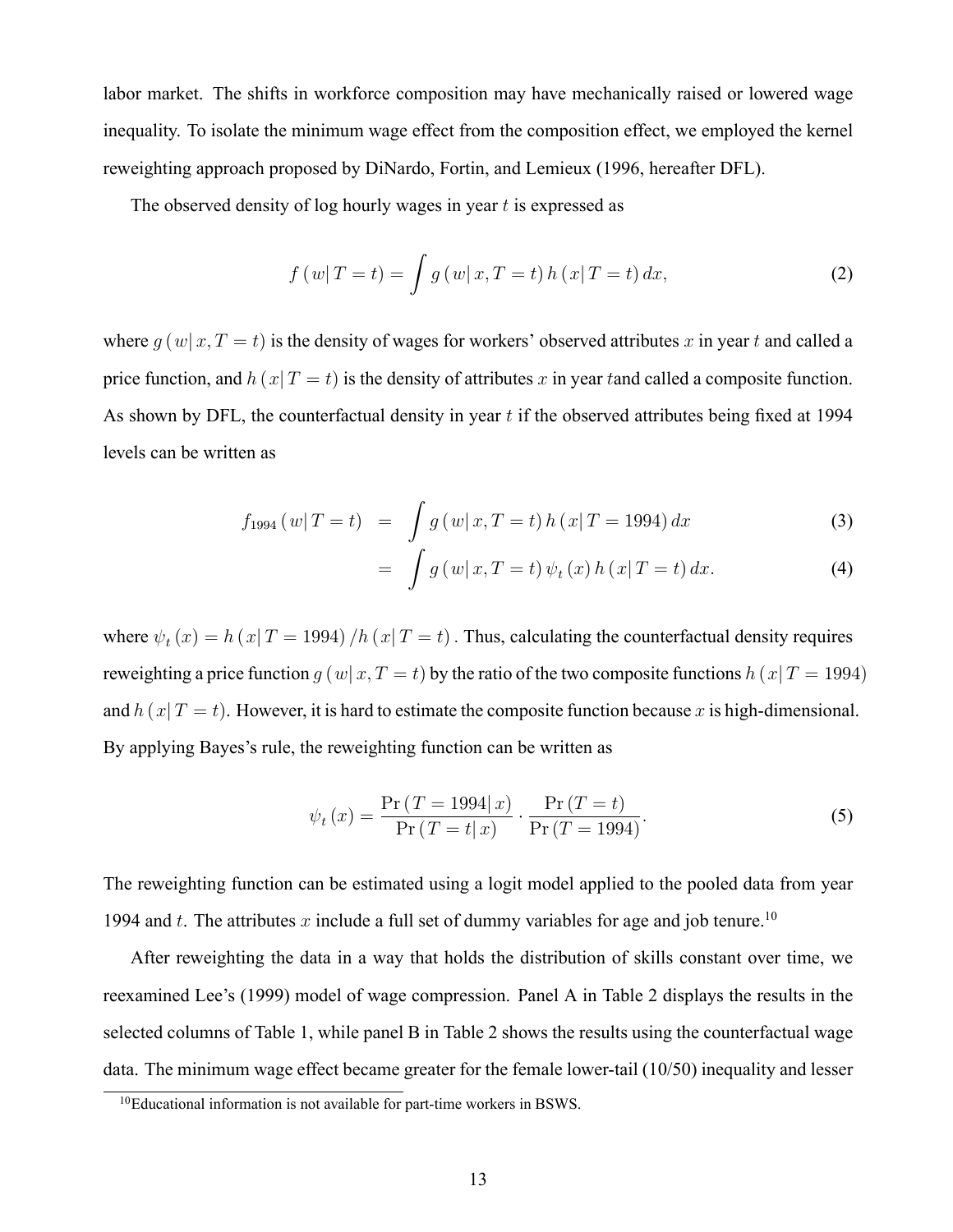for the female upper-tail (90/50) inequality. The former suggests that wage compression caused by the minimum-wage hike would be more pronounced if neither aging nor increase in job tenure occurred. The latter implies that the expansion of female upper tail inequality can be attributed to aging and lengthening job tenure in the labor force.

## 4.4 Counterfactual Wage Distribution without an Increase in the Effective Minimum Wage

Increases in the real value of the minimum wage contributed to the compression in the lower tail of the wage distribution from 1994 to 2003, especially among female workers, as described thus far. In other words, wage compression might not have occurred if the effective minimum wage had remained unchanged over the 10-year period. Following Lee's (1999) procedure, we constructed a counterfactual wage distribution without any increase in the effective minimum wage to quantify the relationship between the minimum wage and wage compression in more detail. The counterfactual wage in 2003 was calculated by subtracting the effect of the 10-year difference in the effective minimum wage from the actual wage in 2003. Specifically, for a worker k whose hourly wage ranks at pth percentile in prefecture  $i$ , the counterfactual wage in 2003 was simulated as follows:

$$
\widehat{w}_{k,i,2003}^p = w_{k,i,2003}^p - \widehat{\beta}_{1p} \left( \widetilde{m w}_{i,2003} - \widetilde{m w}_{i,1994} \right) - \widehat{\beta}_{2p} \left( \widetilde{m w}_{i,2003}^2 - \ln \widetilde{m w}_{i,1994}^2 \right),\tag{6}
$$

where  $\beta_{1p}$  and  $\beta_{2p}$  are the estimated coefficients obtained from the regression of the percentile wage differential on the effective minimum wage, its square, year dummies, prefecture dummies, and prefecture-specific time trends. The *p*th percentile varies with prefecture, year, and sex.

Figure 6 displays the actual and counterfactual wage distributions for female workers in 1994 and 2003. The horizontal axis is the log hourly wage. The lower tail of the actual wage distribution in 2003 is compressed for female workers. The compression is displayed by the spike in the lower tail of the wage distribution. However, the lower tail of the counterfactual wage distribution in 2003 overlaps with that of the actual wage distribution in 1994. The difference between the actual and counterfactual distribution illustrates the effect of the minimum-wage increase. Thus, the compression of the lower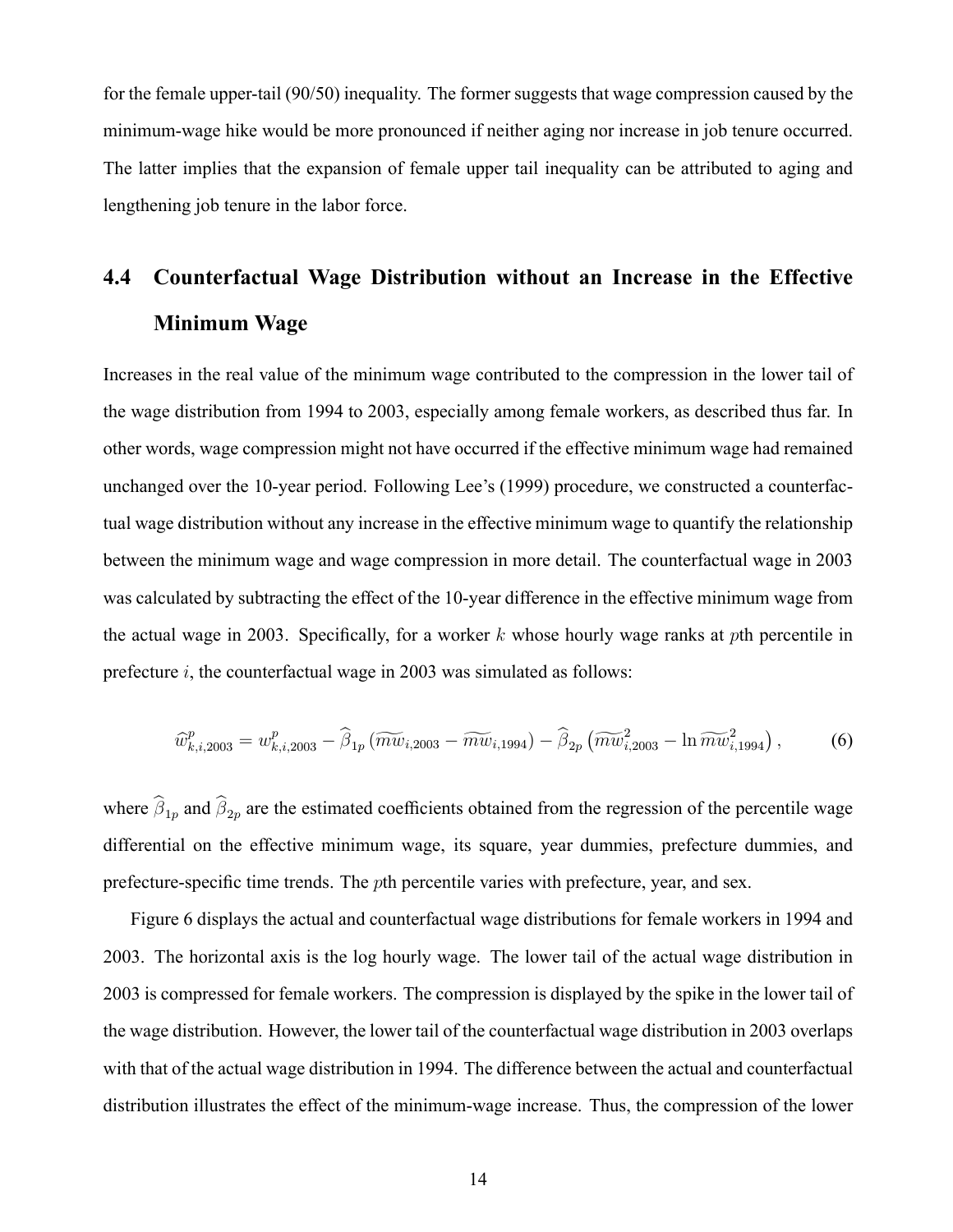tail of the wage distribution can be mostly attributed to the minimum-wage increase.

Figure 7 displays the actual and counterfactual changes in the log hourly wage by percentile between 1994 and 2003. In fact, lower percentile wages increased considerably for female workers between 1993 and 2004. However, the actual rise in the lower percentiles of the female wage distribution can be largely attributed to the minimum-wage hike. Indeed, the simulated change in the log hourly wage was close to one percentage point from the 10th to 35th wage percentiles for female workers. The difference between the actual and counterfactual wage changes indicates a significant spillover effect on workers who earn more than the minimum wage. It may appear that the minimum wage contributed to widening the upper-tail inequality slightly, but the effects were statistically non-significant, as seen in column 11 of Table 1.

#### 4.5 The Part-time Pay Penalty

An increasing trend of part-time workers is a global phenomenon. For example, about 45% of female workers in Britain work part-time (Manning and Petrongolo, 2008). In keeping with this trend, the full-time/part-time wage differential has been of interest for recent years. In Japan, the fraction of parttime workers in the workforce increased from 21.5 to 32.0 percent among female workers between 1994 and 2003. Reducing the full-time/part-time wage differential has been a heatedly debated policy issue.

The effect of the minimum wage on wage compression has an implication for the part-time penalty, i.e., the pay gap between full-time and part-time workers. Employees who are paid the minimum wage are typically part-time workers. A reduction in dispersion in the bottom end of the wage distribution may cause a reduction in the full-time/part-time wage differential. Some evidence suggests that an increase in the minimum wage may lower the pay gap between women working fulltime and part-time. Manning and Petrongolo (2008) reported a faster wage growth at the bottom end of the hourly wage distribution for part-time workers compared to full-time workers after the introduction of the British national minimum wage. Abe and Tanaka (2007) found that a minimum wage prevented wage erosion among part-time workers relative to full-time workers in Japan.

We directly quantified how the minimum wage affected the pay gap between full-time and part-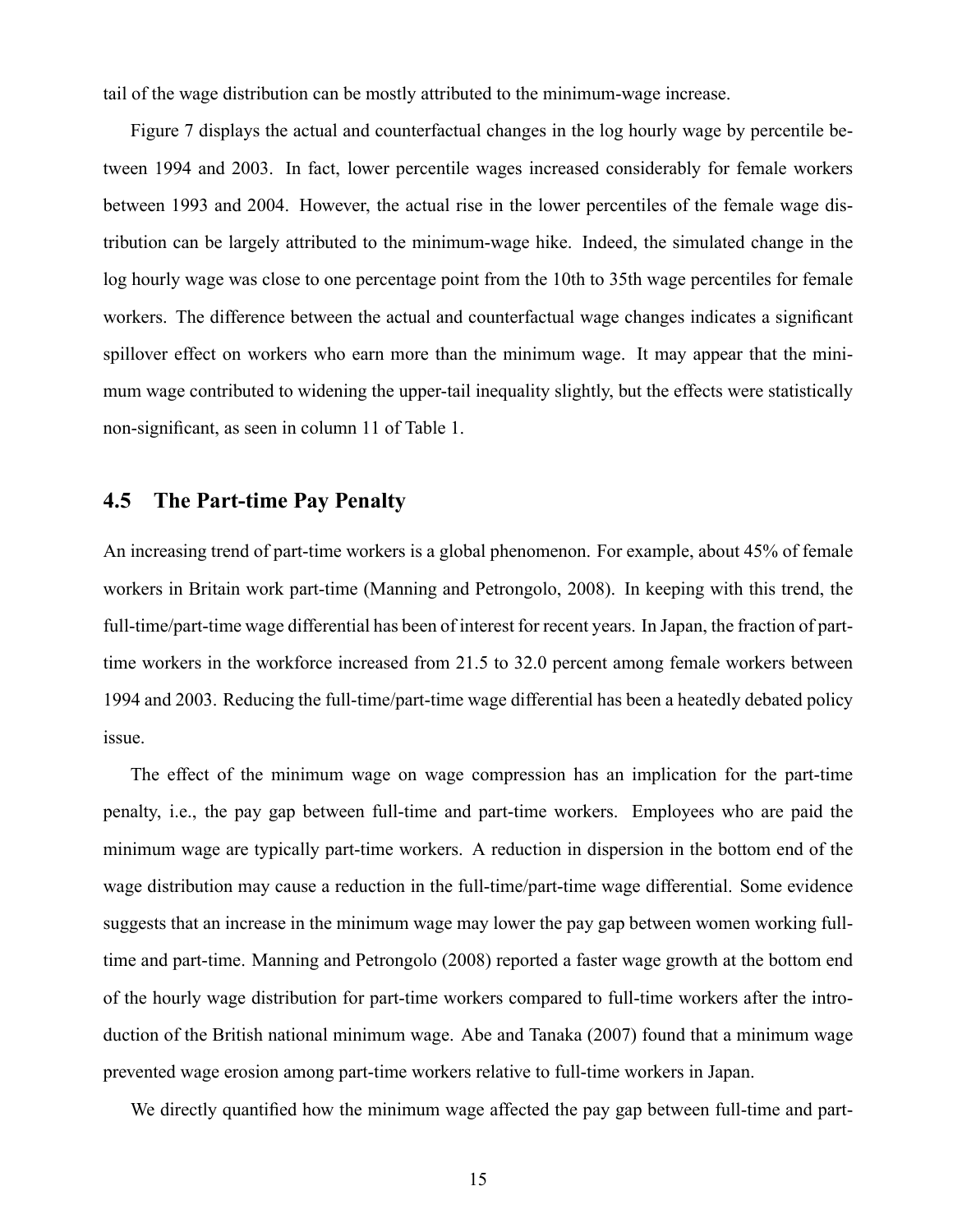time workers using the counterfactual wage distribution without an increase in the effective minimum wage. Our analysis focused on female workers because the proportion of male part-time workers was very small.<sup>11</sup> Table 6 reports the actual and counterfactual pay gaps between full-time and parttime workers. The actual pay gap was 36.2 percent in 1994 and increased to 38.2 percent in 2003. However, the pay gap would have been 39.1 percent in 2003 if the minimum wage had remained at the 1994 level. These results imply that the minimum wage contributed to the reduction in the full-time/part-time wage differential by 1 percentage points at the mean.

Figure 8 illustrates the full-time/part-time log wage differential by wage percentile. The pay gap between full-time and part-time workers increases from the lower to the upper tail of the wage distribution. The actual pay gap did not change below the 30th percentile between 1994 and 2003. However, the pay gap would have expanded if no increase in the minimum wage had occurred. The minimum wage had a greater effect in the lower tail of the wage distribution. For example, the simulated pay gap without the minimum wage increase is about 5 percentage points at the 25th percentile.

## 5 Wage Compression or Employment Loss?

#### 5.1 Effect on Employment

The minimum wage provided a "wage floor" during the period of deflation, as seen above. This brings up the question of how the wage floor affected employment during the corresponding period. The effect of a minimum wage on employment is still vigorously debated, but both sides of the debate seem to agree that labor market friction determines whether a minimum wage has an adverse effect on employment among low-skilled workers (Card and Krueger, 1995; Neumark and Wascher, 2008). A few recent studies in Japan have investigated the disemployment effect (Kawaguchi and Yamada, 2006; Tachibanaki and Urakawa, 2007; Abe and Tamada, 2008; Kawaguchi and Mori, 2009) but no consensus has been reached, and the cross-sectional analyses conducted by Tachibanaki and Urakawa (2007) and Abe and Tamada (2008) did not control for either prefecture or year effects.

To examine how the minimum wage affected employment, we conducted a standard pseudo-panel

<sup>&</sup>lt;sup>11</sup>The fraction of part-time male workers was 1.8 percent in 1994 and 4.0 percent in 2003.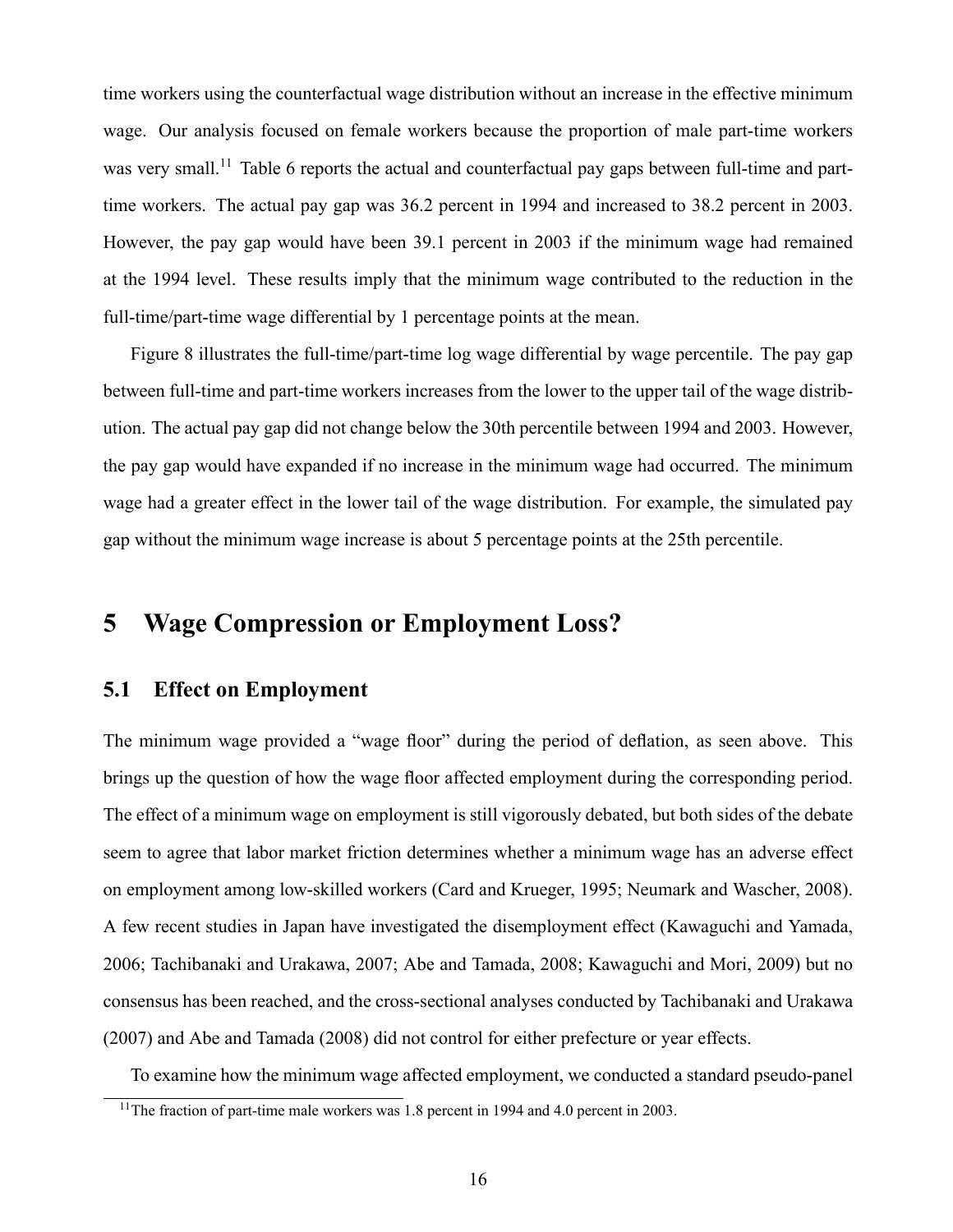data analysis as set forth by Neumark and Wascher (1992) and Card and Krueger (1995) among others. The employment rate for demographic group  $j$  in prefecture  $i$  in year  $t$  can be specified as

$$
\ln\left(\frac{emp_{jit}}{pop_{jit}}\right) = \rho_j \widetilde{mw}_{it} + d_t \gamma_j + d_i \delta_j + u_{jit},\tag{7}
$$

where  $emp$  is the number of employed individuals, and  $pop$  is population size. Again, the effective minimum wage is measured by the log of the minimum wage relative to the median wage.<sup>12</sup> Parameter  $\rho$  represents the wage elasticity of labor demand for minimum-wage workers. If parameter  $\rho_j$  is negative, an increase in the minimum wage reduces the employment rate for group j. A common macroeconomic shock is flexibly captured by year dummies. The results obtained in this study changed only marginally, even after the employment rate for male college graduates aged between 31 and 59 was included as an additional regressor to enable further control of aggregate fluctuations in employment. Prefecture dummies are included to allow for an unobserved prefecture effect. In light of the criticism by Card and Krueger (1995), we did not include the college enrollment rate as a regressor. Thus, the regressors include only exogenous variables in our preferred specification of labor demand.

Our analysis focused on low-skilled workers who had completed high school or less. This lowskilled group tends to be most affected by increases in the minimum wage. Typical low-wage workers are young or middle-aged women with part-time jobs. The employment rate was calculated from ESS data; these surveys were conducted only in the years 1997 and 2002, during the sample period of 1994–2003. The effective minimum wage was calculated from the BSWS, as in the previous analysis.

The model was estimated using a fixed-effects approach. Table 3 reports how the minimum wage affected female employment by age group.<sup>13</sup> The estimated year effect was negative for all age groups, indicating a decline in the labor force attachment. The minimum wage effect was negative but nonsignificant except for females aged 31–59 years. However, column 3 reveals a moderate and

<sup>&</sup>lt;sup>12</sup>The time trend in our measure of the effective minimum wage is similar to the Kaitz index.

 $13$ When the number of hours of work was used as a dependent variable instead of the employment rate, the estimated minimum wage effects were generally statistically non-significant for all demographic groups after controlling for prefectural fixed effects. These results are not surprising because a decreased number of employees can reduce firms' labor costs more effectively than the number of hours of work when fixed costs arise in employment. Most previous studies have focused on the effect on employment.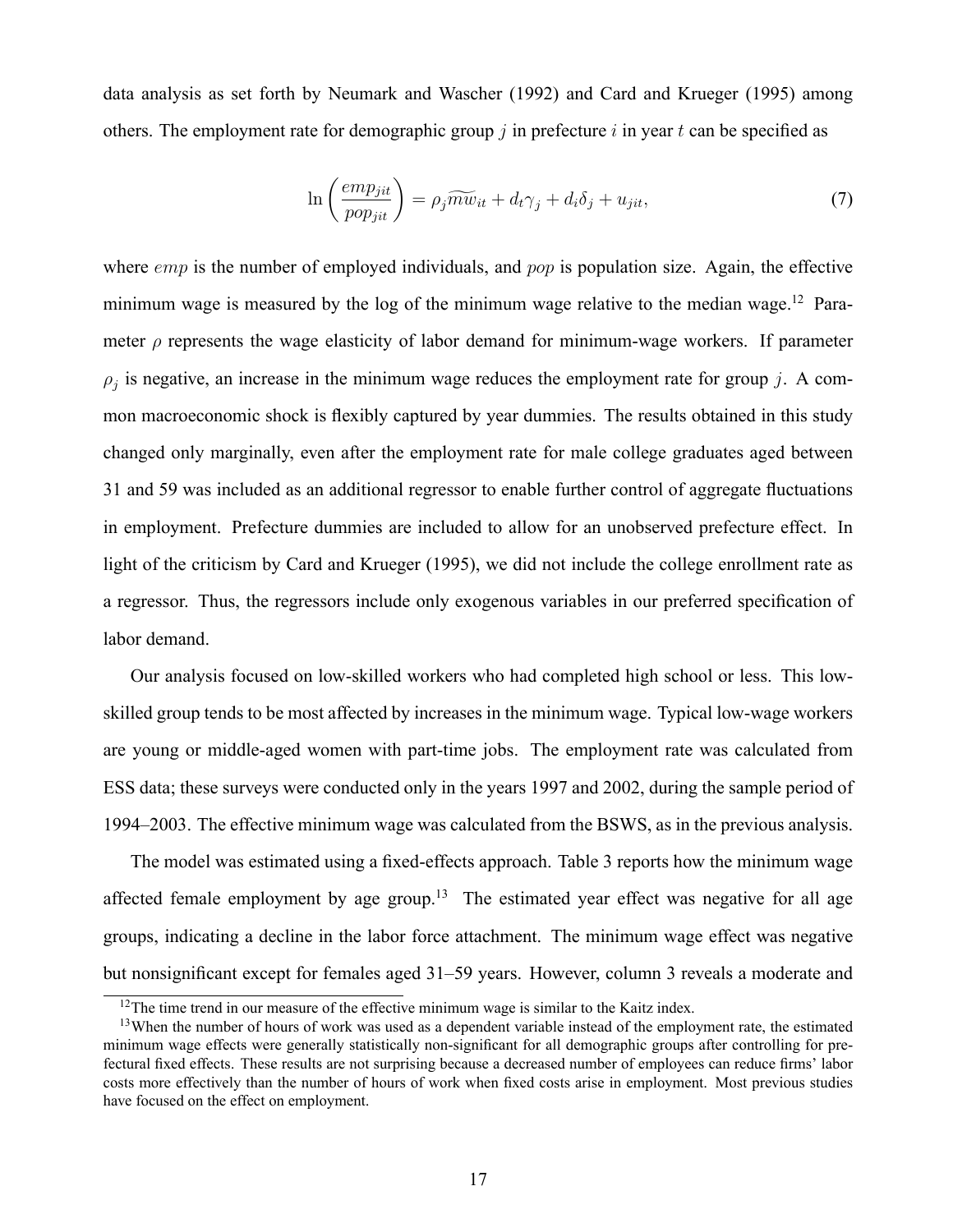significant disemployment effect for females aged 31–59 years. This result seems plausible, given the high proportion of part-time workers and the fact that the minimum-wage bite is considerable for this demographic group. For the sake of completeness, Table A2 reports the results of the disemployment effect by age group among male workers. The disemployment effect was not statistically significant in any age group.

#### 5.2 Effect on New Hires

The costs of employment adjustment are asymmetric between hiring and firing. Hiring is less costly than firing because employment regulations levy high firing costs on firms.<sup>14</sup> Estimated employment elasticity was imprecise but greatest for those aged 22 or younger, as shown in column 1 of Tables 3 and A2. Given the costs incurred by firing, including legal costs and sunk costs for training, the disemployment effect is presumably pronounced at the margin of new hires. Nonetheless, very few studies to date, with the exception of Portugal and Cardoso (2006), have explored the effect on worker flow.

We examined how the minimum-wage hike affected the number of new hires conditional on the number of regular workers, similar to the pseudo-panel data analysis of net employment. The number of new graduates (from schools, colleges, and universities) hired by each firm is available from the BSWS for every year between 1994 and 2003. The results for female new graduates are outlined below.

$$
\ln\left(\frac{newhire_{it}}{employee_{it}}\right) = -1.82\widetilde{mw}_{it} + d_t\widehat{\gamma} + d_i\widehat{\delta} + t_i\widehat{\zeta} + \widehat{u}_{it}, \qquad R^2 = 0.91
$$

where *newhire* is the number of new graduates hired, *employee* is the number of regular workers, and the last four terms are prefecture dummies, year dummies, prefecture-specific time trends, and the residual, respectively. The model was estimated using a fixed-effects approach. The hat represents the estimate. A total of 470 observations are included. Standard errors in parenthesis are clustered at the prefecture level.

As shown above, a one-percent increase in the effective minimum wage leads to a 1.82-percent

<sup>&</sup>lt;sup>14</sup>In most cases, Japanese employment regulations were not put into statutory form but were established by court precedents (Sugeno 2002). However, the "abuse of dismissal rights" doctrine was legislated in Article 16 of the Labor Contract Act in 2008.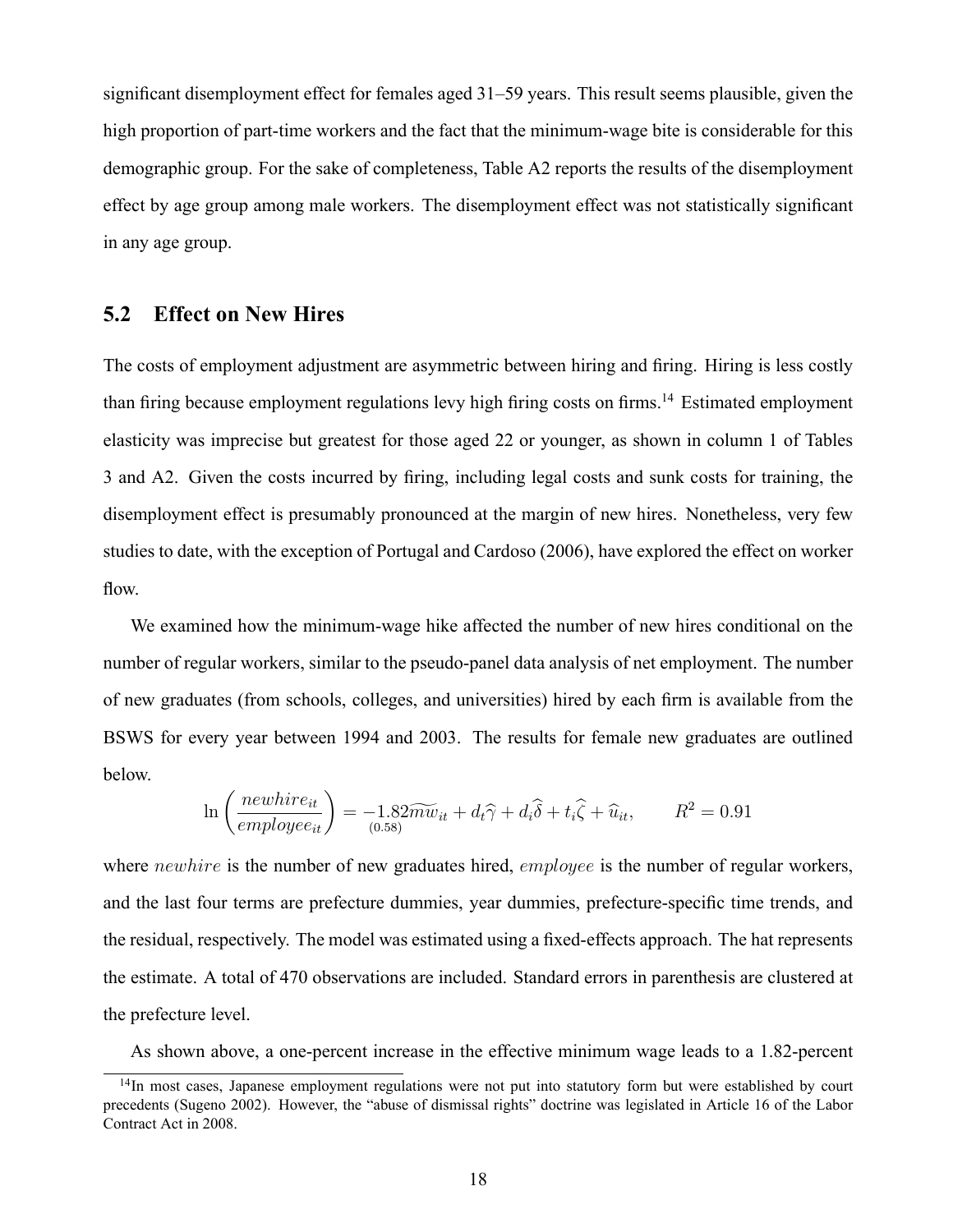decrease in the ratio of new graduates hired among female employees. For male new graduates, however, the effect on new hires was statistically non-significant and smaller than that for female new graduates. The estimated coefficient on the effective minimum wage was -0.31 with a standard error of 0.81, and  $R^2$  was 0.84. If the interpretation can be extended to other demographic groups, the minimum-wage hike is also considered to have reduced new hires among middle-aged female (part-time) workers.

#### 5.3 Removing the Truncation Effect

Up to this point, the results have confirmed that an increase in the effective minimum wage compresses the lower tail of the wage distribution but reduces employment for low-skilled female workers. Our concern is that the lower tail of the wage distribution may be mechanically compressed by the truncation of the bottom end of the wage distribution associated with disemployment. Indeed, the distance between the 10th and 50th percentiles of the wage distribution should mechanically shrink after the wage distribution is truncated at the minimum wage.<sup>15</sup> Thus, we investigated to what extent truncation can explain the compression of lower-tail inequality.

The problem can be described as a sample selection problem. The observed density of log hourly wages conditional on the effective minimum wage  $\widetilde{mw}$  and workers' observed attributes x is written as  $f(w_t | \widetilde{mw}_t, x_t)$  in year t. Then, the counterfactual density if the effective minimum wage had remained at the 1994 level is expressed as  $f(w_t | \widetilde{mw}_{1994}, x_t)$ . The actual wage density is under the influence of truncation due to the minimum-wage increase between 1994 and 2003, whereas the counterfactual density is not. Denote an indicator variable for being employed by  $e_t$ . The following assumptions are required to quantify the effect of truncation.

Assumptions. (a) The minimum wage has neither spillover effect nor censoring effect, i.e.,  $f(w_t | e_t = 1, \widetilde{mw}_t, x_t) = f(w_t | e_t = 1, \widetilde{mw}_{1994}, x_t)$ ; (b) The minimum wage has no direct influence

<sup>&</sup>lt;sup>15</sup>An arbitrary continuous distribution requires that  $\int_{\omega^{10}}^{\omega^{50}} f(\omega) d\omega = 0.4$ , where  $\omega$  is the log hourly wage,  $\omega^{10}$  and  $\omega^{50}$ are the 10th and 50th percentiles of the log wage distribution and  $f(\cdot)$  is the probability density function. The distribution truncated at *mw* also requires that  $\int_{\omega_*^{10}}^{\omega_*^{50}} f_*(\omega) d\omega = 0.4$ , where  $\omega_*^{10}$ truncated distribution Then,  $f_*(\omega) = f(\omega | \omega \ge m w) = \frac{f(\omega)}{\Pr(\omega \ge m w)} \ge f(\omega)$ . Thus,  $\omega^{50} - \omega^{10} \ge \omega_*^{50} - \omega_*^{10}$  $^{10}_{*}$  and  $\omega_{*}^{50}$  $^{50}_{\ast}$  are the 10th and 50th percentiles of the  $\frac{10}{*}$ .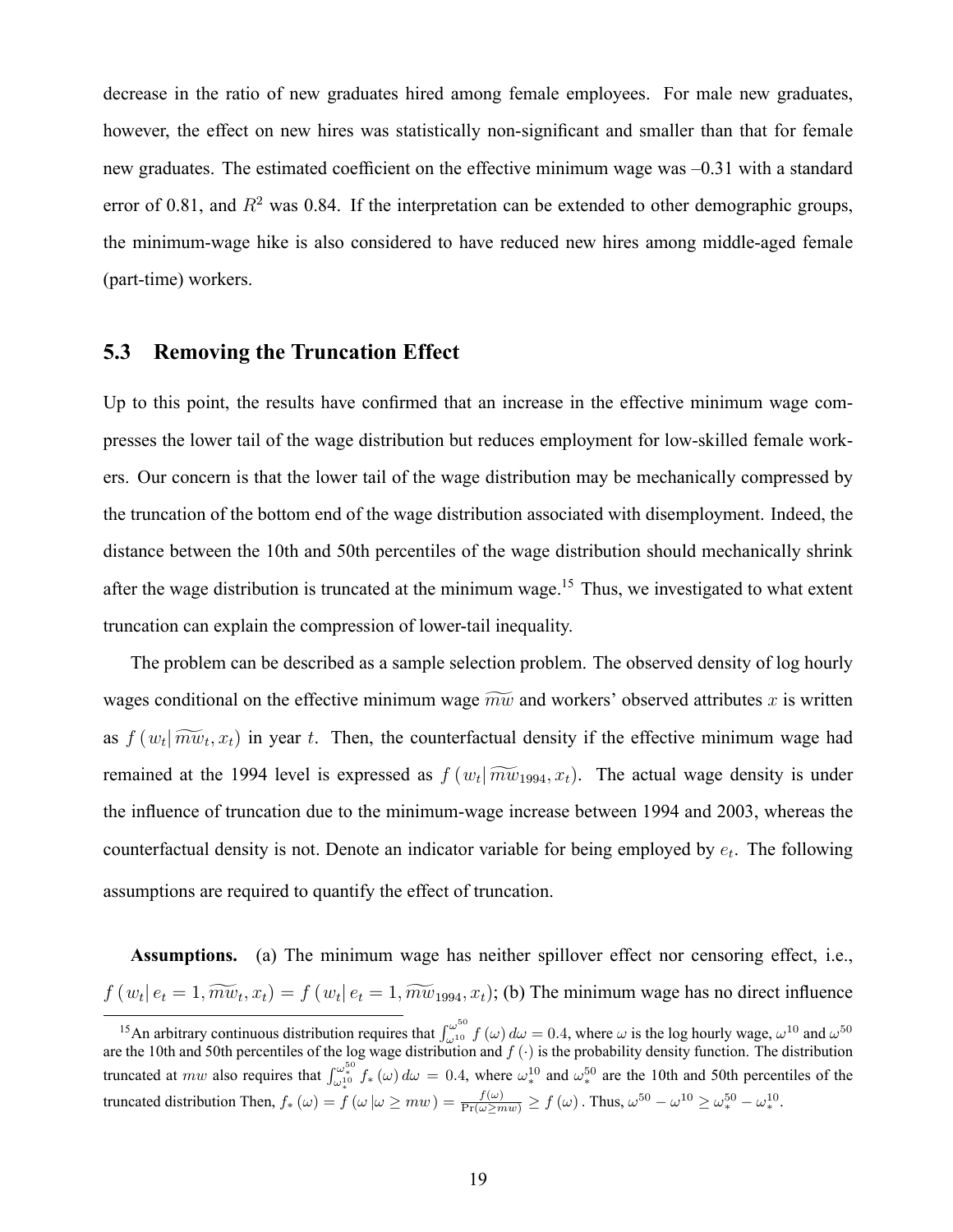on the distribution of workers' attributes, i.e.,  $f(x_t | e_t = 1, \widetilde{mw}_t) = f(x_t | e_t = 1, \widetilde{mw}_{1994})$ ; (c) selection on observables, i.e.,  $Pr(e_t = 1 | w_t, \widetilde{mw}_{1994}, x_t) = Pr(e_t = 1 | \widetilde{mw}_{1994}, x_t)$ .

Under the first two assumptions, the minimum wage affects the wage distribution solely through the disemployment effect. These assumptions are extreme but suitable for our purpose to remove the truncation effect. The counterfactual density can be nonparametrically constructed as follows:

$$
f(w_t|e_t=1,\widetilde{mw}_{1994})=\int f(w_t|e_t=1,\widetilde{mw}_t)\,\theta(w_t,\widetilde{mw}_{1994},\widetilde{mw}_t,x_t)\,\eta(\widetilde{mw}_{1994},\widetilde{mw}_t,x_t)\,dx,
$$
\n(8)

where

$$
\theta(w_t, \widetilde{mw}_{1994}, \widetilde{mw}_{t}, x_t) = \frac{\Pr(e_t = 1 | w_t, \widetilde{mw}_{1994}, x_t)}{\Pr(e_t = 1 | w_t, \widetilde{mw}_{t}, x_t)} \cdot \frac{\Pr(e_t = 1 | \widetilde{mw}_{t}, x_t)}{\Pr(e_t = 1 | \widetilde{mw}_{1994}, x_t)},
$$

$$
\eta(\widetilde{mw}_{1994}, \widetilde{mw}_{t}, x_t) = \frac{\Pr(e_t = 1 | \widetilde{mw}_{1994}, x_t)}{\Pr(e_t = 1 | \widetilde{mw}_{t}, x_t)} \cdot \frac{\Pr(e_t = 1 | \widetilde{mw}_{t})}{\Pr(e_t = 1 | \widetilde{mw}_{1994})}.
$$

In general, the weight,  $\theta(w_t, \widetilde{mw}_{1994}, \widetilde{mw}_t, x_t)$ , is not defined well for non-employed individuals because their offered wages are not observed. Nonetheless, under the selection-on-observables assumption that  $Pr(e_t = 1 | w_t, \widetilde{mw}_{1994}, x_t) = Pr(e_t = 1 | \widetilde{mw}_{1994}, x_t)$  and  $Pr(e_t = 1 | w_t, \widetilde{mw}_t, x_t) =$  $Pr(e_t = 1 | \widetilde{mw}_{1994}, x_t)$ , the weight,  $\theta(w_t, \widetilde{mw}_{1994}, \widetilde{mw}_t, x_t)$ , is one for all observations. The weighting function,  $\eta(\widetilde{mw}_{1994}, \widetilde{mw}_t, x_t)$ , is the ratio of the employment rate at the 1994 minimum-wage level to the employment rate at the current minimum-wage level. Thus, in the weighting procedure, more weight is put on workers who would have a higher propensity to be employed if the minimum wage were unchanged. An estimate of the response probability can be obtained from a probit model:

$$
\Pr\left(e_{kt}=1|\widetilde{mw}_{it},x_{jt}\right)=\Phi\left(\rho_{j0}+\rho_{j1}\widetilde{mw}_{it}+\zeta_jt+d_i\delta_j\right).
$$
\n(9)

where k is an index for individual,  $j$  is an index for worker's attributes  $x$ . Specifically, workers are classified into four age groups ( $\leq$ 22, 23-30, 31-59,  $\leq$ 60). All variables are allowed to vary with demographic group j. The model is estimated using the individual-level micro data from ESS. The minimum wage effects were negative and statistically significant for all age groups. The estimated coefficients  $\rho_{j1}$  (standard errors clustered at the prefecture level) are, in order of age, -0.133 (0.210),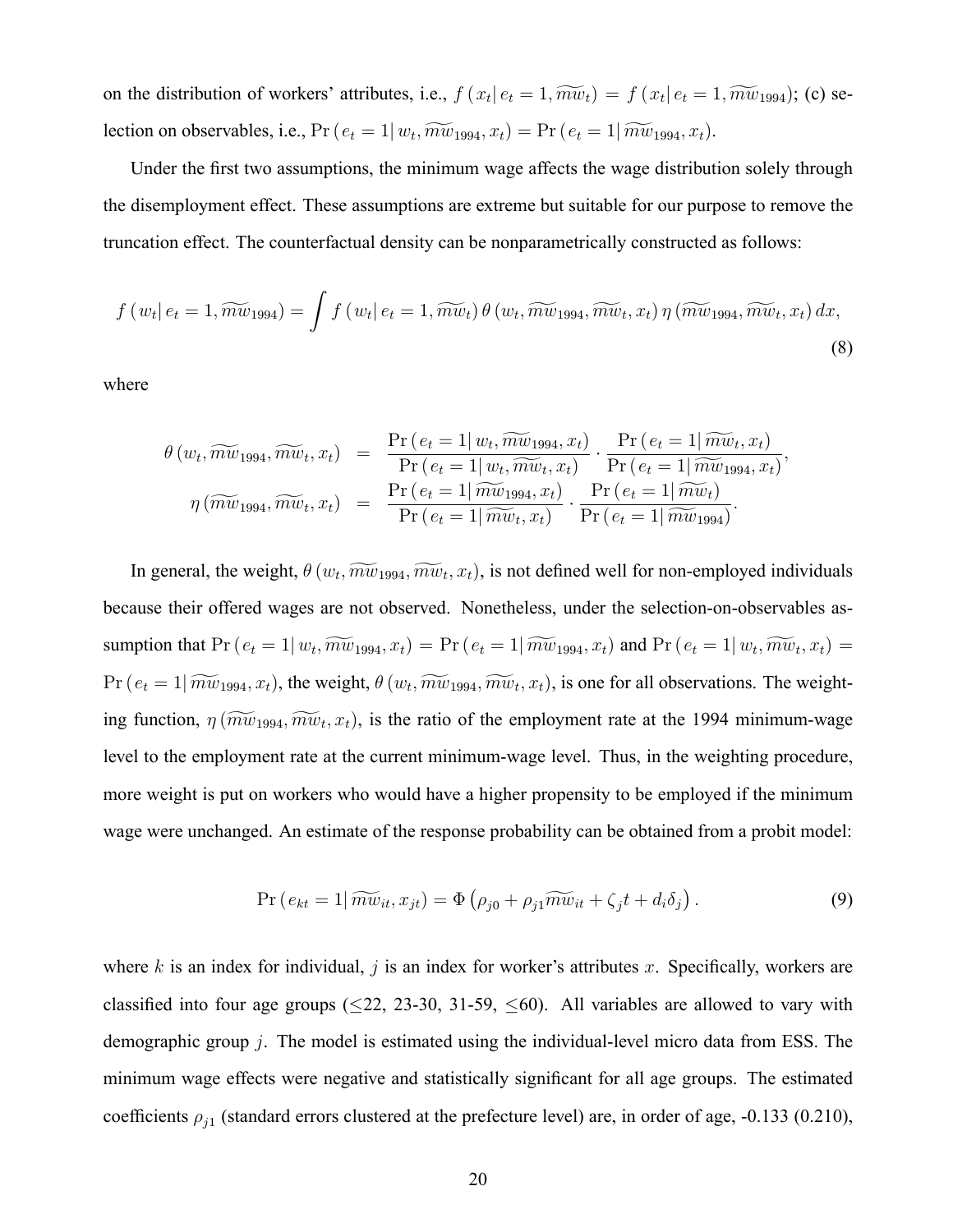$-0.127(0.124)$ ,  $-0.283(0.111)$ ,  $-0.115(0.110)$ . Given the estimated coefficients, we can calculate the weight for every year over the sample periods by virtue of linear time trends, although the ESS were collected only in the years 1997 and 2002, during the sample period of 1994–2003. Higher-order terms of time trends cannot be identified from two-period data.

Figure 9 illustrates the 2003 counterfactual distribution in the absence of disemployment effect along with the actual distribution. The counterfactual distribution fully overlaps with the actual distribution. Panel C in Table 2 shows the results that are reproduced using the counterfactual sample. The results are identical to those using the actual sample. Therefore, the truncation effect is negligible in the analysis of wage compression.

#### 5.4 Upper Bound of the Truncation Effect

We proposed a general approach to examine the effect of truncation on the wage distribution. The approach can be viewed as a variant of inverse probability weighting method and works under the selection-on-observables assumption. However, the analysis conducted above was limited by data constraints. Education is not included in workers' attributes, and time effects were not flexibly specified. A possible misspecification could potentially reduce the effect of truncation. In addition, the employment loss may occur from the bottom end of the wage distribution within a group defined by observed characteristics, whereas it is assumed to occur randomly conditional on observed characteristics in our proposed method. If that is the case, our previous analysis might underestimate the effect of truncation.

Thus, we developed an alternative approach to quantify the upper bound of the mechanical effect. This approach does not rely on the selection-on-observables assumption. The estimated disemployment effect reported in Panel A in Table 3 was used to recover the counterfactual wage distribution if employment loss did not occur. The change in the log employment rate caused by changes in the minimum wage between years  $t-1$  and t can be expressed as  $\Delta \ln \left(\frac{emp_{jit}}{pop_{jit}}\right) = \hat{\rho}_j \Delta \widetilde{mw}_{it}$ , where  $\hat{\rho}_j$  is the estimated coefficient for the effective minimum wage in the fixed-effect estimates of the employment equation for group  $j$ . Assume that the population size is unchanged. Then, the change in the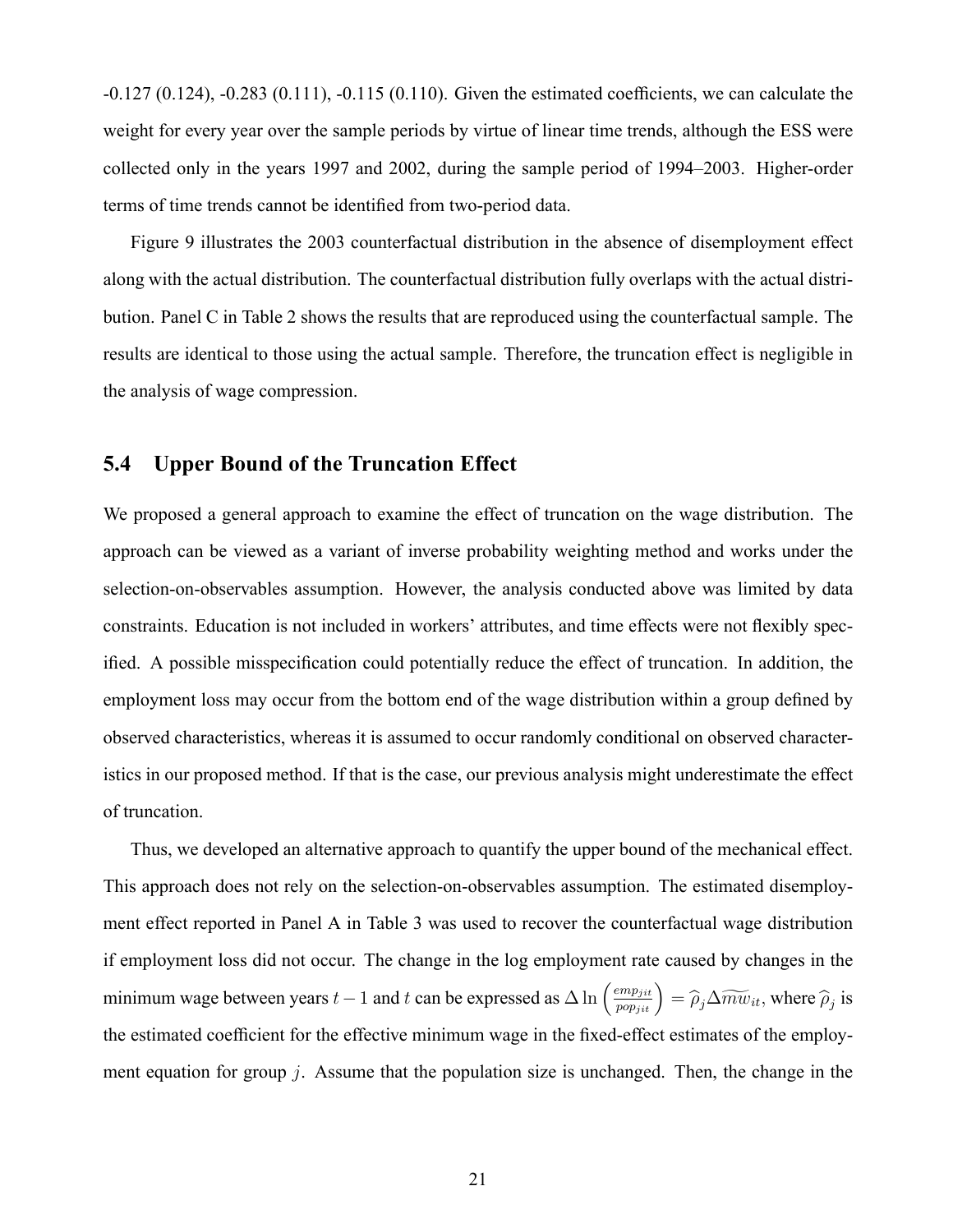number of employed can be expressed as

$$
\Delta emp_{jit} = \hat{\rho}_j \Delta \widetilde{mw}_{it} \cdot emp_{jit}. \tag{10}
$$

Using this equation, the counterfactual wage distribution for group  $j$  in prefecture  $i$  in year  $t$  can be constructed in the following steps.

- 1. Substituting the actual change in the effective minimum wage yields the number of workers who lost their job by group and prefecture between years  $t - 1$  and t. Then, calculate the total number of unemployed workers between 1995 and 2003,  $N_{it}^{add} = -\sum_j \min \{ \Delta emp_{jit}, 0 \}.$
- 2. Adding  $N_{it}^{add}$  workers into the lowest end of the wage distribution yields the counterfactual wage distribution in the absence of disemployment. The counterfactual wage distribution is produced by the wage data on  $N_{it} + N_{it}^{add}$  workers, where zero log wage is assigned to  $N_{it}^{add}$ unemployed workers.

We recovered the wage distribution in the absence of disemployment for all demographic groups. In the process of creating the counterfactual sample, we lost the observations from the first year of the sample period. In the procedure, a value of zero was imputed to the log hourly wage for unemployed individuals. This imputation is extreme but suitable for our purpose to examine the upper bound of the truncation effect. If the imputed wage is lower than the 10 percentile wage, the 10/50 log wage differential will be unchanged. If it is higher, then the truncation effect should be even smaller.

The results of the 10/50 log wage differential in Table 1B were reproduced for the counterfactual sample in panel D of Table 2. Estimation results differed only marginally. Assuming the upper bound of the truncation effect, our analysis provides the lower bound of the censoring and spillover effects. Indeed, the lower-bound estimates are smaller than baseline estimates, but the difference is minimal. The results suggest that a change in the effective minimum wage affects the wage distribution mostly through censoring and spillover.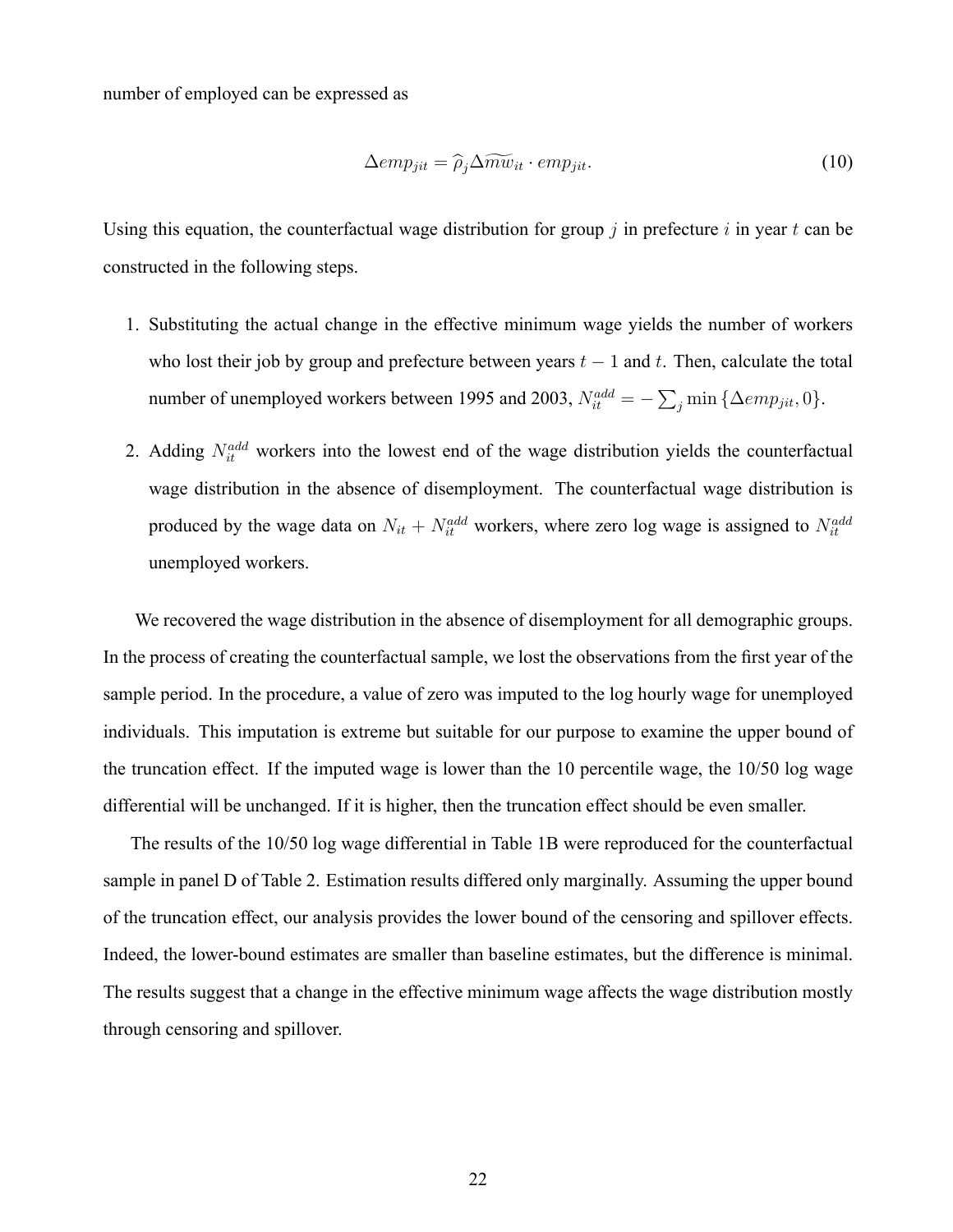## 6 Conclusions

This study has examined how the minimum wage affected the wage distribution between 1994 and 2003 in Japan, the world's second largest economy. Japan's experience after the late 1990s differed from that of the United States in the 1980s and 1990s. The median wage fell in a deflationary economy, and the statutory minimum wage steadily increased despite the recession. The combination of the declines in the median wage and increases in the minimum wage substantially raised the minimum wage relative to median wage between 1994 and 2003. Indeed, the minimum-wage hike compressed the lower tail of the wage distribution in Japan, whereas a fall in the effective minimum wage resulted in an increased wage inequality in the United States.

Our analysis revealed that the minimum wage had a significant effect on wage compression for female workers. The decline in the 10/50 wage differential among female workers between 1994 and 2003 was largely explained by the increase in the minimum wage relative to the median wage. These results held even after controlling for composition effects. Without this increase in the effective minimum wage, only small increases in hourly wages in the lower half of the distribution would have occurred for female workers. We also found that the increase in the effective minimum wage decreased the full-time/part-time wage differential by 5 percentage points in the lower tail of the wage distribution among female workers. The minimum-wage hike reduced employment for low-skilled middle-aged female workers. The disemployment effect was  $-0.31$  in elasticity terms. However, we obtained similar results for wage compression after recovering the wage distribution in the absence of disemployment. The reduction in the lower-tail inequality from female workers cannot be attributed to the effect of truncation.

To conclude, the minimum wage provided a wage floor for female workers in Japan's deflationary economy. However, this benefit of the minimum-wage system came at the cost of moderate employment loss among low-skilled middle-aged female workers. The findings imply a policy trade-off between the reduction in wage inequality and disemployment of workers who are weakly attached to the labor market.

Some issues remain for future research. First, it would be helpful to address the issue of employment in more detail by using unique data about job flow at the establishment level. Data from the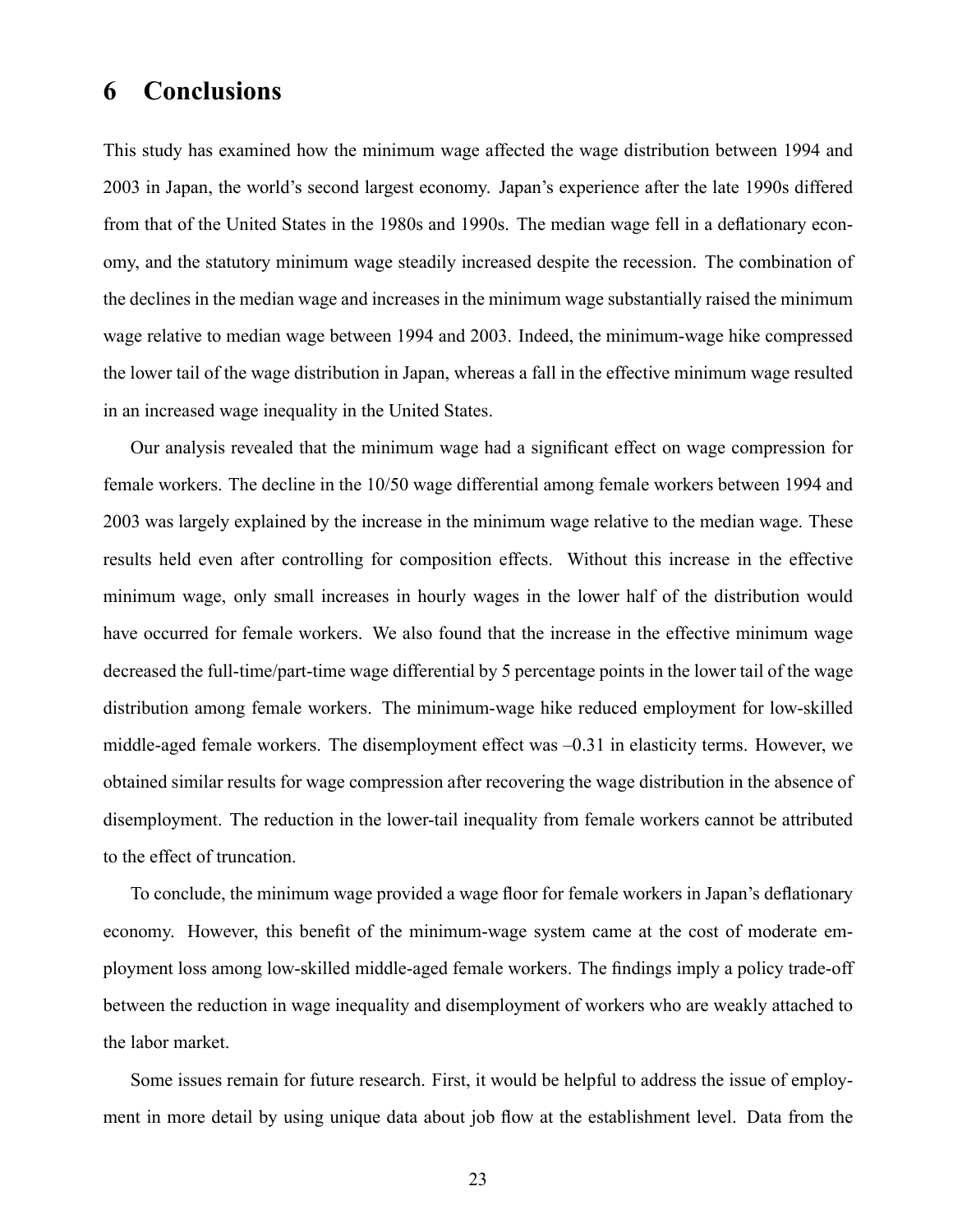Survey on Employment Trends (Koyou Doukou Chousa) could be used to analyze how the minimum wage affects job flow for various demographic groups. Second, the minimum-wage hike may affect college enrollment and occupational choices. Moreover, constructing a model of educational and occupational choices would be helpful to examine how the minimum wage affects complex individual choices.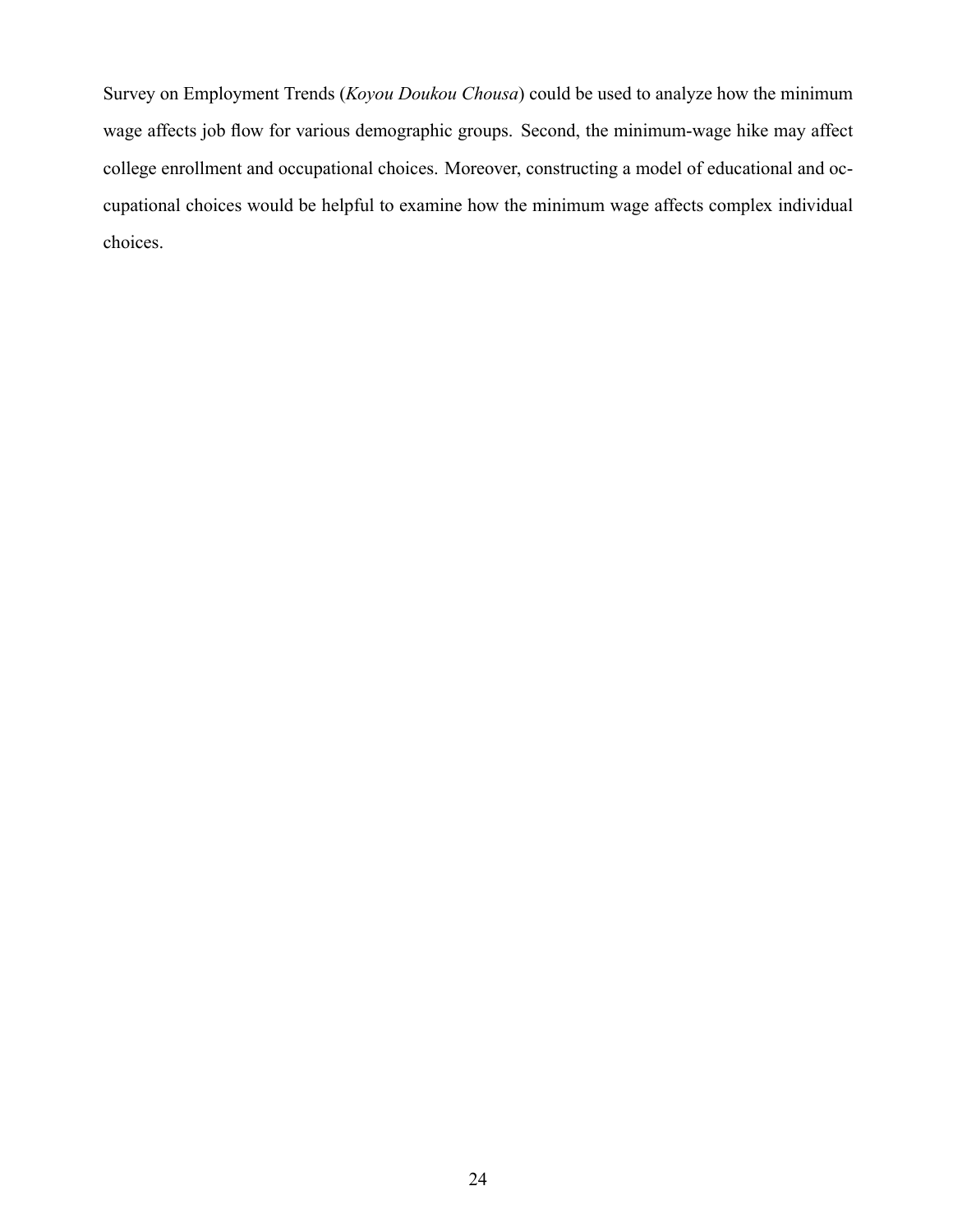## Appendix

Derivation of equation (8). The counterfactual wage densitiy is

$$
f(w_t | e_t = 1, \widetilde{mw}_{1994}) = \int f(w_t | e_t = 1, \widetilde{mw}_{1994}, x_t) f(x_t | e_t = 1, \widetilde{mw}_{1994}) dx
$$

The wage density conditional on  $x$  is

$$
f(w_t|e_t = 1, \widetilde{mw}_{1994}, x_t) = \frac{\Pr(w_t, e_t = 1| w_t, \widetilde{mw}_{1994}, x_t)}{\Pr(e_t = 1| \widetilde{mw}_{1994}, x_t)} = \frac{\Pr(e_t = 1| w_t, \widetilde{mw}_{1994}, x_t) f(w_t| \widetilde{mw}_{1994}, x_t)}{\Pr(e_t = 1| \widetilde{mw}_{1994}, x_t)} = \frac{\Pr(e_t = 1| w_t, \widetilde{mw}_{1994}, x_t) f(w_t| \widetilde{mw}_{t}, x_t)}{\Pr(e_t = 1| \widetilde{mw}_{1994}, x_t)}
$$

Note that

$$
f(w_t|e_t = 1, \widetilde{mw}_t, x_t) = \frac{f(w_t, e_t = 1 | \widetilde{mw}_t, x_t)}{\Pr(e_t = 1 | \widetilde{mw}_t, x_t)}
$$
  

$$
= \frac{\Pr(e_t = 1 | w_t, \widetilde{mw}_t, x_t) f(w_t | \widetilde{mw}_t, x_t)}{\Pr(e_t = 1 | \widetilde{mw}_t, x_t)}
$$
  

$$
f(w_t| \widetilde{mw}_t, x_t) = f(w_t| e_t = 1, \widetilde{mw}_t, x_t) \frac{\Pr(e_t = 1 | \widetilde{mw}_t, x_t)}{\Pr(e_t = 1 | w_t, \widetilde{mw}_t, x_t)}.
$$

Thus,

$$
f(w_t | e_t = 1, \widetilde{mw}_{1994}, x_t) = f(w_t | e_t = 1, \widetilde{mw}_t, x_t) \theta(w_t, \widetilde{mw}_{1994}, \widetilde{mw}_t, x_t)
$$

where

$$
\theta(w_t, \widetilde{mw}_{1994}, \widetilde{mw}_{t}, x_t) = \frac{\Pr(e_t = 1 | w_t, \widetilde{mw}_{1994}, x_t)}{\Pr(e_t = 1 | w_t, \widetilde{mw}_{t}, x_t)} \cdot \frac{\Pr(e_t = 1 | \widetilde{mw}_{t}, x_t)}{\Pr(e_t = 1 | \widetilde{mw}_{1994}, x_t)}
$$

The density of observed characteristics is

$$
f(x_t | e_t = 1, \widetilde{m w}_{1994}) = \frac{\Pr(e_t = 1 | \widetilde{m w}_{1994}, x_t) f(x_t | \widetilde{m w}_{1994})}{\Pr(e_t = 1 | \widetilde{m w}_{1994})}
$$

$$
= \frac{\Pr(e_t = 1 | \widetilde{m w}_{1994}, x_t) f(x_t | \widetilde{m w}_t)}{\Pr(e_t = 1 | \widetilde{m w}_{1994})}
$$
(11)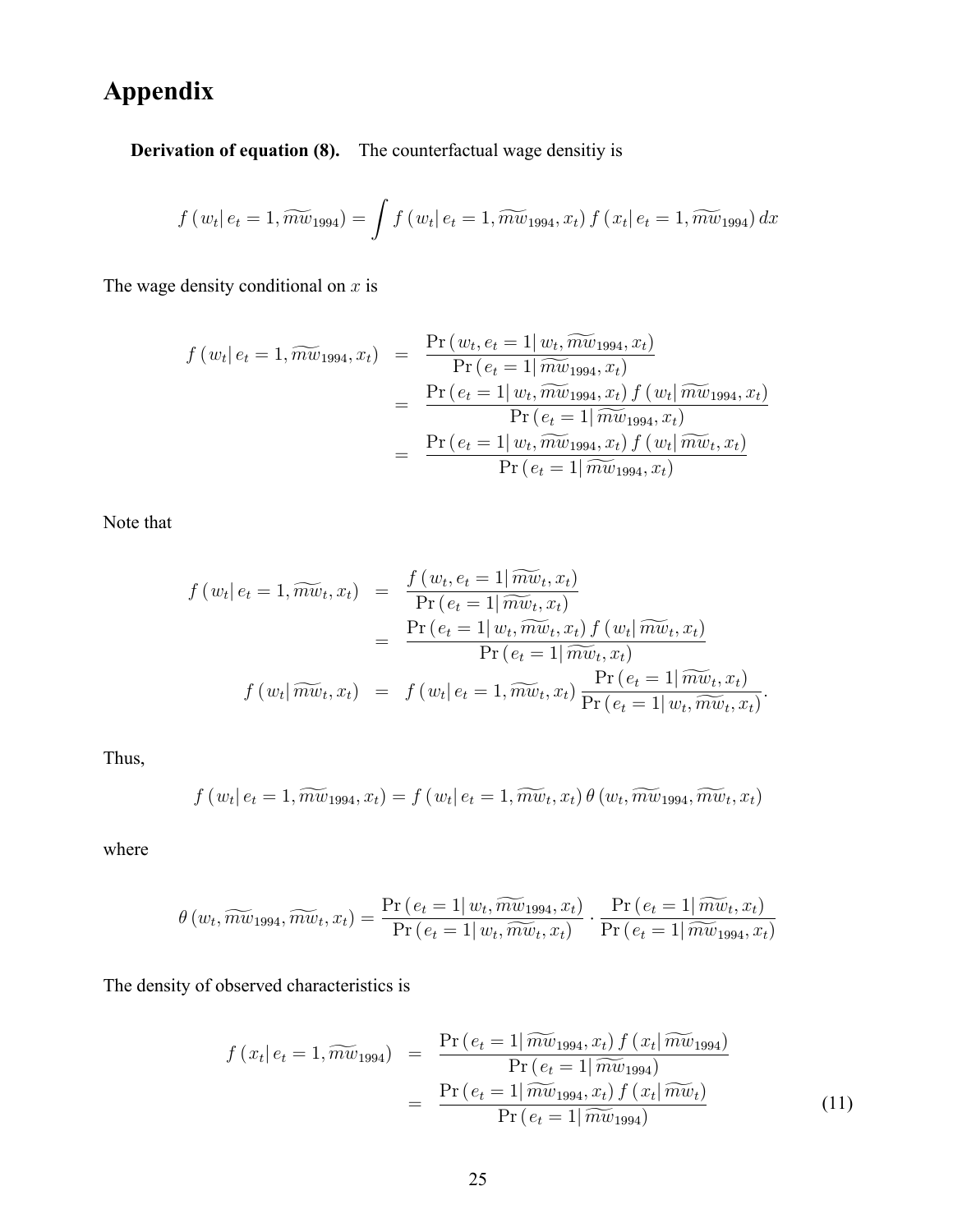Note that

$$
f(x_t|e_t = 1, \widetilde{mw}_t) = \frac{f(x_t, e_t = 1 | \widetilde{mw}_t)}{\Pr(e_t = 1 | \widetilde{mw}_t)}
$$
  
= 
$$
\frac{\Pr(e_t = 1 | \widetilde{mw}_t, x_t) f(x_t | \widetilde{mw}_t)}{\Pr(e_t = 1 | \widetilde{mw}_t)}
$$
  

$$
f(x_t| \widetilde{mw}_t) = f(x_t|e_t = 1, \widetilde{mw}_t) \frac{\Pr(e_t = 1 | \widetilde{mw}_t)}{\Pr(e_t = 1 | \widetilde{mw}_t, x_t)}.
$$

Thus,

$$
f(x_t | e_t = 1, \widetilde{m w}_{1994}) = f(x_t | e_t = 1, \widetilde{m w}_t) \eta(\widetilde{m w}_{1994}, \widetilde{m w}_t, x_t)
$$

where

$$
\eta\left(\widetilde{mw}_{1994}, \widetilde{mw}_{t}, x_{t}\right) = \frac{\Pr\left(e_{t} = 1 | \widetilde{mw}_{1994}, x_{t}\right)}{\Pr\left(e_{t} = 1 | \widetilde{mw}_{t}, x_{t}\right)} \cdot \frac{\Pr\left(e_{t} = 1 | \widetilde{mw}_{t}\right)}{\Pr\left(e_{t} = 1 | \widetilde{mw}_{1994}\right)}
$$

Therefore, the counterfactual wage densitiy can be written as

$$
f(w_t | e_t = 1, \widetilde{mw}_{1994}) = \int f(w_t | e_t = 1, \widetilde{mw}_t) \theta(w_t, \widetilde{mw}_{1994}, \widetilde{mw}_t, x_t) \eta(\widetilde{mw}_{1994}, \widetilde{mw}_t, x_t) dx.
$$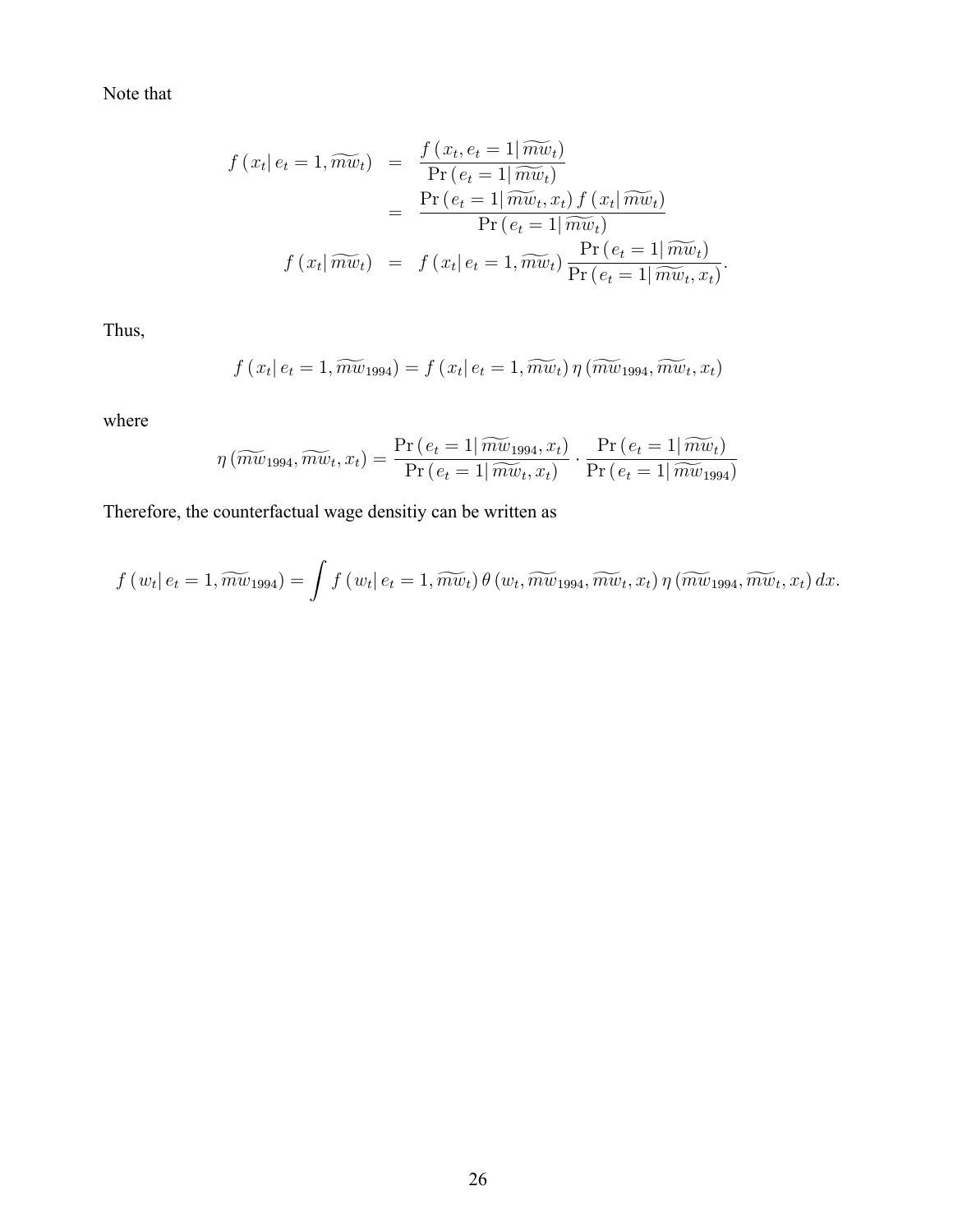## **References**

- Abe, Y. and K. Tamada (2007). On the regional differences in minimum wage and welfare benefits in Japan. Japanese Journal of Labour Studies 563, 31–47. in Japanese.
- Abe, Y. and K. Tamada (2008). Regional patterns of employment changes in Japan: evidence from the 1990s. mimeo.
- Abe, Y. and A. Tanaka (2007). The part-time/full-time wage gap and the role of the regional minimum wage in Japan: 1990-2001. Japanese Journal of Labour Studies 568, 77-92. in Japanese.
- Autor, D., A. Manning, and C. L. Smith (2008). The minimum wage's role in the evolution of U.S. wage inequality over three decades: a modest re-assessment. MIT Working Paper.
- Autor, D. H., L. F. Katz, and M. S. Kearney (2008). Trends in U.S. wage inequality: revising the revisionists. Review of Economics and Statistics 90(2), 300–323.
- Broda, C. and D. E. Weinstein (2007). Defining price stability in Japan: a view from America, Monetary and Economic Studies, 25(S1), 29-56.
- Card, D. and A. Krueger (1995). Myth and Measurement. Princeton University Press.
- Dickens, R. and A. Manning (2004a). Has the national minimum wage reduced wage inequality? Journal of the Royal Statistical Society, Series C  $164(4)$ , 613-626.
- Dickens, R. and A. Manning (2004b). Spikes and spill-overs: The impact of the national minimum wage on the wage distribution in a low-wage sector. *Economic Journal* 114(494), C95–C101.
- DiNardo, J., N. Fortin, and T. Lemieux (1996). Labor market institutions and the distribution of wages, 1973-1992: a semiparametric approach. *Econometrica* 65(5), 1001-1046.
- Dustmann, C., J. Ludsteck, and U. Schönberg (2008). Revisiting the German wage structure, *Quar*terly Journal of Economics  $124(2)$ ,  $843-881$ .
- Goos, M. and A. Manning (2007). Lousy and lovely jobs: the rising polarization of work in Britain. Review of Economics and Statistics 89(1), 118-133.
- Hori, H. and N. Sakaguchi (2005). Economic analysis of minimum wage in Japan (Nihon niokeru Saiteichingin no Keizai Bunseki). The Japan Institute for Labour Policy and Training. in Japanese.
- Kawaguchi, D. and Y. Mori (2009) Is Minimum Wage an Effective Anti-Poverty Policy in Japan? Pacific Economic Review, 14(4), 532-554.
- Kawaguchi, D. and K. Yamada (2006). The impact of minimum wage on female employment in Japan. Contemporary Economic Policy 25(1), 107-118.
- Lee, D. S. (1999). Wage inequality in the United States during the 1980s: rising dispersion or falling minimum wage? Quarterly Journal of Economics 114(3), 977-1023.
- Little, R. J. A. and D. B. Rubin (2002). Statistical Analysis with Missing Data, second edition, John Wiley & Sons, Inc.
- Manning, A. (2003). Monopsony in Motion. Princeton University Press.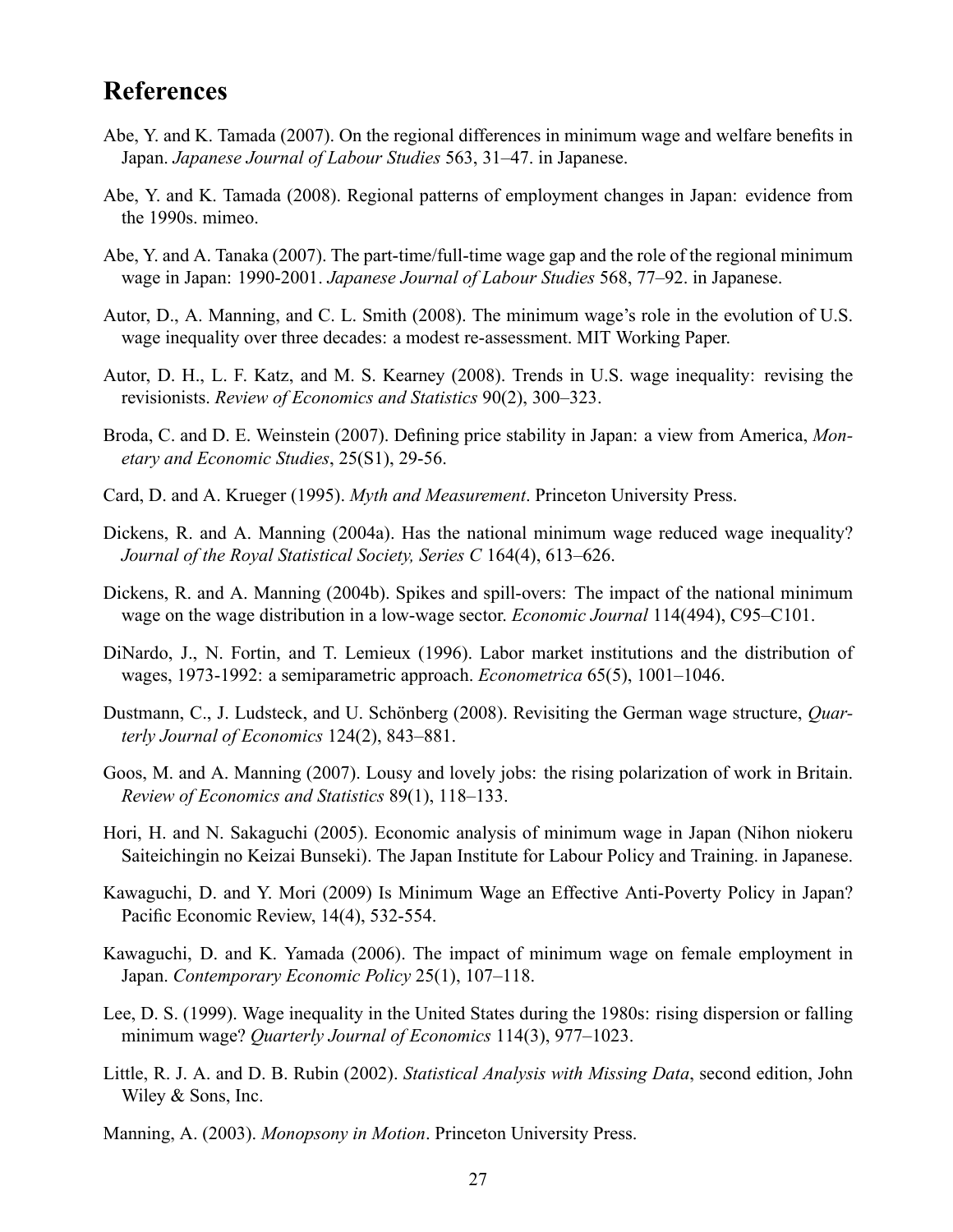- Manning, A. and B. Petrongolo (2008). The part-time pay penalty for women in Britain. Economic Journal 118(526), F20–F51.
- Neumark, D. and W. Wascher (1992). Evidence on employment effects of minimum and subminimum wage: panel data on state minimum laws. *Industrial and Labor Relations Review*  $46(1)$ ,  $55-81$ .

Neumark, D. and W. Wascher (2008). Minimum Wages. MIT Press.

OECD Employment Outlook (1998).

- Portugal, P. and A. R. Cardoso (2006). Disentangling the minimum wage puzzle: an analysis of worker accessions and separations. Journal of the European Economic Association 4(5), 988-1013.
- Sugeno, K. (2002). Japanese Employment and Labor Law. Carolina Academic Press.
- Tachibanaki, T. and K. Urakawa (2007). Study on Japanese Poverty (Nihon no Hinkon Kenkyu). University of Tokyo Press. in Japanese.
- Teulings, C. N. (2000). Aggregation bias in elasticities of substitution and the minimum wage paradox. International Economic Review  $41(2)$ , 359-398.
- Teulings, C. N. (2003). The contribution of minimum wages to increasing wage inequality. Economic Journal 113(490), 801-833.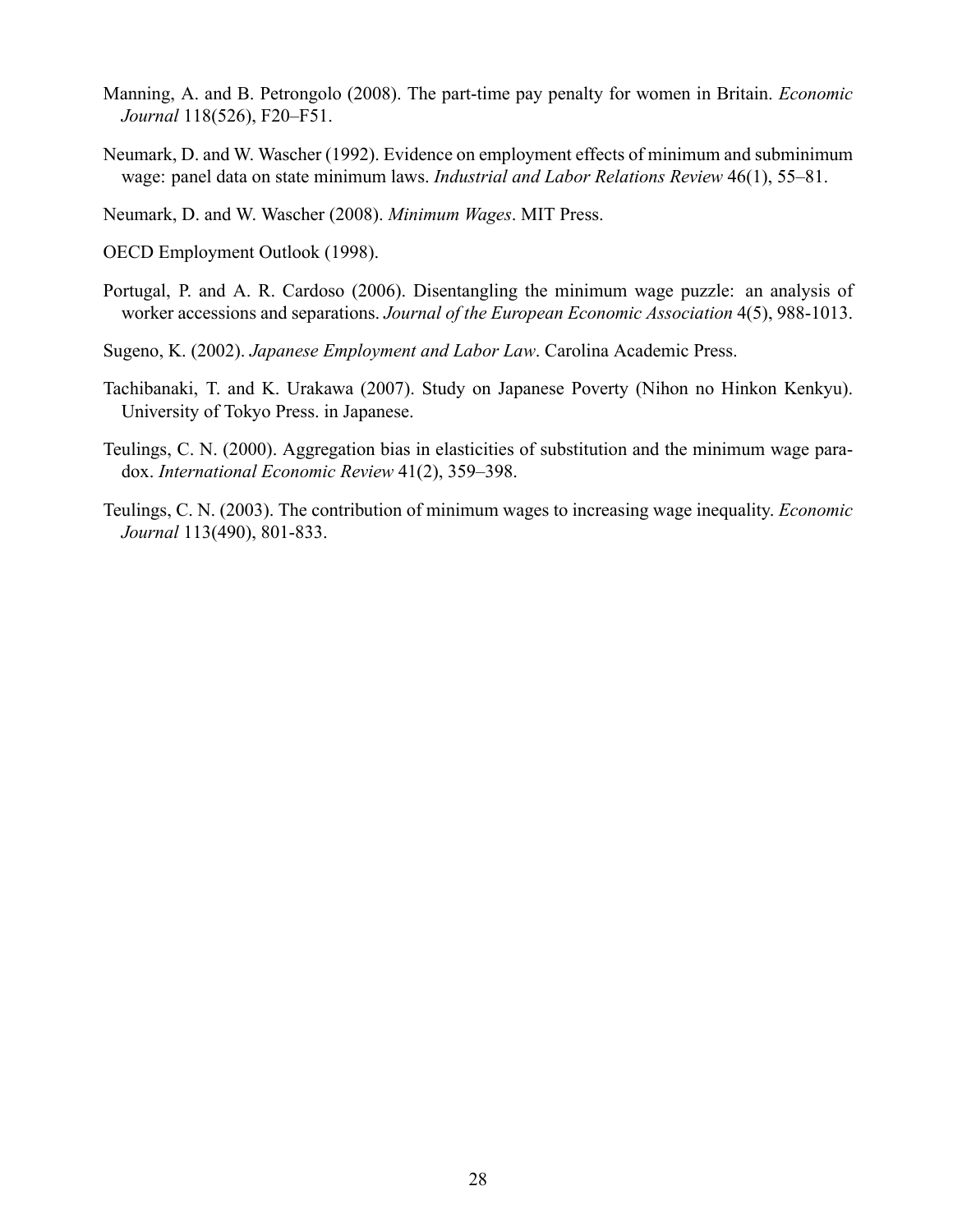|                            | (1)            | (2)            | (3)                         | (4)            | (5)     | (6)                         | (7)            | (8)            | (9)               | (10)           | (11)    | (12)    |  |
|----------------------------|----------------|----------------|-----------------------------|----------------|---------|-----------------------------|----------------|----------------|-------------------|----------------|---------|---------|--|
| <b>Estimation Methods</b>  | <b>OLS</b>     | <b>OLS</b>     | 2SLS                        | FE             | FE      | FE                          | <b>OLS</b>     | <b>OLS</b>     | 2SLS              | FE             | FE      | FE      |  |
| <b>Dependent Variables</b> |                |                | 10/50 log Wage Differential |                |         | 90/50 log Wage Differential |                |                |                   |                |         |         |  |
| ln(MW/W50)                 |                | 0.39           | 0.38                        | 0.54           | 0.61    | 1.34                        |                | 0.21           | 0.21              | 0.27           | 0.11    | 0.62    |  |
|                            |                | (0.04)         | (0.04)                      | (0.09)         | (0.05)  | (0.38)                      |                | (0.11)         | (0.12)            | (0.13)         | (0.10)  | (0.73)  |  |
| $[\ln(MW/W50)]^2$          |                |                |                             |                |         | 0.77                        |                |                |                   |                |         | 0.53    |  |
|                            |                |                |                             |                |         | (0.39)                      |                |                |                   |                |         | (0.74)  |  |
| Year 1995                  | $-0.00$        | $-0.00$        | $-0.00$                     | $-0.00$        | $-0.00$ | $-0.00$                     | $-0.01$        | $-0.01$        | $-0.01$           | $-0.01$        | $-0.00$ | $-0.00$ |  |
|                            | (0.00)         | (0.00)         | (0.00)                      | (0.00)         | (0.00)  | (0.00)                      | (0.00)         | (0.00)         | (0.00)            | (0.00)         | (0.00)  | (0.00)  |  |
| Year 1996                  | 0.00           | $-0.01$        | $-0.01$                     | $-0.01$        | $-0.01$ | $-0.01$                     | $-0.02$        | $-0.02$        | $-0.02$           | $-0.02$        | $-0.01$ | $-0.01$ |  |
|                            | (0.00)         | (0.00)         | (0.00)                      | (0.00)         | (0.00)  | (0.00)                      | (0.00)         | (0.01)         | (0.01)            | (0.01)         | (0.01)  | (0.01)  |  |
| Year 1997                  | 0.00           | $-0.01$        | $-0.01$                     | $-0.01$        | $-0.02$ | $-0.02$                     | $-0.02$        | $-0.03$        | $-0.03$           | $-0.03$        | $-0.01$ | $-0.01$ |  |
|                            | (0.00)         | (0.00)         | (0.00)                      | (0.00)         | (0.00)  | (0.00)                      | (0.01)         | (0.01)         | (0.01)            | (0.01)         | (0.01)  | (0.01)  |  |
| Year 1998                  | 0.01           | $-0.01$        | $-0.01$                     | $-0.02$        | $-0.02$ | $-0.02$                     | $-0.03$        | $-0.04$        | $-0.04$           | $-0.04$        | $-0.01$ | $-0.01$ |  |
|                            | (0.00)         | (0.00)         | (0.00)                      | (0.01)         | (0.00)  | (0.00)                      | (0.01)         | (0.01)         | (0.01)            | (0.01)         | (0.01)  | (0.01)  |  |
| <b>Year 1999</b>           | 0.00           | $-0.02$        | $-0.02$                     | $-0.03$        | $-0.03$ | $-0.03$                     | $-0.02$        | $-0.03$        | $-0.03$           | $-0.04$        | 0.01    | 0.01    |  |
|                            | (0.00)         | (0.00)         | (0.00)                      | (0.01)         | (0.00)  | (0.00)                      | (0.01)         | (0.01)         | (0.01)            | (0.01)         | (0.01)  | (0.01)  |  |
| <b>Year 2000</b>           | 0.01           | $-0.01$        | $-0.01$                     | $-0.02$        | $-0.03$ | $-0.03$                     | $-0.02$        | $-0.04$        | $-0.04$           | $-0.04$        | 0.01    | 0.01    |  |
|                            | (0.00)         | (0.00)         | (0.00)                      | (0.01)         | (0.00)  | (0.01)                      | (0.01)         | (0.01)         | (0.01)            | (0.01)         | (0.01)  | (0.01)  |  |
| <b>Year 2001</b>           | 0.02           | $-0.01$        | $-0.01$                     | $-0.02$        | $-0.03$ | $-0.03$                     | $-0.01$        | $-0.03$        | $-0.03$           | $-0.03$        | 0.03    | 0.03    |  |
|                            | (0.00)         | (0.01)         | (0.01)                      | (0.01)         | (0.00)  | (0.01)                      | (0.01)         | (0.01)         | (0.01)            | (0.01)         | (0.01)  | (0.01)  |  |
| <b>Year 2002</b>           | 0.02           | $-0.01$        | $-0.01$                     | $-0.03$        | $-0.03$ | $-0.04$                     | $-0.00$        | $-0.02$        | $-0.02$           | $-0.03$        | 0.04    | 0.04    |  |
|                            | (0.00)         | (0.01)         | (0.01)                      | (0.01)         | (0.01)  | (0.01)                      | (0.01)         | (0.01)         | (0.01)            | (0.01)         | (0.01)  | (0.01)  |  |
| <b>Year 2003</b>           | 0.03           | $-0.01$        | $-0.01$                     | $-0.02$        | $-0.03$ | $-0.03$                     | $-0.01$        | $-0.03$        | $-0.03$           | $-0.03$        | 0.04    | 0.04    |  |
|                            | (0.00)         | (0.01)         | (0.01)                      | (0.01)         | (0.01)  | (0.01)                      | (0.01)         | (0.01)         | (0.01)            | (0.02)         | (0.01)  | (0.01)  |  |
| Constant                   | $-0.35$        | $-0.14$        | $-0.15$                     | $-0.06$        | 0.56    | $-0.70$                     | 0.60           | 0.71           | 0.71              | 0.74           | 13.94   | 13.07   |  |
|                            | (0.00)         | (0.02)         | (0.02)                      | (0.05)         | (0.21)  | (0.69)                      | (0.01)         | (0.06)         | (0.07)            | (0.07)         | (0.39)  | (1.34)  |  |
| Prefecture trends          | N <sub>0</sub> | N <sub>0</sub> | N <sub>o</sub>              | N <sub>0</sub> | Yes     | Yes                         | N <sub>0</sub> | N <sub>o</sub> | N <sub>0</sub>    | N <sub>0</sub> | Yes     | Yes     |  |
| $R^2$                      | 0.07           | 0.56           | $\overline{\phantom{0}}$    | 0.55           | 0.79    | 0.80                        | 0.03           | 0.09           | $\qquad \qquad -$ | 0.18           | 0.54    | 0.54    |  |

Table 1: How the minimum wage affected the wage distribution. Sample: Females, 1994–2003

*Notes*: A total of 470 observations are included. Standard errors in parentheses are clustered at the prefecture level. MW and W50 represent minimum wage and median wage, respectively. The base year is 1994. Instrumental variables are the *meyasu* minimum wage and the median of the log wage within a prefecture over the sample period. The first-stage *F*-statistic is 26,143.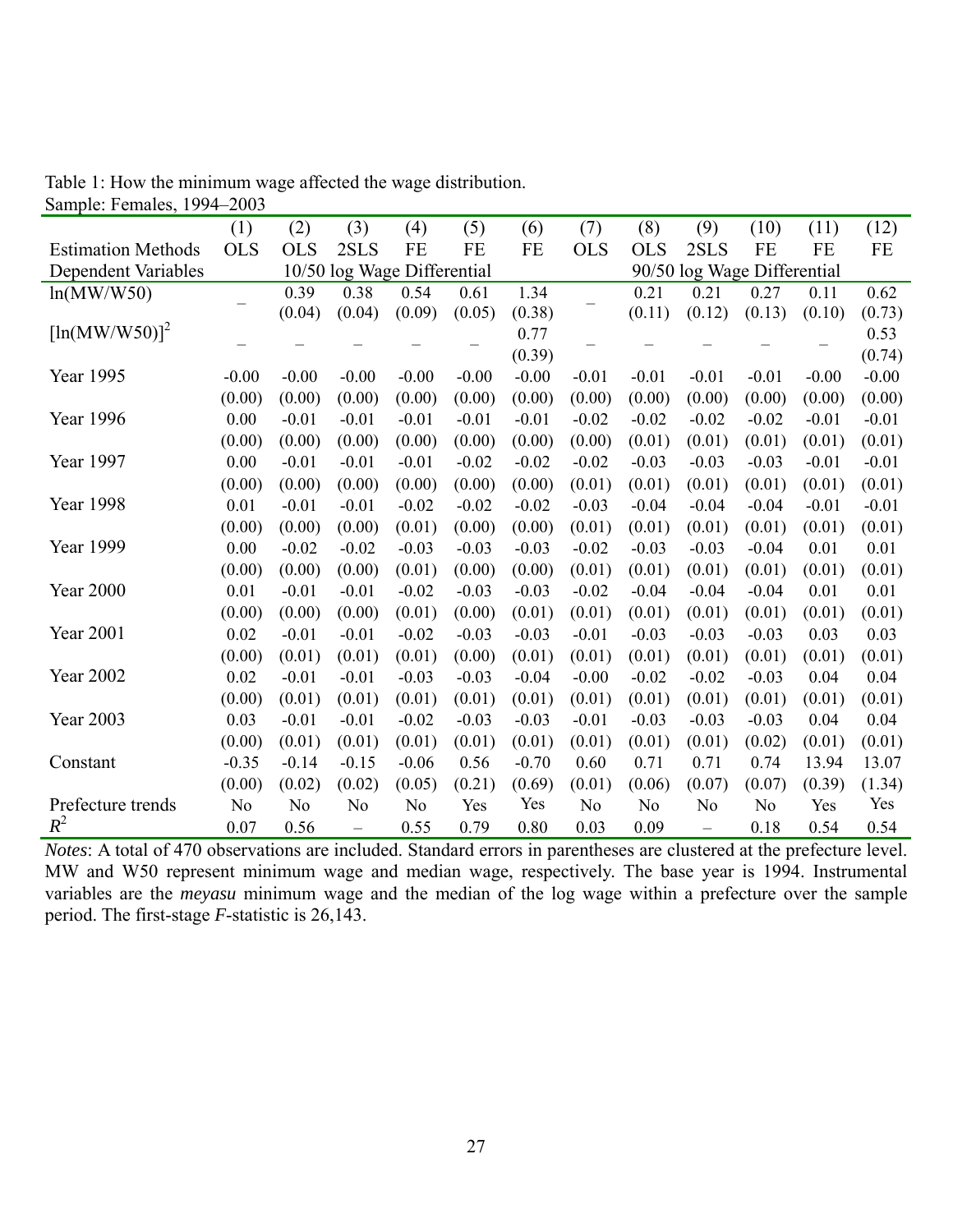| $\alpha$ $\beta$ , $\beta$ , $\alpha$ $\beta$ , $\alpha$ , $\beta$ , $\beta$ , $\beta$ , $\beta$ , $\beta$ , $\alpha$ , $\beta$ , $\alpha$ , $\beta$ , $\alpha$ , $\beta$ , $\alpha$ , $\beta$ , $\alpha$ , $\beta$ , $\alpha$ , $\beta$ , $\alpha$ , $\beta$ , $\alpha$ , $\beta$ , $\alpha$ , $\beta$ , $\alpha$ , $\alpha$ , $\beta$ , $\alpha$ , $\alpha$ , $\beta$ , $\alpha$ , $\alpha$ , |                                             |                |                                                         |                |                |        |  |  |  |  |
|-------------------------------------------------------------------------------------------------------------------------------------------------------------------------------------------------------------------------------------------------------------------------------------------------------------------------------------------------------------------------------------------------|---------------------------------------------|----------------|---------------------------------------------------------|----------------|----------------|--------|--|--|--|--|
|                                                                                                                                                                                                                                                                                                                                                                                                 | (1)                                         | (2)            | (3)                                                     | (4)            | (5)            | (6)    |  |  |  |  |
| <b>Estimation Methods</b>                                                                                                                                                                                                                                                                                                                                                                       | <b>OLS</b>                                  | FE             | <b>FE</b>                                               | <b>OLS</b>     | FE             | FE     |  |  |  |  |
| Dependent Variables                                                                                                                                                                                                                                                                                                                                                                             |                                             |                | 10/50 log Wage Differential 90/50 log Wage Differential |                |                |        |  |  |  |  |
|                                                                                                                                                                                                                                                                                                                                                                                                 | Panel A: Baseline                           |                |                                                         |                |                |        |  |  |  |  |
|                                                                                                                                                                                                                                                                                                                                                                                                 | 0.39                                        | 0.54           | 0.61                                                    | 0.21           | 0.27           | 0.11   |  |  |  |  |
|                                                                                                                                                                                                                                                                                                                                                                                                 | (0.04)                                      | (0.10)         | (0.06)                                                  | (0.11)         | (0.13)         | (0.10) |  |  |  |  |
|                                                                                                                                                                                                                                                                                                                                                                                                 | Panel B: No Change in Workforce Composition |                |                                                         |                |                |        |  |  |  |  |
| ln(MW/W50)                                                                                                                                                                                                                                                                                                                                                                                      | 0.32                                        | 0.41           | 0.56                                                    | 0.16           | $-0.15$        | 0.23   |  |  |  |  |
|                                                                                                                                                                                                                                                                                                                                                                                                 | (0.03)                                      | (0.02)         | (0.05)                                                  | (0.10)         | (0.05)         | (0.09) |  |  |  |  |
|                                                                                                                                                                                                                                                                                                                                                                                                 | Panel C: No Truncation Effect               |                |                                                         |                |                |        |  |  |  |  |
|                                                                                                                                                                                                                                                                                                                                                                                                 | 0.39                                        | 0.54           | 0.61                                                    | 0.21           | 0.28           | 0.13   |  |  |  |  |
|                                                                                                                                                                                                                                                                                                                                                                                                 | (0.04)                                      | (0.09)         | (0.05)                                                  | (0.11)         | (0.13)         | (0.09) |  |  |  |  |
|                                                                                                                                                                                                                                                                                                                                                                                                 | Panel D: No Employment Loss                 |                |                                                         |                |                |        |  |  |  |  |
|                                                                                                                                                                                                                                                                                                                                                                                                 | 0.40                                        | 0.56           | 0.59                                                    | 0.18           | 0.25           | 0.10   |  |  |  |  |
|                                                                                                                                                                                                                                                                                                                                                                                                 | (0.04)                                      | (0.08)         | (0.05)                                                  | (0.11)         | (0.11)         | (0.09) |  |  |  |  |
| Prefecture trends                                                                                                                                                                                                                                                                                                                                                                               | N <sub>0</sub>                              | N <sub>0</sub> | Yes                                                     | N <sub>0</sub> | N <sub>0</sub> | Yes    |  |  |  |  |

Table 2: Controlling for changes in workforce composition and disemployment effect. Sample: Females, high school education or less, 1997 and 2002

*Notes*: A total of 470 observations are included in Panels A to C, and a total of 423 observations are included in Panel D. Standard errors in parentheses are clustered at the prefecture level. MW and W50 represent minimum wage and median wage, respectively. Other covariates include year dummies.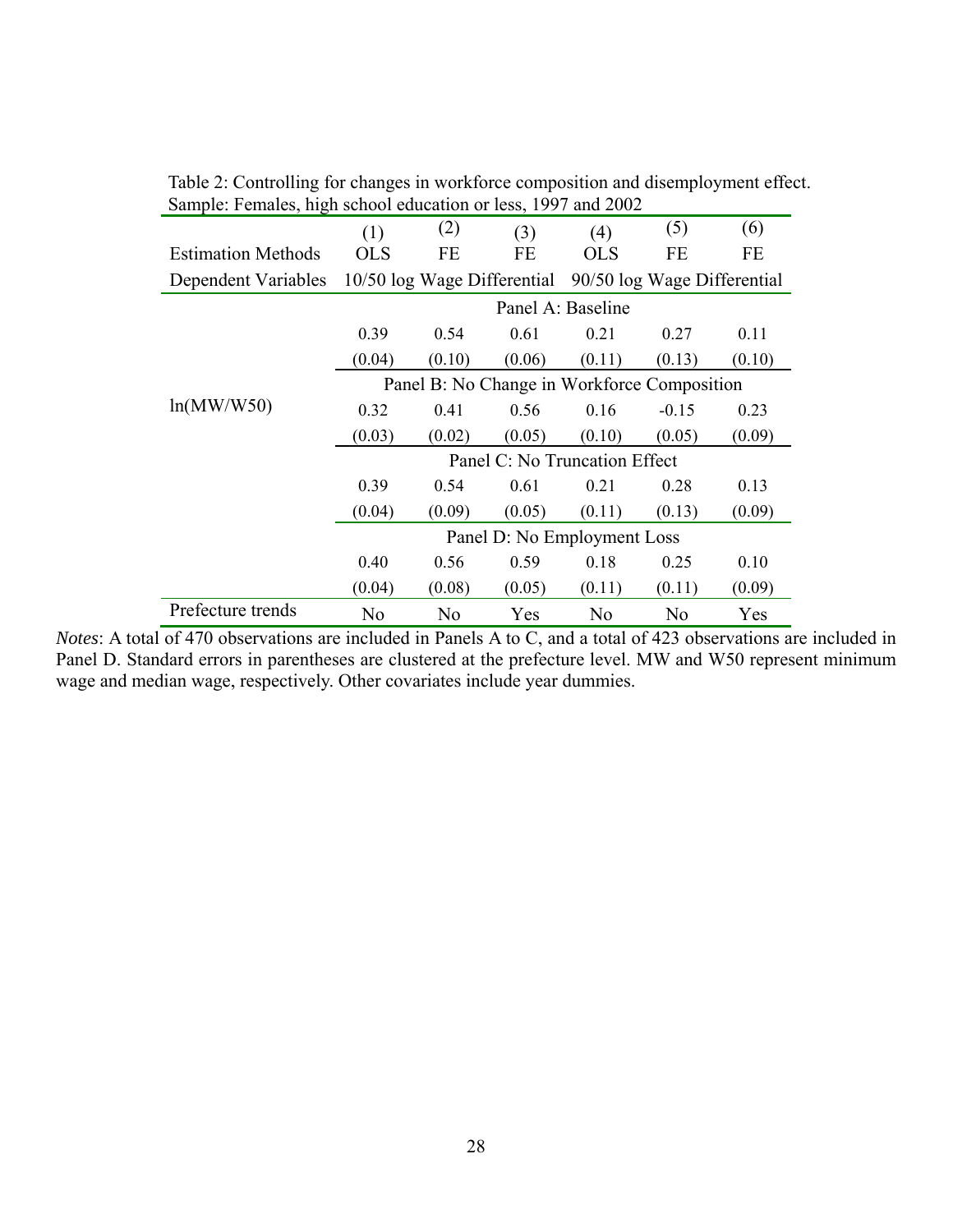| Sample: Females, High school education or less, 1997 and 2002 |          |           |           |           |  |  |  |  |  |
|---------------------------------------------------------------|----------|-----------|-----------|-----------|--|--|--|--|--|
|                                                               | (1)      | (2)       | (3)       | (4)       |  |  |  |  |  |
| <b>Estimation Methods</b>                                     |          |           | FE.       |           |  |  |  |  |  |
| Age Groups                                                    | $22$     | $23 - 30$ | $31 - 59$ | $\geq 60$ |  |  |  |  |  |
| ln(MW/W50)                                                    | $-0.768$ | $-0.367$  | $-0.313$  | $-0.373$  |  |  |  |  |  |
|                                                               | (0.569)  | (0.315)   | (0.169)   | (0.489)   |  |  |  |  |  |
| Year 2002                                                     | $-0.044$ | 0.033     | $-0.017$  | $-0.099$  |  |  |  |  |  |
|                                                               | (0.032)  | (0.018)   | (0.01)    | (0.028)   |  |  |  |  |  |
| $R^2$                                                         | 0.582    | 0.12      | 0.716     | 0.786     |  |  |  |  |  |

Table 3: How the minimum wage affected the employment rate. Dependent variable: log employment rate

*Notes*: A total of 94 observations are included. Standard errors in parentheses are clustered at the prefecture level. MW and W50 represent minimum wage and median wage, respectively.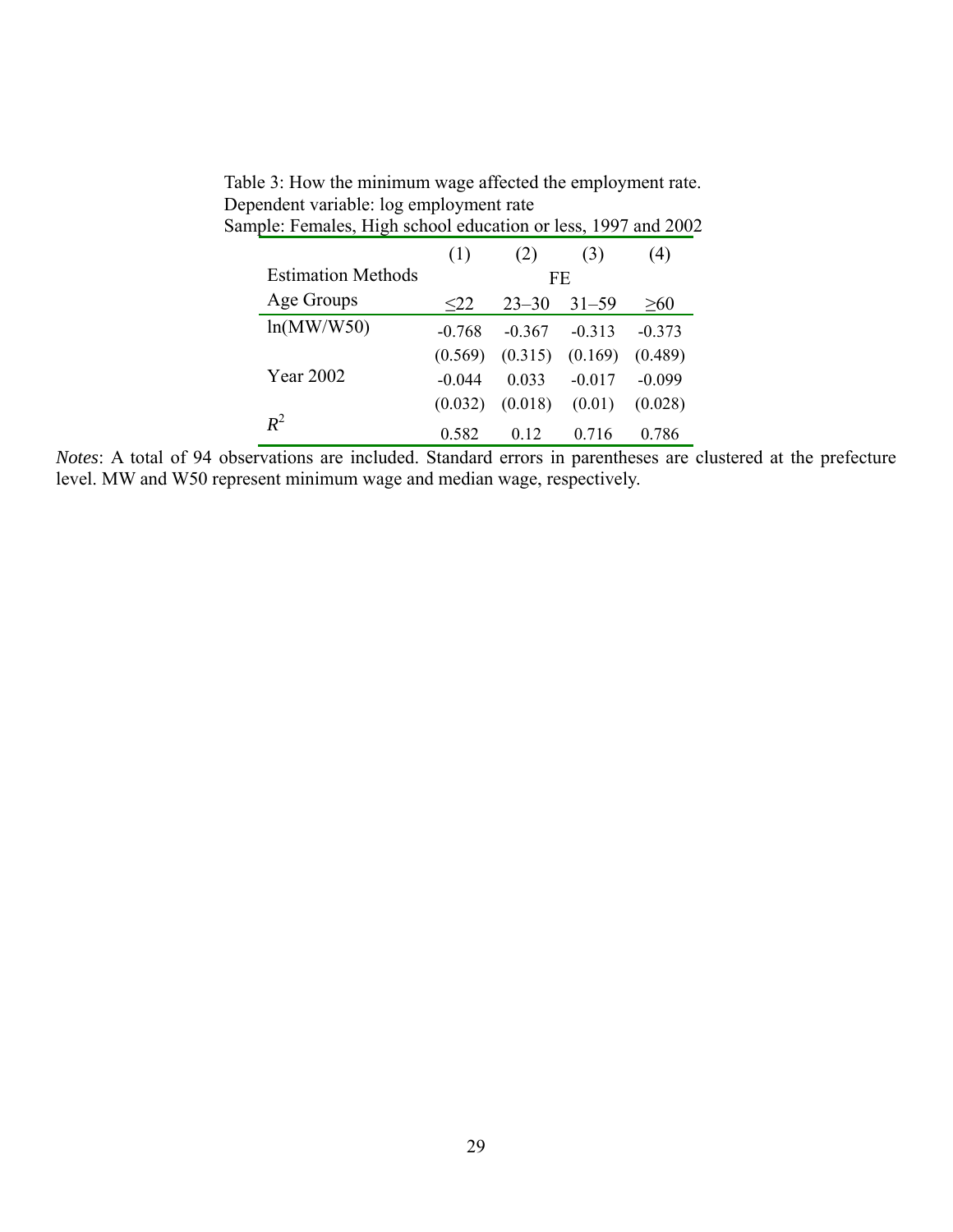|                        | (1)       | (2)         | (3)         | (4)                 | (5)                 | (6)        |  |
|------------------------|-----------|-------------|-------------|---------------------|---------------------|------------|--|
| Sample                 |           | 1994 Actual | 2003 Actual |                     | 2003 Counterfactual |            |  |
|                        | Full-time | Part-time   |             | Full-time Part-time | Full-time Part-time |            |  |
| log Wage               | 7.053     | 6.691       | 7.141       | 6.759               | 7.115               | 6.723      |  |
|                        | (0.001)   | (0.001)     | (0.001)     | (0.001)             | (0.001)             | (0.001)    |  |
| log Wage Differentials |           | 0.362       | 0.382       |                     | 0.391               |            |  |
|                        | (0.001)   |             |             | (0.001)             | (0.001)             |            |  |
| Observations           | 384801    | 105210      | 283943      | 133475              | 283943              | 133475     |  |
|                        |           | $[21.5\%]$  |             | $[32.0\%]$          |                     | $[32.0\%]$ |  |

Table 4: Actual and counterfactual pay gaps between full-time and part-time female workers.

*Notes*: Standard errors are in parentheses. The proportion of part-time workers is in square brackets.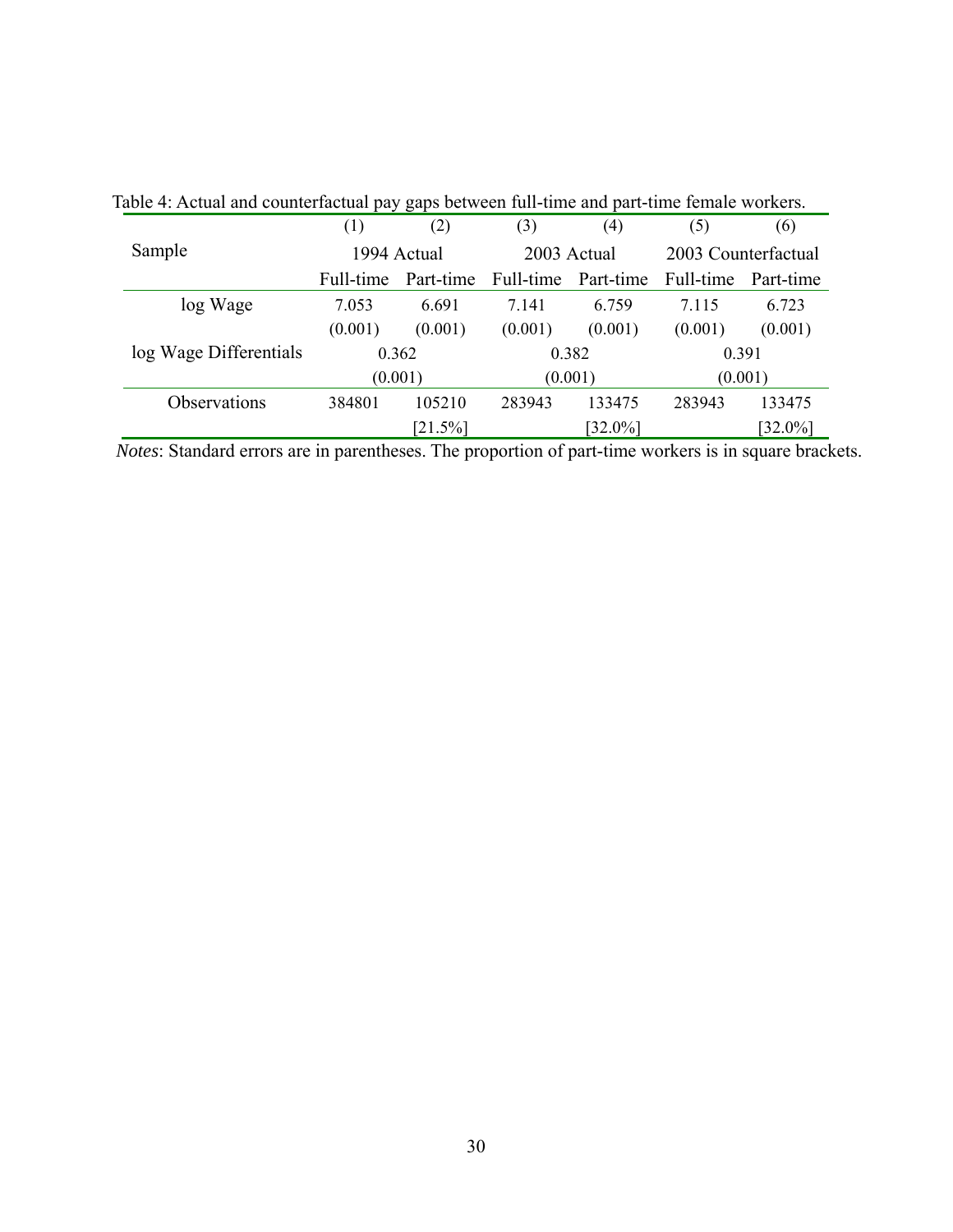

Figure 1: Nominal and real minimum wages.

*Notes*: Minimum wages are weighted averages of regional minimum wages. The weight is the number of workers in the BSWS. The real minimum wage is calculated by dividing the nominal minimum wage by the consumer price index (CPI). The CPI is adjusted according to the results of Broda and Weinstein (2007) that the average rate of deflation was 1.2 percent per year between 1998 (base year) and 2006 when the substitution bias and quality upgrading are taken into account.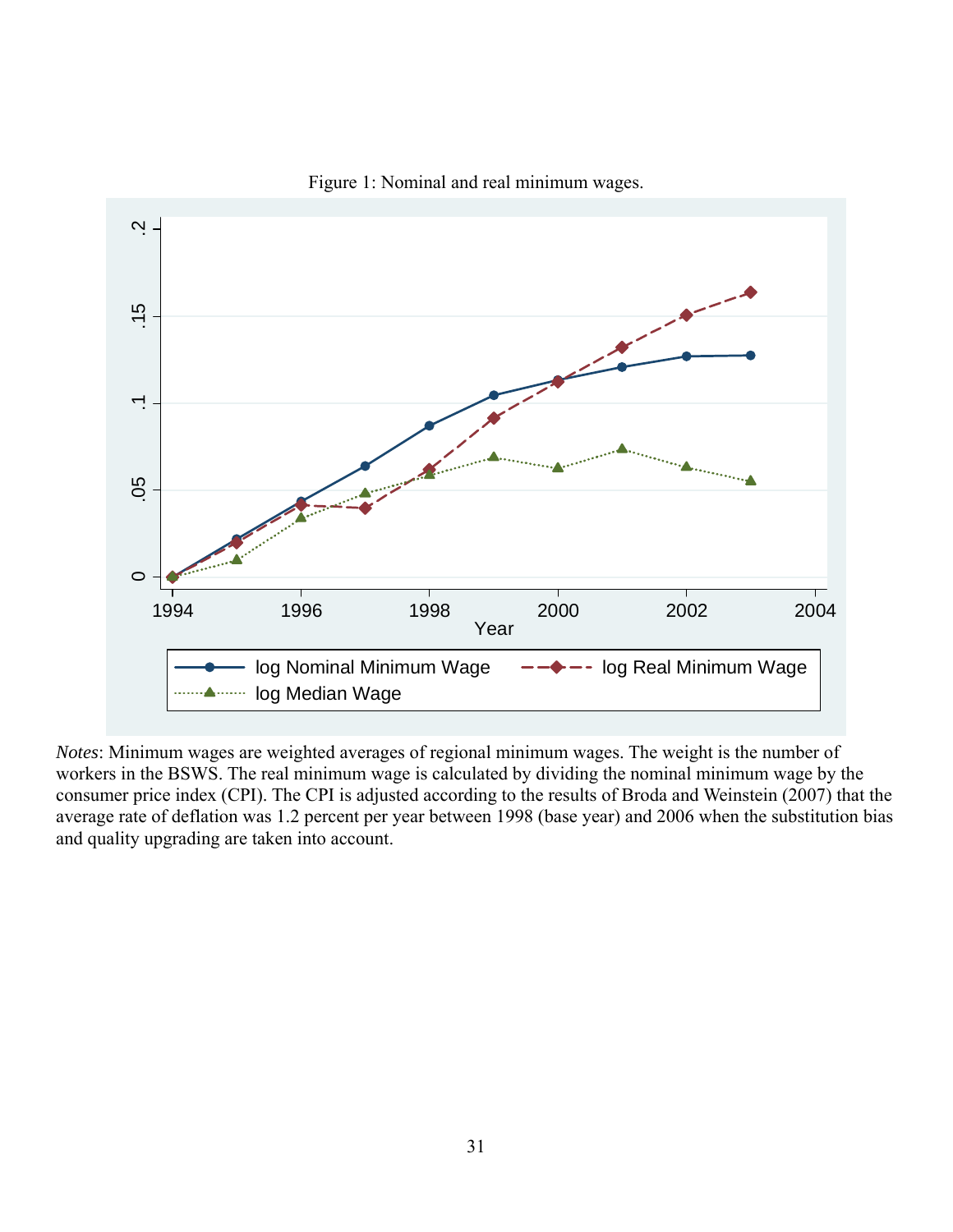![](_page_35_Figure_0.jpeg)

Figure 2: Trends in lower and upper tail wage inequality.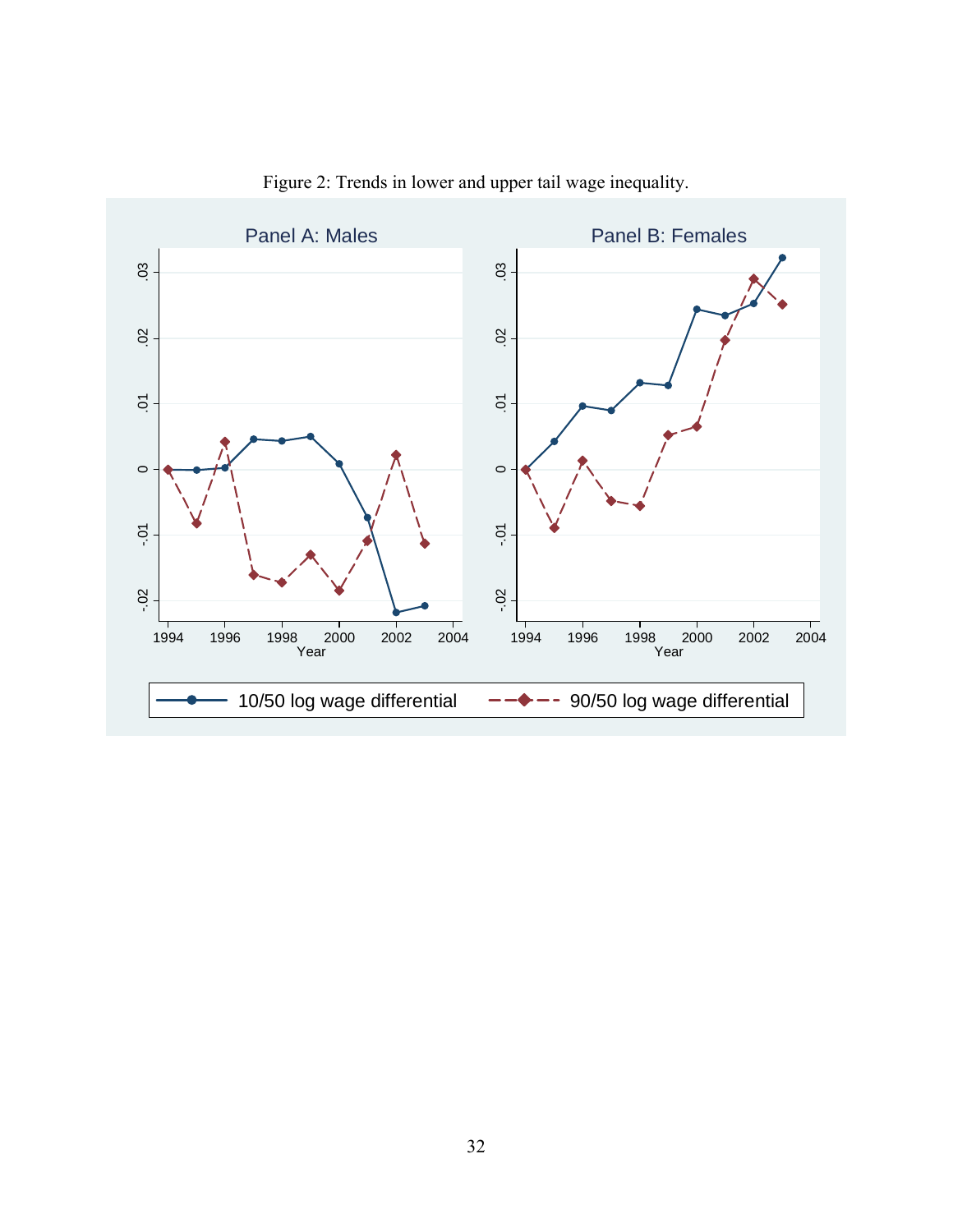![](_page_36_Figure_0.jpeg)

Figure 3: The ratio of the minimum wage to the median wage by prefecture in 1994 and 2003.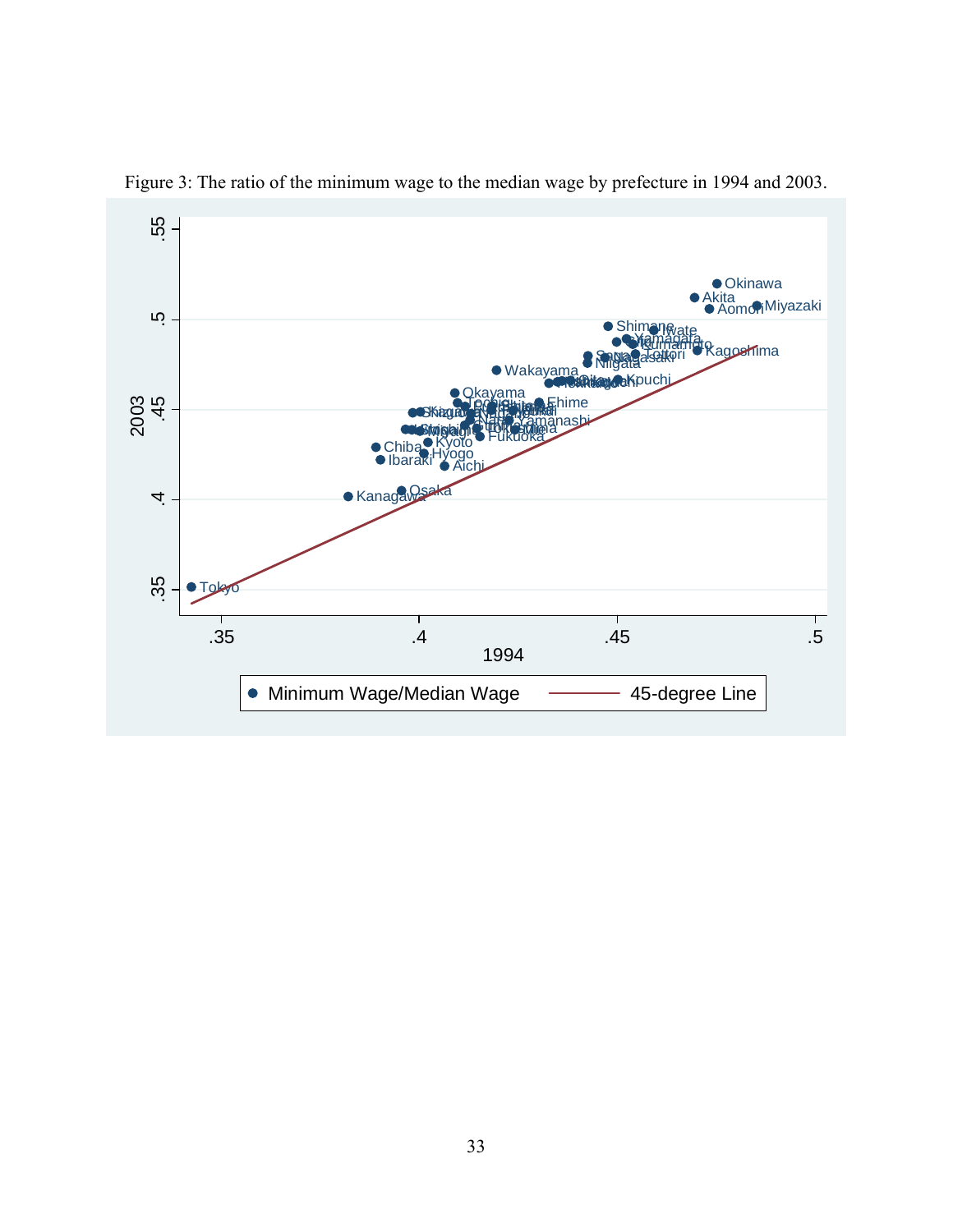![](_page_37_Figure_0.jpeg)

Figure 4: Wage distribution by selected prefecture and year.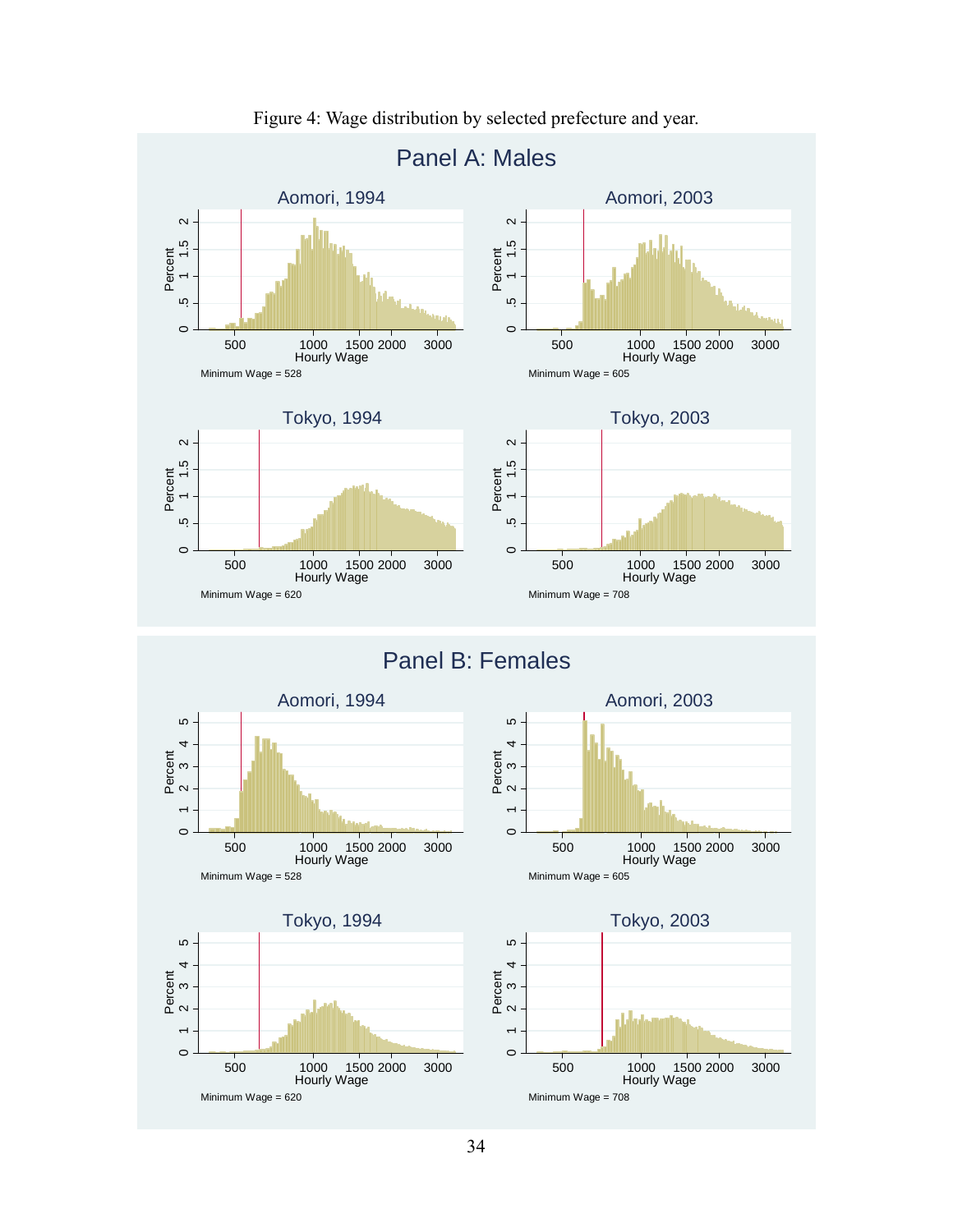![](_page_38_Figure_0.jpeg)

Figure 5: Wage compression and minimum wage.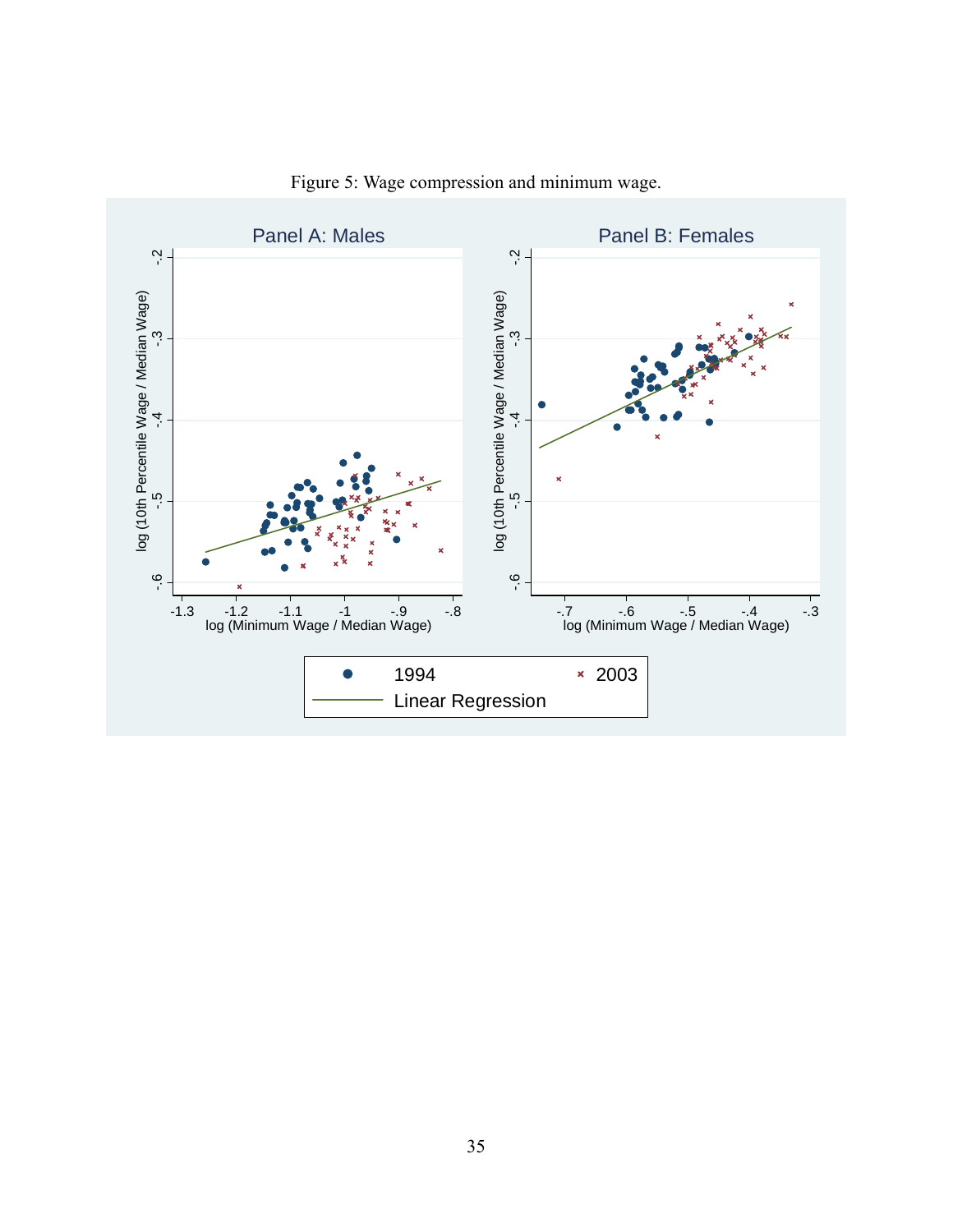![](_page_39_Figure_0.jpeg)

Figure 6: Actual and counterfactual female log wage distributions.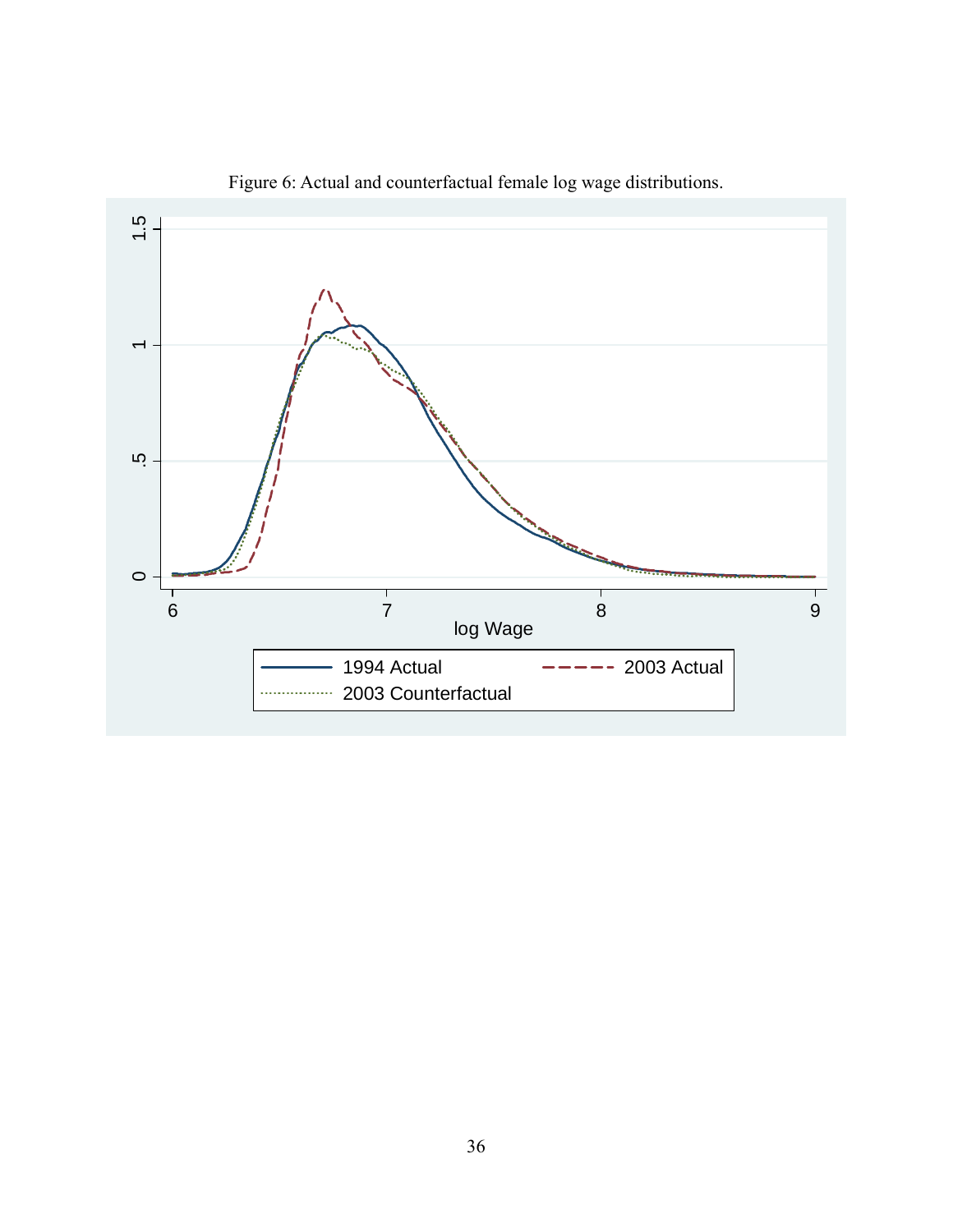![](_page_40_Figure_0.jpeg)

Figure 7: Actual and counterfactual changes in female log hourly wage by percentile, 1994–2003.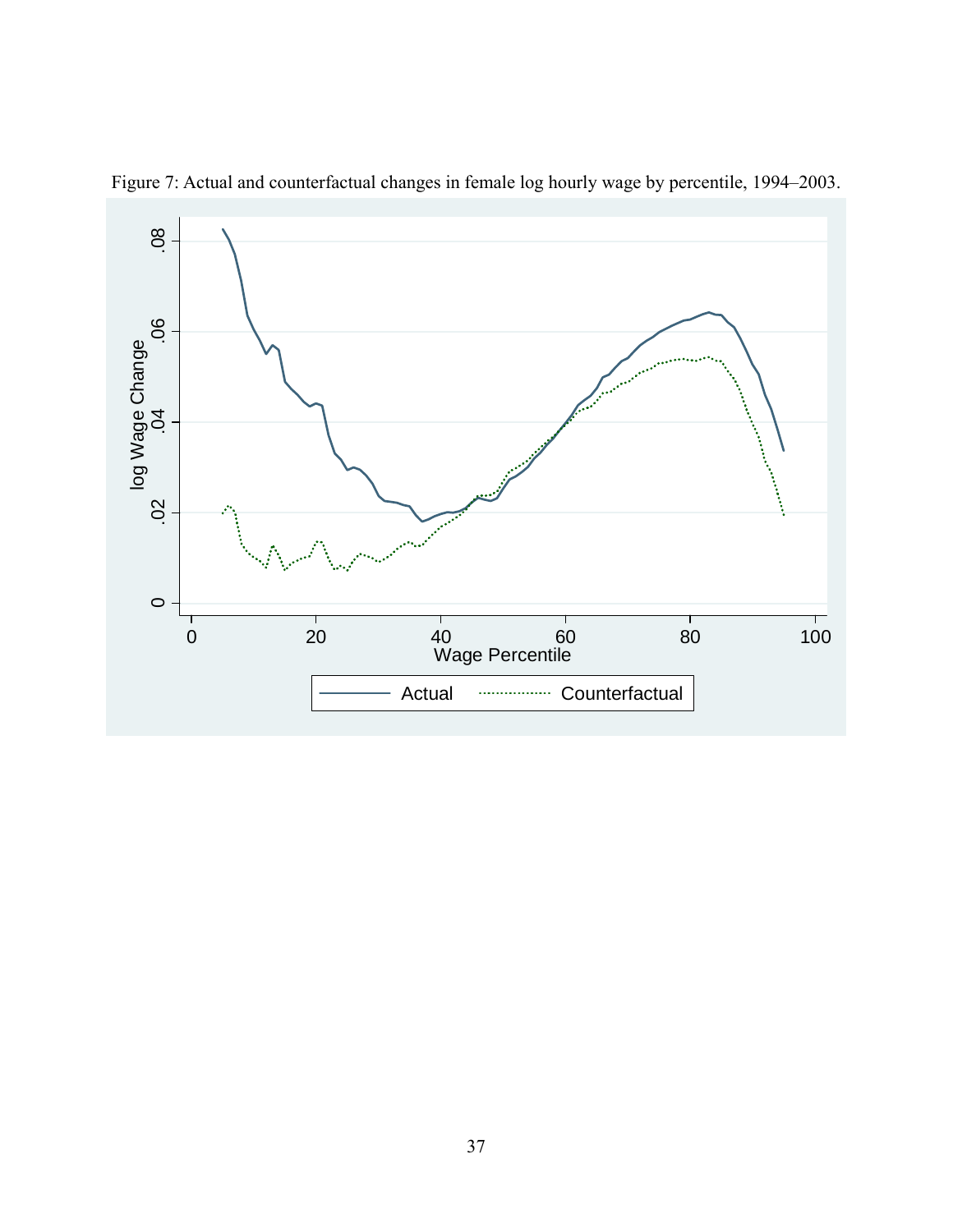![](_page_41_Figure_0.jpeg)

Figure 8: Female full-time/part-time log wage differential.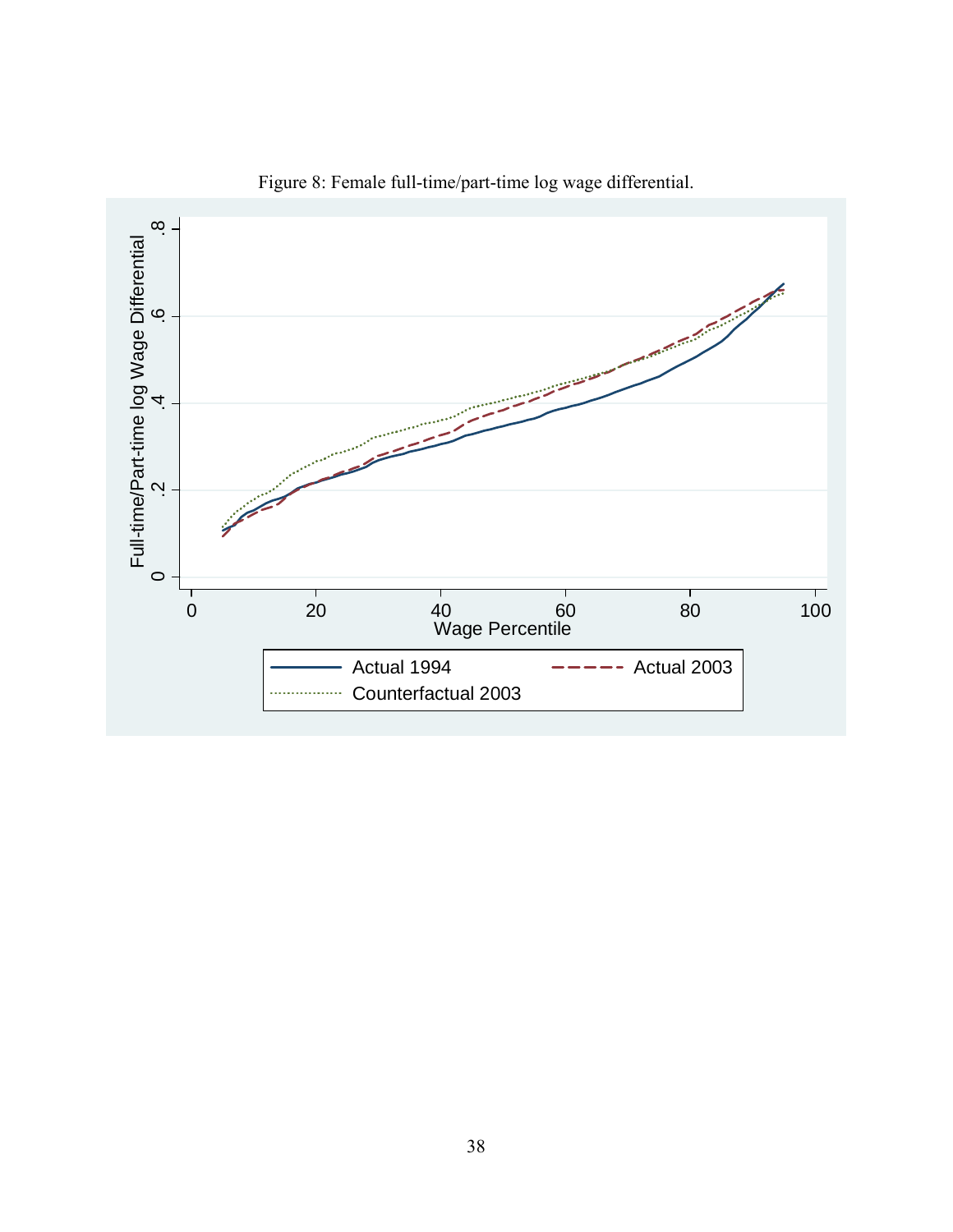![](_page_42_Figure_0.jpeg)

Figure 9: Counterfactual distributions in the absence of disemployment effect.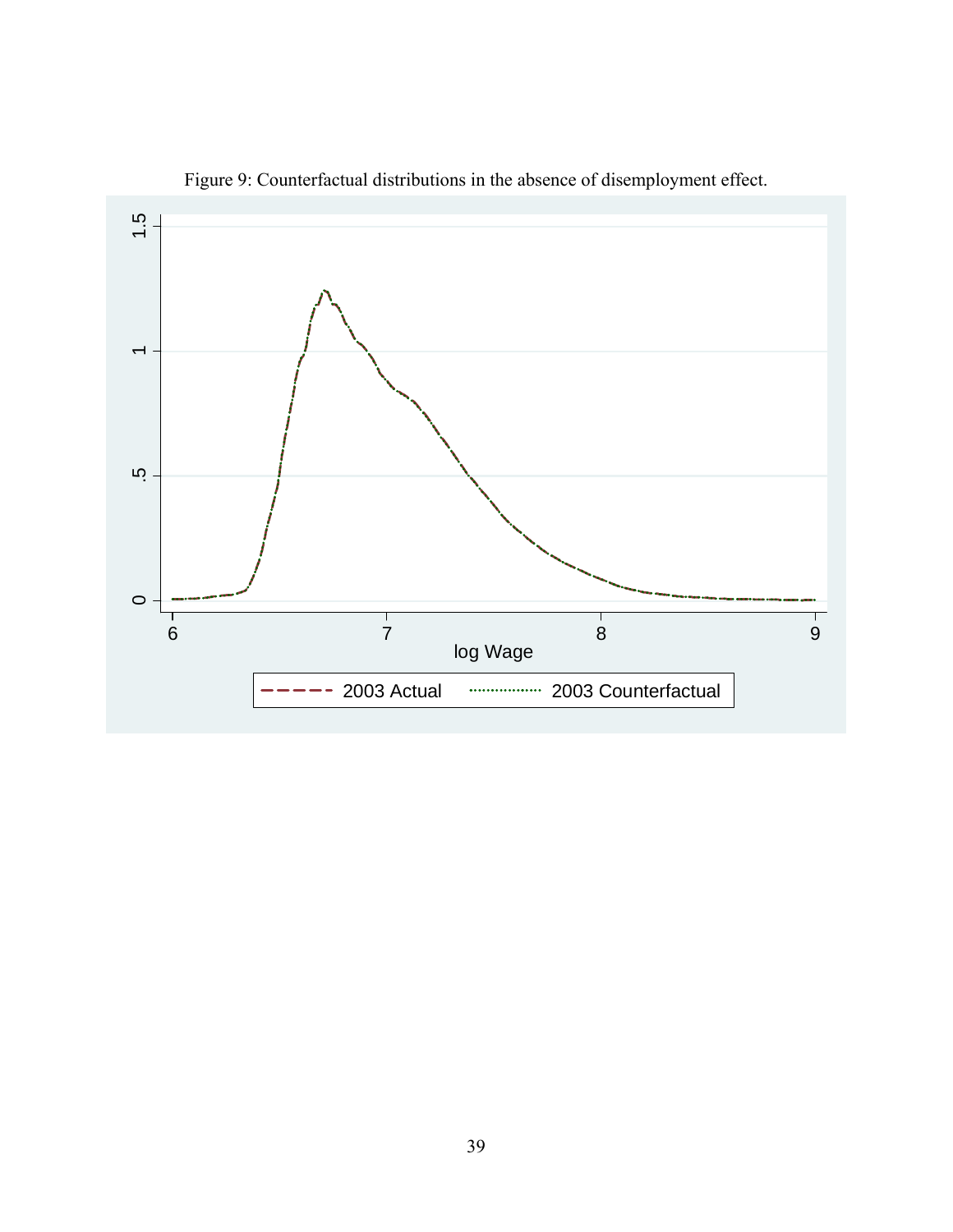| $_{\rm{outupiv.} \, mass,}$<br>$1/7$ $1$ | $-000$         |                |                             |                |         |                |                             |                |                          |                |           |                |
|------------------------------------------|----------------|----------------|-----------------------------|----------------|---------|----------------|-----------------------------|----------------|--------------------------|----------------|-----------|----------------|
|                                          | (1)            | (2)            | (3)                         | (4)            | (5)     | (6)            | (7)                         | (8)            | (9)                      | (10)           | (11)      | (12)           |
| <b>Estimation Methods</b>                | <b>OLS</b>     | <b>OLS</b>     | 2SLS                        | FE             | FE      | FE             | <b>OLS</b>                  | <b>OLS</b>     | 2SLS                     | FE             | <b>FE</b> | FE             |
| Dependent Variables                      |                |                | 10/50 log Wage Differential |                |         |                | 90/50 log Wage Differential |                |                          |                |           |                |
| ln(MW/W50)                               |                | 0.29           | 0.28                        | 0.49           | 0.50    | 0.70           |                             | 0.42           | 0.42                     | 0.32           | 0.27      | 0.31           |
|                                          |                | (0.07)         | (0.07)                      | (0.06)         | (0.06)  | (0.31)         |                             | (0.12)         | (0.13)                   | (0.06)         | (0.06)    | (0.82)         |
| $[\ln(MW/W50)]^2$                        |                |                |                             |                |         | 0.10           |                             |                |                          |                |           | 0.02           |
|                                          |                |                |                             |                |         | (0.15)         |                             |                |                          |                |           | (0.40)         |
| Year 1995                                | $-0.00$        | $-0.00$        | $-0.00$                     | $-0.01$        | $-0.01$ | $-0.01$        | $-0.01$                     | $-0.01$        | $-0.01$                  | $-0.01$        | $-0.01$   | $-0.01$        |
|                                          | (0.00)         | (0.00)         | (0.00)                      | (0.00)         | (0.00)  | (0.00)         | (0.00)                      | (0.00)         | (0.00)                   | (0.00)         | (0.00)    | (0.00)         |
| Year 1996                                | 0.00           | $-0.01$        | $-0.01$                     | $-0.01$        | $-0.01$ | $-0.01$        | $-0.00$                     | $-0.01$        | $-0.01$                  | $-0.01$        | $-0.00$   | $-0.00$        |
|                                          | (0.00)         | (0.00)         | (0.00)                      | (0.00)         | (0.00)  | (0.00)         | (0.00)                      | (0.01)         | (0.01)                   | (0.00)         | (0.00)    | (0.00)         |
| Year 1997                                | 0.01           | $-0.00$        | $-0.00$                     | $-0.01$        | $-0.01$ | $-0.01$        | $-0.02$                     | $-0.03$        | $-0.03$                  | $-0.03$        | $-0.02$   | $-0.02$        |
|                                          | (0.00)         | (0.00)         | (0.00)                      | (0.00)         | (0.00)  | (0.00)         | (0.00)                      | (0.01)         | (0.01)                   | (0.00)         | (0.00)    | (0.00)         |
| Year 1998                                | 0.00           | $-0.01$        | $-0.01$                     | $-0.02$        | $-0.02$ | $-0.02$        | $-0.02$                     | $-0.04$        | $-0.04$                  | $-0.04$        | $-0.02$   | $-0.02$        |
|                                          | (0.00)         | (0.00)         | (0.00)                      | (0.00)         | (0.00)  | (0.00)         | (0.00)                      | (0.01)         | (0.01)                   | (0.00)         | (0.00)    | (0.00)         |
| Year 1999                                | 0.00           | $-0.01$        | $-0.01$                     | $-0.02$        | $-0.03$ | $-0.02$        | $-0.02$                     | $-0.04$        | $-0.04$                  | $-0.04$        | $-0.02$   | $-0.02$        |
|                                          | (0.00)         | (0.00)         | (0.00)                      | (0.00)         | (0.00)  | (0.00)         | (0.00)                      | (0.01)         | (0.01)                   | (0.00)         | (0.00)    | (0.00)         |
| <b>Year 2000</b>                         | $-0.00$        | $-0.02$        | $-0.02$                     | $-0.03$        | $-0.04$ | $-0.03$        | $-0.02$                     | $-0.05$        | $-0.05$                  | $-0.05$        | $-0.02$   | $-0.02$        |
|                                          | (0.00)         | (0.01)         | (0.01)                      | (0.00)         | (0.01)  | (0.00)         | (0.00)                      | (0.01)         | (0.01)                   | (0.01)         | (0.01)    | (0.01)         |
| <b>Year 2001</b>                         | $-0.01$        | $-0.03$        | $-0.03$                     | $-0.04$        | $-0.05$ | $-0.04$        | $-0.01$                     | $-0.04$        | $-0.05$                  | $-0.04$        | $-0.01$   | $-0.01$        |
|                                          | (0.00)         | (0.01)         | (0.01)                      | (0.01)         | (0.01)  | (0.01)         | (0.00)                      | (0.01)         | (0.01)                   | (0.01)         | (0.01)    | (0.01)         |
| <b>Year 2002</b>                         | $-0.02$        | $-0.04$        | $-0.04$                     | $-0.06$        | $-0.07$ | $-0.06$        | $-0.01$                     | $-0.04$        | $-0.04$                  | $-0.03$        | $-0.00$   | $-0.00$        |
|                                          | (0.00)         | (0.01)         | (0.01)                      | (0.01)         | (0.01)  | (0.01)         | (0.00)                      | (0.01)         | (0.01)                   | (0.01)         | (0.01)    | (0.01)         |
| <b>Year 2003</b>                         | $-0.02$        | $-0.05$        | $-0.05$                     | $-0.07$        | $-0.07$ | $-0.07$        | $-0.02$                     | $-0.06$        | $-0.06$                  | $-0.05$        | $-0.02$   | $-0.02$        |
|                                          | (0.00)         | (0.01)         | (0.01)                      | (0.01)         | (0.01)  | (0.01)         | (0.00)                      | (0.01)         | (0.01)                   | (0.01)         | (0.01)    | (0.01)         |
| Constant                                 | $-0.51$        | $-0.20$        | $-0.21$                     | 0.01           | $-0.96$ | 0.12           | 0.62                        | 1.06           | 1.07                     | 0.96           | 7.10      | 7.11           |
|                                          | (0.00)         | (0.08)         | (0.08)                      | (0.06)         | (0.18)  | (0.17)         | (0.01)                      | (0.13)         | (0.13)                   | (0.06)         | (0.19)    | (0.23)         |
| Prefecture trends                        | N <sub>0</sub> | N <sub>0</sub> | No                          | N <sub>0</sub> | Yes     | N <sub>0</sub> | N <sub>0</sub>              | N <sub>0</sub> | N <sub>0</sub>           | N <sub>0</sub> | Yes       | N <sub>0</sub> |
| $R^2$                                    | 0.06           | 0.38           | $\overline{\phantom{0}}$    | 0.52           | 0.68    | 0.53           | 0.04                        | 0.40           | $\overline{\phantom{0}}$ | 0.40           | 0.64      | 0.64           |

Table A1: How the minimum wage affected the wage distribution. Sample: Males, 1994–2003

*Notes*: A total of 470 observations are included. Standard errors in parentheses are clustered at the prefecture level. MW and W50 represent minimum wage and median wage, respectively. The base year is 1994. Instrumental variables are the *meyasu* minimum wage and the median of the log wage within a prefecture over the sample period. The first-stage *F*-statistic is 170,000.